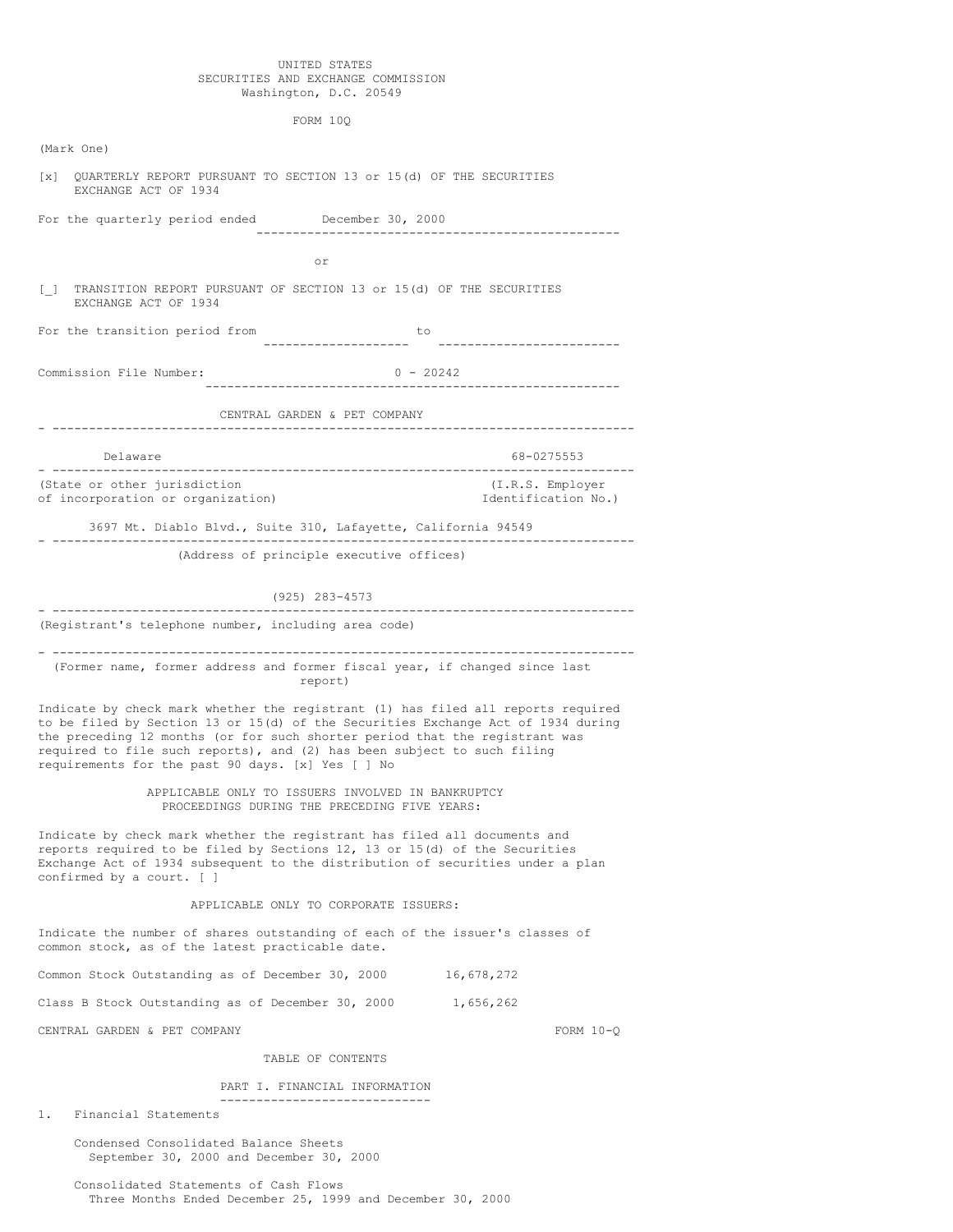Consolidated Statements of Income Three Months Ended December 25, 1999 and December 30, 2000

Notes to Consolidated Financial Statements

- 2. Management's Discussion and Analysis of Financial Condition and Results of Operations
- 3. Quantitative and Qualitative Disclosures About Market Risk

PART II. OTHER INFORMATION --------------------------

- 1. Legal Proceedings
- 2. Changes in Securities and Use of Proceeds
- 3. Defaults Upon Senior Securities
- 4. Submission of Matter to a Vote of Securities Holders
- 5. Other Information
- 6. Exhibits and Reports on Form 8-K

Safe Harbor Statement under the Private Securities Litigation Reform Act of 1995

This quarterly report contains "forward-looking" statements based on current expectations that involve risks and uncertainties. Actual results and the timing of certain events may differ significantly from those projected in these forward-looking statements due to the factors listed below, under "Management's Discussion and Analysis of Financial Condition and Results of Operations - Risk Factors Relating to Forward-Looking Statements" in our Annual Report on Form 10-K for the fiscal year ended September 30, 2000, and from time to time in our filings with the Securities and Exchange Commission. These risks and uncertainties include the final resolution of all issues between the Company and Pharmacia Corporation (formerly known as Monsanto Company) under the Solaris Agreement; the resolution of the pending litigation among the Company, Pharmacia and The Scotts Company; the success of and the costs associated with the realignment of the Company's lawn and garden distribution operations; any liabilities to which the Company may become subject as a result of the August 2, 2000 fire at its Phoenix distribution center; and the impact of any other outstanding or potential litigation.

### PART I. FINANCIAL INFORMATION

Item 1. Financial Statements

# Central Garden & Pet Company CONDENSED CONSOLIDATED BALANCE SHEET (In thousands, except shares) (unaudited)

 $<$ TABLE> <CAPTION>

|                                                   | September 30, December 30,<br>2000 |               |                     | 2000                                  |
|---------------------------------------------------|------------------------------------|---------------|---------------------|---------------------------------------|
| $<$ S $>$                                         | <<>                                |               | $\langle C \rangle$ |                                       |
| ASSETS                                            |                                    |               |                     |                                       |
| Current assets:<br>Cash & cash equivalents        | \$                                 | 5,685         |                     | \$3,850                               |
| Accounts receivable (less allowance for doubtful  |                                    |               |                     |                                       |
| accounts of \$8,050 and \$7,994)                  |                                    |               |                     | 151,190 139,283                       |
| Inventories                                       |                                    |               |                     | 242,617 280,149                       |
| Prepaid expenses and other assets                 |                                    | 20,658        |                     | 22,033                                |
| Total current assets                              |                                    | 420,150       |                     | 445, 315                              |
| Land, buildings, improvements and equipment - net |                                    | 111,740       |                     | 111,527                               |
| Goodwill                                          |                                    | 382,294       |                     | 379,509                               |
| Other assets                                      |                                    | 33,234        |                     | 35,864                                |
| Total                                             | Ŝ                                  | 947,418       | $S$ and $S$         | 972,215                               |
|                                                   |                                    | ------------- |                     |                                       |
| LIABILITIES AND SHAREHOLDERS' EQUITY              |                                    |               |                     |                                       |
| Current liabilities:                              |                                    |               |                     |                                       |
| Notes payable                                     | \$.                                |               |                     | 129,239 \$ 161,787<br>121,705 142,646 |
| Accounts payable<br>Accrued expenses              |                                    |               |                     | 42,801 23,272                         |
| Current portion of long-term debt                 |                                    | 5,277         |                     | 4,947                                 |
|                                                   |                                    |               |                     |                                       |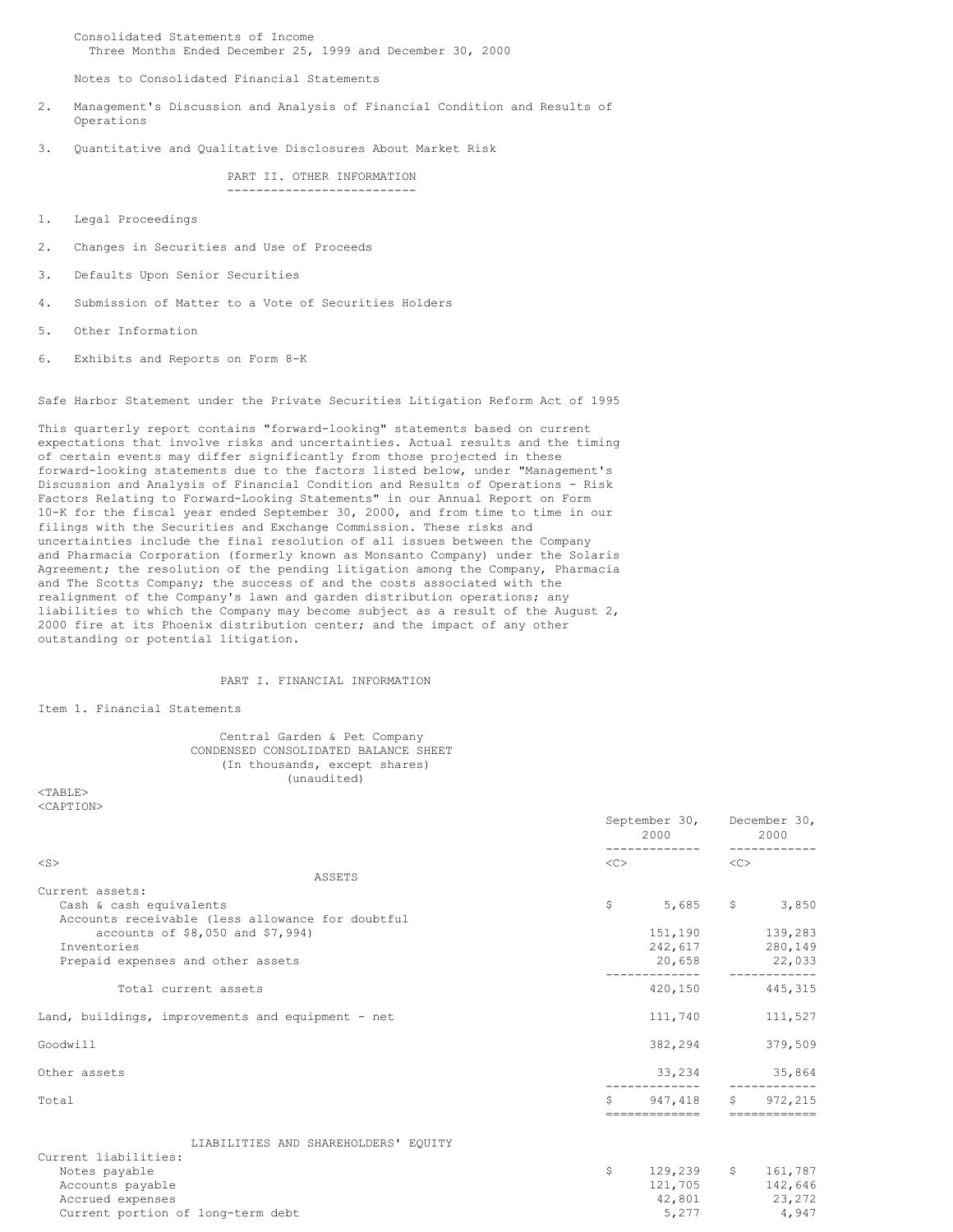| Total current liabilities                                                                                                                                                                                                                                               |    | 299,022    |    | 332,652                |
|-------------------------------------------------------------------------------------------------------------------------------------------------------------------------------------------------------------------------------------------------------------------------|----|------------|----|------------------------|
| Long-term debt                                                                                                                                                                                                                                                          |    | 148,242    |    | 160,915                |
| Deferred income taxes and other long-term obligations                                                                                                                                                                                                                   |    | 36,207     |    | 19,134                 |
| Shareholders' equity:                                                                                                                                                                                                                                                   |    |            |    |                        |
| Class B stock, \$.01 par value: $1,657,762$ and $1,656,262$ shares<br>outstanding at September 30, 2000 and December 30, 2000<br>Common stock, \$.01 par value: $30,417,421$ and $30,449,109$ issued<br>and 16,675,171 and 16,678,272 outstanding at September 30, 2000 |    | 16         |    | 16                     |
| and December 30, 2000                                                                                                                                                                                                                                                   |    | 304        |    | 304                    |
| Additional paid-in capital                                                                                                                                                                                                                                              |    | 525,793    |    | 525,812                |
| Retained earnings                                                                                                                                                                                                                                                       |    | 82,661     |    | 78,209                 |
| Treasury stock                                                                                                                                                                                                                                                          |    | (144, 827) |    | (144, 827)             |
| Total shareholders' equity                                                                                                                                                                                                                                              |    | 463,947    |    | 459,514                |
| Total                                                                                                                                                                                                                                                                   | Ŝ. | 947,418    | Ŝ. | 972,215<br>=========== |

### $<$ /TABLE>

Central Garden & Pet Company CONDENSED CONSOLIDATED STATEMENTS OF CASH FLOWS (In thousands) (unaudited)

### $<$ TABLE> <CAPTION>

Three Months Ended ------------------------------------------------ --- December 25, December 30, 2000 ------------------- ---------------  $-$ --<S> <C> <C> Cash Flows From Operating Activities:<br>Net loss Net loss  $\zeta$  (6,475)  $\zeta$ (4,452) Adjustments to reconcile net loss to net cash used in operating activities: Depreciation and amortization 5,665 6,288 Change in assets and liabilities: Receivables 37,834 15,607 Inventories (61,238) (33,232) Prepaid expenses and other assets (1,094) (4,090) Accounts payable 10,245 20,936 Accrued expenses (8,951) (9,529) Other long-term obligations 0 (4,328) ------------------- --------------- --- Net cash used in operating activities (24,014) (12,800) Cash flows from investing activities: Additions to land, buildings, improvements and equipment (4,789) (2,923) Payments to acquire companies, net of cash acquired (21,000) (18,277) ------------------- --------------- --- Net cash used in investing activities (25,789) (21,200)

Cash flows from financing activities: Borrowings under lines of credit, net 69,929 32,548 Repayments of long-term debt (52) (402) Proceeds from issuance of stock - net 25 19 Payments to reacquire stock (18,595)

0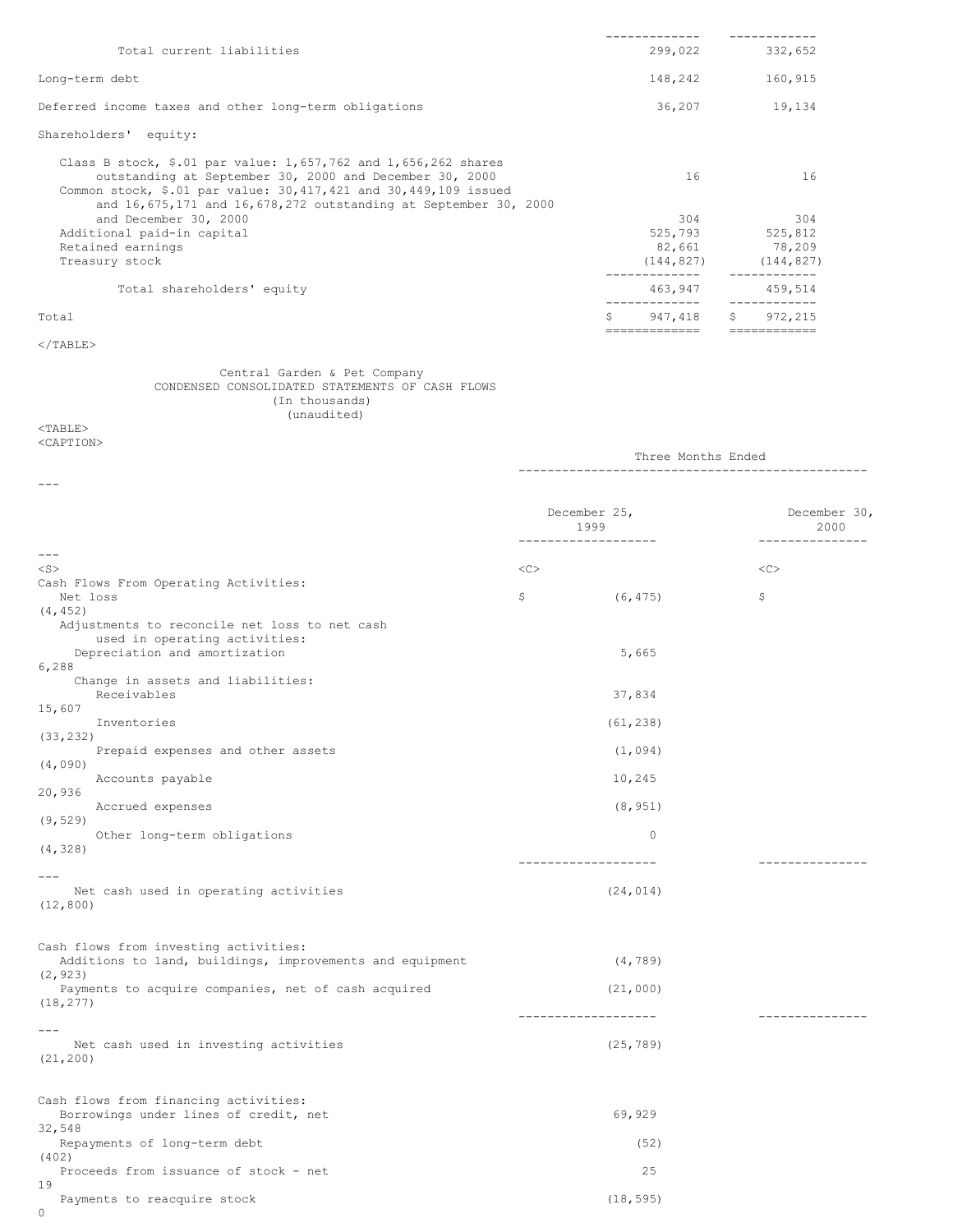| $- - -$<br>Net cash provided by financing activities |             | 51,307 |       |
|------------------------------------------------------|-------------|--------|-------|
| 32,165                                               |             |        |       |
| Net increase (decrease) in cash                      |             | 1,504  |       |
| (1, 835)                                             |             |        |       |
| Cash at beginning of period<br>5,685                 |             | 8,017  |       |
|                                                      | ----------- |        | ----- |
|                                                      |             |        |       |
| Cash at end of period<br>3,850                       | \$          | 9,521  | \$    |
|                                                      |             |        |       |

</TABLE>

==================

# Central Garden & Pet Company CONDENSED CONSOLIDATED STATEMENTS OF INCOME (In thousands, except per share amounts) (unaudited)

## <TABLE> <CAPTION>

|                                               | Three Months Ended |                                           |              |                                 |
|-----------------------------------------------|--------------------|-------------------------------------------|--------------|---------------------------------|
|                                               |                    | December 25,<br>1999<br>----------------- | ------------ | December 30,<br>2000            |
| $<$ S $>$                                     | <<                 |                                           | <<           |                                 |
| Net sales<br>Cost of goods sold and occupancy | \$                 | 219,117<br>160,363                        | $\mathsf{S}$ | 213,259<br>147,278              |
|                                               |                    | -----------------                         |              | ----------------                |
| Gross profit                                  |                    | 58,754                                    |              | 65,981                          |
| Selling, general and                          |                    |                                           |              |                                 |
| administrative expenses                       |                    | 65,601<br>_________________               |              | 68,247<br>__________________    |
| Loss from operations                          |                    | (6, 847)                                  |              | (2, 266)                        |
| Interest expense                              |                    | (4, 476)                                  |              | (5, 970)                        |
| Interest income<br>Other income (expense)     |                    | 166<br>(406)                              |              | -49<br>92                       |
|                                               |                    | -----------------                         |              | -----------------               |
| Loss before income taxes                      |                    | (11, 563)                                 |              | (8,095)                         |
| Income taxes                                  |                    | (5,088)                                   |              | (3, 643)                        |
|                                               |                    |                                           |              |                                 |
| Net loss                                      | \$                 | (6, 475)<br>-------------------           | \$           | (4, 452)<br>=================== |
| Basic and diluted loss per common share       | \$                 | (0.33)                                    | \$           | (0.24)                          |
| Weighted average shares outstanding           |                    | ==================<br>19,389              |              | -------------------<br>18,334   |
|                                               |                    | -----------------                         |              | ------------------              |

 $<$ /TABLE>

# Central Garden & Pet Company Notes to Condensed Consolidated Financial Statements Three Months Ended December 30, 2000 (unaudited)

### 1. Basis of Presentation ---------------------

The condensed consolidated balance sheet as of December 30, 2000, the consolidated statements of income for both the three months ended December 30, 2000 and December 25, 1999 and the consolidated statements of cash flows for the three months ended December 30, 2000 and December 25, 1999 have been prepared by the Company, without audit. In the opinion of management, all adjustments (which include only normal recurring adjustments) considered necessary to present fairly the financial position, results of operations and cash flows of the Company for the periods mentioned above, have been made.

Due to the seasonal nature of the Company's business, the results of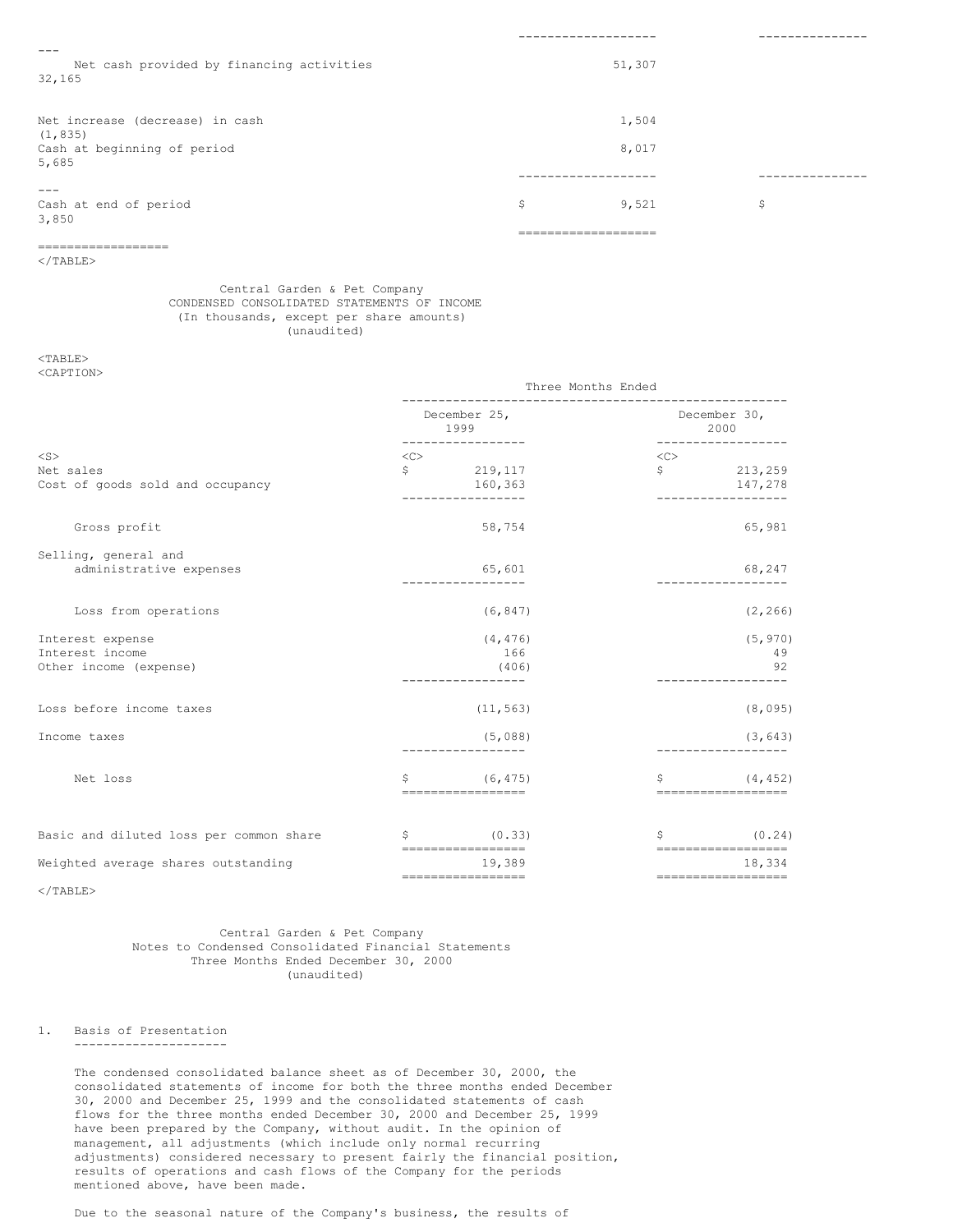operations for the three months ended December 30, 2000 are not indicative of the operating results that may be expected for the year ending September 29, 2001.

It is suggested that these interim financial statements be read in conjunction with the annual audited financial statements, accounting policies and financial notes thereto, included in the Company's 2000 Annual Report on Form 10-K which has previously been filed with the Securities and Exchange Commission.

2. New Accounting Pronouncements -----------------------------

> Statement of Financial Accounting Standards (SFAS) No. 133, "Accounting for Derivative Instruments and Hedging Activities," was issued in June 1998 and amended by SFAS Nos. 137 and 138, issued in June 2000. The new standards establish accounting and reporting standards for derivative instruments, including certain derivative instruments embedded in other contracts and for hedging activities. Under the standard, certain contracts that were not formerly considered derivatives may now meet the definition of a derivative. The Company adopted the standard effective October 1, 2000. The adoption of SFAS No. 133, as amended by SFAS Nos. 137 and 138, did not have an impact on the financial position or results of operations of the Company because the Company did not have derivative instruments which require valuation in the financial statements.

> In December 1999, the Securities and Exchange Commission issued Staff Accounting Bulletin (SAB) No. 101, "Revenue Recognition in Financial Statements", which provides the SEC staff's views on selected revenue recognition issues. In March 2000, the SEC released SAB 101A, which delayed for one quarter the implementation date of SAB 101 for registrants with fiscal years beginning between December 16, 1999 and March 15, 2000. In June 2000, the SEC released SAB 101B, which delayed the implementation date of SAB 101 until no later than the fourth fiscal quarter of fiscal years beginning after December 15, 1999. The Company is evaluating what impact, if any, SAB 101 will have on the Company's income statement presentation, however, the Company does not believe it will have any impact on its financial position or results of operations.

- 3. Recent Acquisition
- ------------------

In October 2000, the Company's Pennington subsidiary acquired the Rebel and Lofts line of grass seed from KRB Seed Company, LLC, for approximately \$8 million in cash, and signed perpetual licensing agreements under which the Company will make royalty payments to KRB Seed Company, LLC over the term of the licensing agreements. The acquisition was accounted for under the purchase method. Royalty payments will be recorded as expense as they are incurred. The operations of this business have been included in the Company's results of operations since October 2000.

In September 2000, Central's Pennington subsidiary acquired All-Glass Aquarium Co., Inc., a leading manufacturer and marketer of aquariums and related products, based in Franklin, Wisconsin and its Oceanic Systems subsidiary in Dallas, Texas for approximately \$10 million, which was recorded as a liability in the Consolidated Balance Sheet as of September 30, 2000, and was subsequently paid during the three months ended December 30, 2000. The operations of this business have been included in the Company's results of operations since October 1, 2000.

4. Earnings Per Share

------------------

Options to purchase 3,156,298 and 2,906,710 shares of common stock at prices ranging from \$1.30 to \$33.94 per share were outstanding during the three-month periods ended December 30, 2000 and December 25, 1999, respectively, but were not included in the computation of diluted earnings per share because the assumed exercise would have been anti-dilutive in each period. Shares of common stock from the assumed conversion of the Company's convertible securities totaling 4,107,143 were also not included in the computation of diluted earnings per share for the three-month periods ended December 30, 2000 and December 25, 1999 because the assumed conversion would have been anti-dilutive.

# 5. Segment Information

-------------------

In December 2000, the Company cancelled the spin-off of its garden distribution business and adopted a plan to reorganize its garden and pet businesses. Under the reorganization plan, the Company's garden products and distribution businesses became one operating unit and its pet products and distribution businesses became another operating unit.

Consistent with the above changes, management has determined that the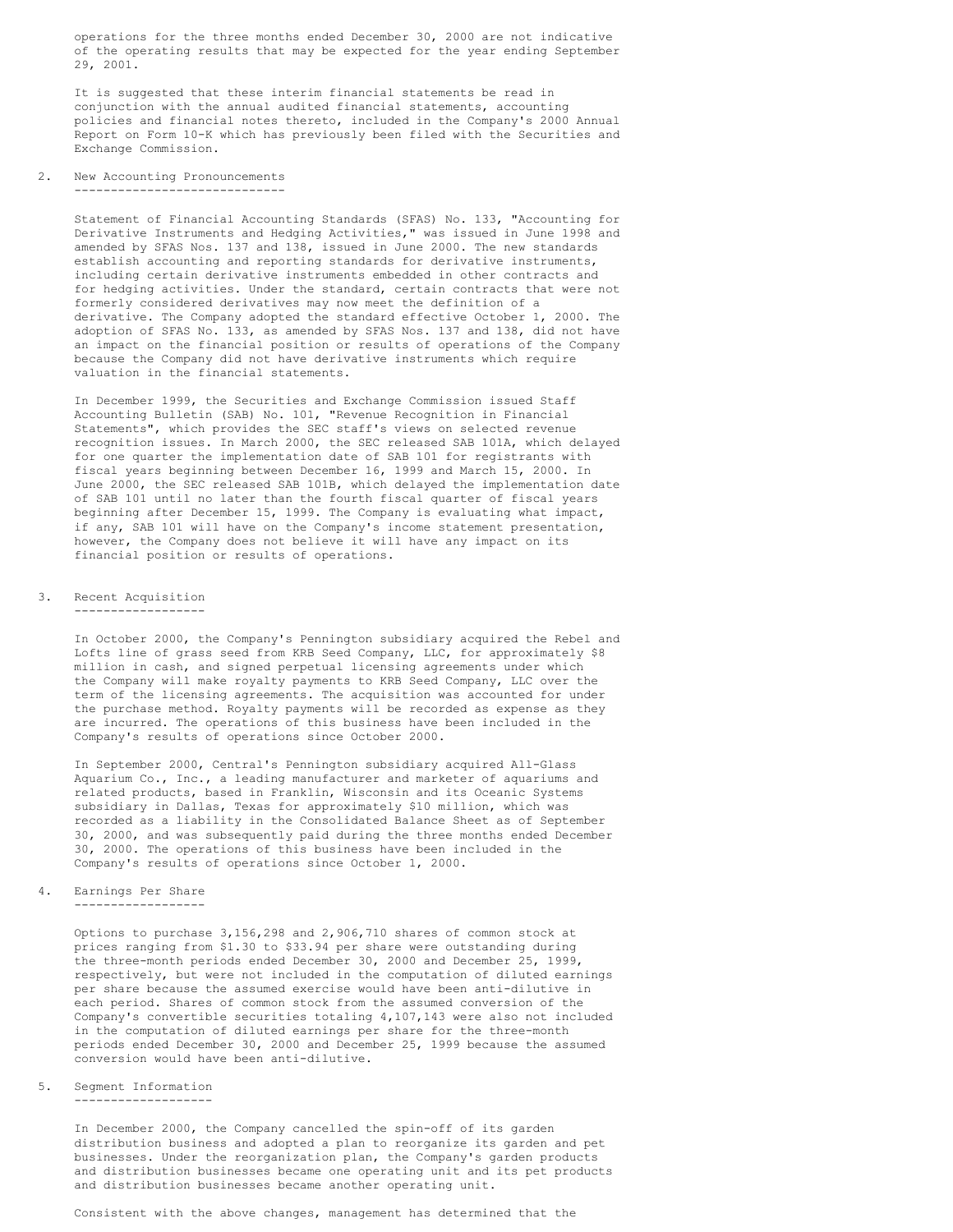reportable segments of the Company are Garden Products and Pet Products, based on the level at which the chief operating decision making group reviews the results of operations to make decisions regarding performance assessment and resource allocation. This represents a change in the segments reported in the Company's fiscal 2000 Annual Report filed on Form 10-K. Segment information, based upon the new reportable segments, for the three month periods ended December 25, 1999 and December 30, 2000 and segment assets at September 30, 2000 and December 30, 2000 is set forth below (dollars in thousands):

## <TABLE> <CAPTION>

|                                                                                                                      | December 25,<br>1999<br>------------                   |                                                            |
|----------------------------------------------------------------------------------------------------------------------|--------------------------------------------------------|------------------------------------------------------------|
| $<$ S>                                                                                                               | $\langle$ C>                                           | ------------<br><<>                                        |
| Net sales<br>Pet Products<br>Garden Products<br>Intersegment eliminations                                            | \$117,111<br>111,176<br>(9, 170)<br>____________       | \$133,287<br>92,939<br>(12, 967)<br>____________           |
| Total net sales                                                                                                      | \$ 219, 117<br>-------------                           | \$213,259<br>------------                                  |
| Intersegment sales<br>Pet Products<br>Garden Products<br>Total intersegment sales                                    | \$5,550<br>3,620                                       | \$10,364<br>2,603                                          |
|                                                                                                                      | \$9,170                                                | \$ 12,967                                                  |
| Income (loss) from operations<br>Pet Products<br>Garden Products<br>Corporate                                        | \$ 4,390<br>(5, 254)<br>(5, 983)                       | 5,784<br>(3, 381)<br>(4, 669)<br>------------              |
| Total loss from operations                                                                                           | (6, 847)                                               | (2, 266)                                                   |
| Interest expense - net<br>Other income (expense)<br>Income taxes                                                     | (4, 310)<br>(406)<br>(5,088)<br>____________           | ____________<br>(5, 921)<br>92<br>(3, 643)<br>------------ |
| Net loss                                                                                                             | \$ (6, 475)<br>____________                            | $\frac{1}{2}$ (4,452)<br>============                      |
| Depreciation and amortization<br>Pet Products<br>Garden Products<br>Corporate<br>Total depreciation and amortization | \$1,662<br>1,577<br>2,426<br>--------------<br>\$, 665 | \$2,091<br>1,587<br>2,610<br>------------<br>\$ 6,288      |
|                                                                                                                      | ------------                                           | ============                                               |
| Expenditures for long lived assets<br>Pet Products<br>Garden Products<br>Corporate                                   | \$2,389<br>2,377<br>23<br>____________                 | \$2,041<br>809<br>-73<br>------------                      |
| Total expenditures for long lived assets                                                                             |                                                        | $\frac{2}{1}$ , 923                                        |
| <caption></caption>                                                                                                  | September 30,<br>2000                                  | December 30,<br>2000                                       |
| $<$ S>                                                                                                               | <<                                                     | <<                                                         |
| Assets<br>Pet Products<br>Garden Products<br>Corporate                                                               | \$<br>173,843<br>340,411<br>433,264<br>-------         | \$<br>162,801<br>353,533<br>455,880<br>-------             |
| Total assets                                                                                                         | \$<br>947,418<br>============                          | \$<br>972,214<br>============                              |
|                                                                                                                      |                                                        |                                                            |

# $<$ /TABLE>

6. Other Charges ---------------

> Activity affecting the reserve balances associated with Other Charges recorded in fiscal 2000 and prior years is as follows (in millions):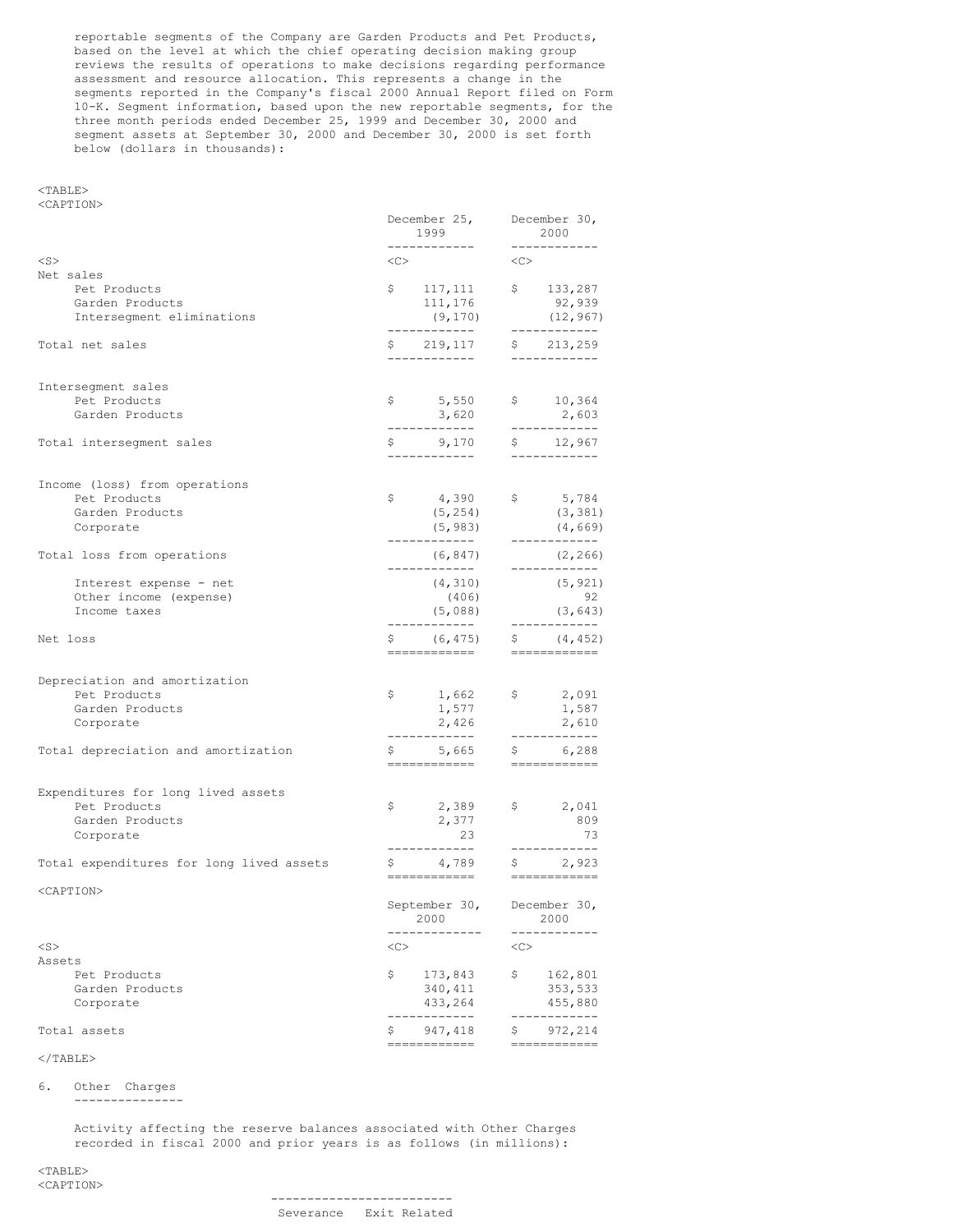|                            |               |     | and Other |       |               | Total |
|----------------------------|---------------|-----|-----------|-------|---------------|-------|
|                            |               |     |           |       |               |       |
| $<$ S $>$                  | < <sub></sub> |     | <<        |       | < <sub></sub> |       |
| Balance September 30, 2000 | S             | 0.4 | S         | 9.1   | Ŝ.            | 9.5   |
| Costs incurred and paid    |               |     |           | (1.6) |               | (1.6) |
|                            |               |     |           |       |               |       |
| Balance December 30, 2000  | S             | 0.4 | S         | 7.5   | S.            | 7.9   |
|                            |               |     |           |       |               |       |

### $<$ /TABLE>

Remaining reserve balances totaling \$7.9 million are included in the Condensed Consolidated Balance Sheet within the categories "accounts payable" and "accrued expenses", comprised of \$0.4 million associated with charges recorded in the year ended September 25, 1999; and \$7.5 million associated with charges recorded in the year ended September 30, 2000. Cost paid during the three months ended December 30, 2000 relate to facility closure costs and lease terminations associated with the charges recorded in the years ended September 26, 1998 and September 30, 2000. The remaining exit costs are expected to be incurred and paid during fiscal 2001.

Item 2. Management's Discussion and Analysis of Financial Condition and Results of Operations

Central was incorporated in Delaware in June 1992 and is the successor to a California corporation which was incorporated in 1955. References to "we," "us," or "Central" means Central Garden & Pet Company and its subsidiaries and divisions, and their predecessor companies and subsidiaries.

# Recent developments:

In December 2000 the Company announced that it would cancel the proposed spin-off of its garden distribution business and would reorganize its garden and pet businesses.

With the termination of the Company's distribution arrangement with The Scotts Company and other anticipated sales decreases in the garden distribution business, we believed that we could not economically support a national garden distribution infrastructure. Additionally, we believe that the move toward direct sales to retailers by manufacturers will increase in the future. Given this, the Company commenced integrating garden distribution into our garden products business. We believe this move offers us the best opportunity to utilize our sales force and distribution know-how to provide logistics and sales support for both our proprietary brands and consumer recognized products to create a more profitable segment. This integration also applies to our pet distribution business. This part of our business will continue to support our partner suppliers but will increase its focus on expanding sales of our proprietary pet products. This use of distribution as an integral support function for proprietary brands has been used very successfully by our Pennington subsidiary. This reorganization represents a change in the segments reported from those reported in the Company's fiscal 2000 Annual Report filed on Form 10K.

### Developments affecting Garden Products:

Expiration of the Solaris Agreement and Termination of our Distribution Relationship with Scotts

From October 1, 1995 to September 30, 1999, Garden Products distributed Solaris products nationwide, pursuant to an exclusive distribution agreement (the "Solaris Agreement"). Management believes that the relationship with Solaris embodied in the Solaris Agreement had a substantial positive impact on our results of operations. In January 1999, Pharmacia Corporation (formerly known as Monsanto Company) sold its Solaris lawn and garden business exclusive of its Roundup(R) herbicide products for consumer use to Scotts and entered into a separate, long-term, exclusive agreement pursuant to which Pharmacia continues to make Roundup herbicide products for consumer use and Scotts markets the products. Beginning October 1, 1999, Scotts began to distribute Ortho(R) and Roundup(R) products through a system that involved a combination of distributors, of which we were the largest, as well as through direct sales by Scotts to certain major retailers. In addition, Scotts began to sell Miracle-Gro(R) directly to certain retailers.

Effective September 30, 2000, Scotts discontinued its distribution relationship with Central. The affected products included Scotts $(R)$ , Ortho $(R)$  and Miracle-Gro(R) products and consumer Roundup(R) products manufactured by Pharmacia for which Scotts acts as Pharmacia's exclusive sales agent. For Central's fiscal year ended September 30, 2000, the revenue attributable to the affected products was approximately \$176 million. The gross profit associated with these sales in fiscal 2000 was estimated to be \$27 million based on historical customer profitability. We expect this loss of gross profit to be partially offset in fiscal 2001 with expense reductions.

Due to the termination of the Scotts distribution relationship and anticipated sales declines, we have taken actions to downsize our lawn and garden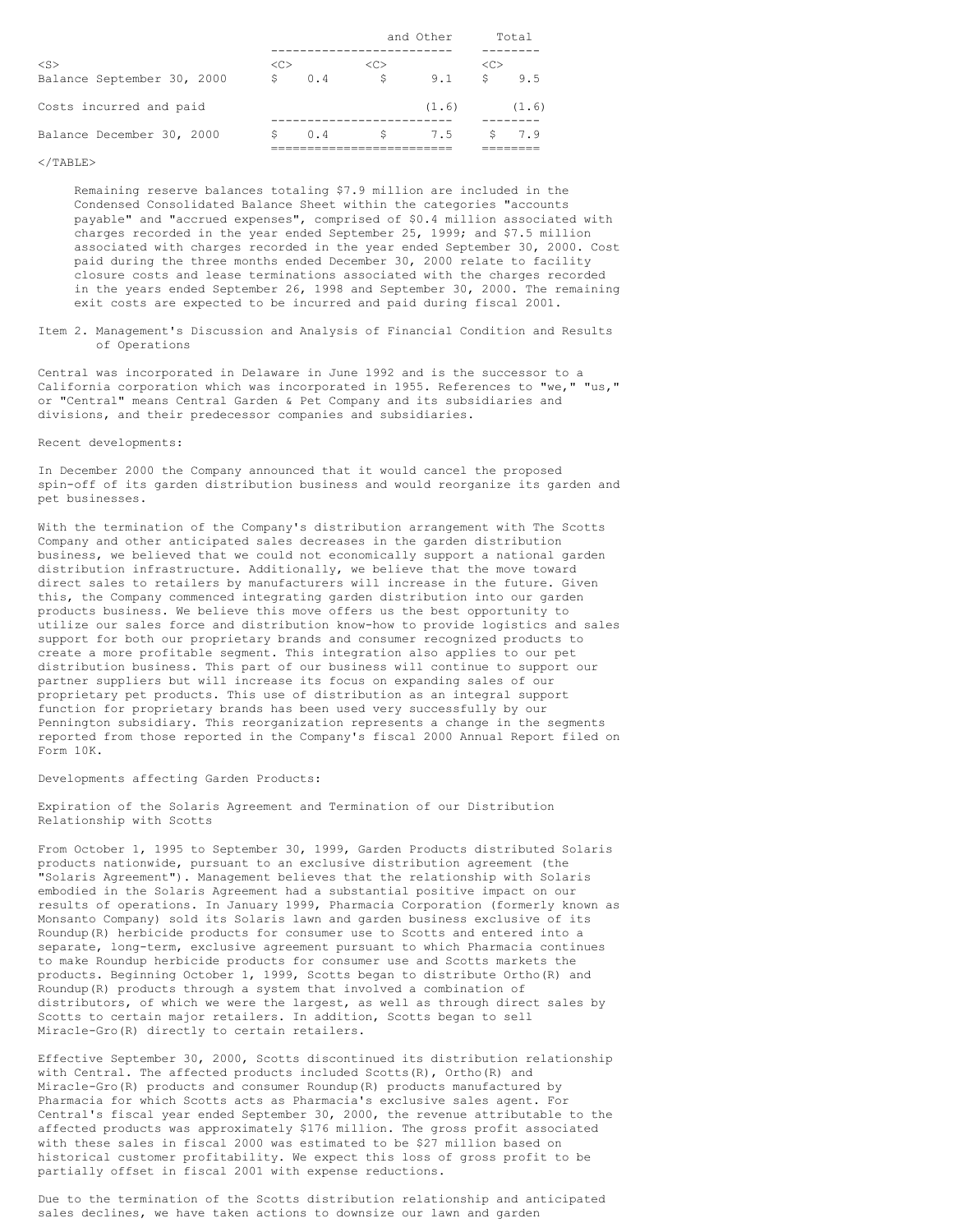distribution operations to reflect anticipated business levels for the fiscal year 2001. As a result, we have recorded charges of \$27.5 million in the fiscal year ending September 30, 2000 as described in "Management's Discussion and Analysis of Financial Condition and Results of Operations -- Fiscal 2000 Compared with Fiscal 1999" in the Company's fiscal 2000 annual report filed on Form 10-K.

The sale of the Solaris business by Pharmacia, the expiration of the Solaris Agreement and termination of the Scotts distribution relationship subject our distribution business to significant uncertainties. These include the resolution of all payments due between us and Pharmacia under the Solaris Agreement, such as the amounts receivable from Pharmacia for cost reimbursements and payments for cost reductions; the amounts payable to Pharmacia for inventory; and responsibility for obsolete inventory and for non-payment by Solaris' subagents. Scotts and Pharmacia have each initiated litigation against Central arising out of the prior distribution relationship. In addition, Central has filed suit against Scotts and Pharmacia seeking damages and injunctive relief as well as restitution for, among other things, breach of contract and violations of the antitrust laws by Scotts and Pharmacia. Each of these cases is in its early stage. For this reason and because of the uncertainties inherent in complex litigation, it is not currently possible to make an assessment of the potential impact, losses or gains that may arise out of these cases individually or collectively. Central believes that the reconciliation of all accounts and claims with Pharmacia and Scotts will not result in additional charges to Central. Further, Central believes it has substantial counterclaims and rights of offset against both Scotts and Pharmacia, as well as meritorious defenses, and intends to vigorously contest both suits. However, there can be no assurance that the resolution of this litigation will not have a material adverse effect on its results of operations, financial position and/or cash flows.

# Three Months Ended December 30, 2000 Compared with Three Months Ended December 25, 1999

Net sales for the three months ended December 30, 2000 decreased by 2.7% or \$5.8 million to \$213.3 million from \$219.1 million for the three months ended December 25, 1999. Of the decrease in net sales approximately \$17.2 million relates to the Garden Products segment of which \$13.9 million is attributable to the closure of thirteen garden distribution branches commencing in October 2000, offset in part by an increase of \$5.1 million related to operations newly acquired. Net sales for the Pet Products segment increased by \$11.4 million including \$14.9 million related operations acquired subsequent to October 1999.

Gross profit increased by 12.3% or \$7.2 million from \$58.8 million during the quarter ended December 25, 1999 to \$66.0 million for the comparable 2000 period. Gross profit as a percentage of net sales increased from 26.8% for the 1999 quarter to 30.9% for the quarter ended December 20, 2000. The increase in gross profit dollars relates principally to the newly acquired businesses in both segments. The increase in gross profit as a percentage of net sales relates principally to increases in Garden Products associated with an increasing proportion of higher margin branded products coupled with a reduction in non Central distribution sales.

Selling, general and administrative expenses increased 4.0% or \$2.6 million from \$65.6 million during the 1999 quarter to \$68.2 million for the comparable 2000 quarter. Of the \$2.6 million increase, approximately \$4.0 million was related to newly acquired businesses offset by approximately \$4.0 million attributable to the garden distribution operations. As a percentage of net sales, selling, general and administrative expenses increased from 29.9% during the three months ended December 25, 1999 to 32.0% for the three months ended December 30, 2000. Selling and delivery expenses decreased by \$2.5 million from \$31.2 million for the three months ended December 25, 1999 to \$28.7 million for the comparable 2000 period. Of this decrease, \$3.6 million related to a reduction resulting from recently closed garden distribution branches, offset in part by a \$1.1 million increase related to newly acquired businesses. Facilities expense decreased by \$0.5 million from \$3.2 million during the quarter ended December 25, 1999 to \$2.7 million for the comparable 2000 period. The decrease results from the closed garden distribution centers offset in part by a \$0.1 million increase related to newly acquired businesses. Warehouse and administrative expenses increased \$5.6 million from \$31.2 million during the three months ended December 25, 1999 to \$36.8 million for the comparable 2000 quarter. Of the \$5.6 million increase, approximately \$2.5 million related to newly acquired businesses. The increase from existing operations related principally to increased personnel costs, increased information systems costs incurred to convert certain distribution branches to a common computer system and higher costs relative to inventory levels required to support remaining operations.

Net interest expense for the quarter ended December 30, 2000 increased by \$1.6 million to \$5.9 million from \$4.3 million for the quarter ended December 25, 1999. The increase is due to higher average outstanding short-term debt resulting principally from the Company's stock repurchase program and the businesses acquired since October 1999.

Average short-term borrowings for the quarter ended December 30, 2000 were \$142.9 million compared with \$138.5 million for the quarter ended December 25, 1999. The average short-term interest rates for the quarter ended December 30,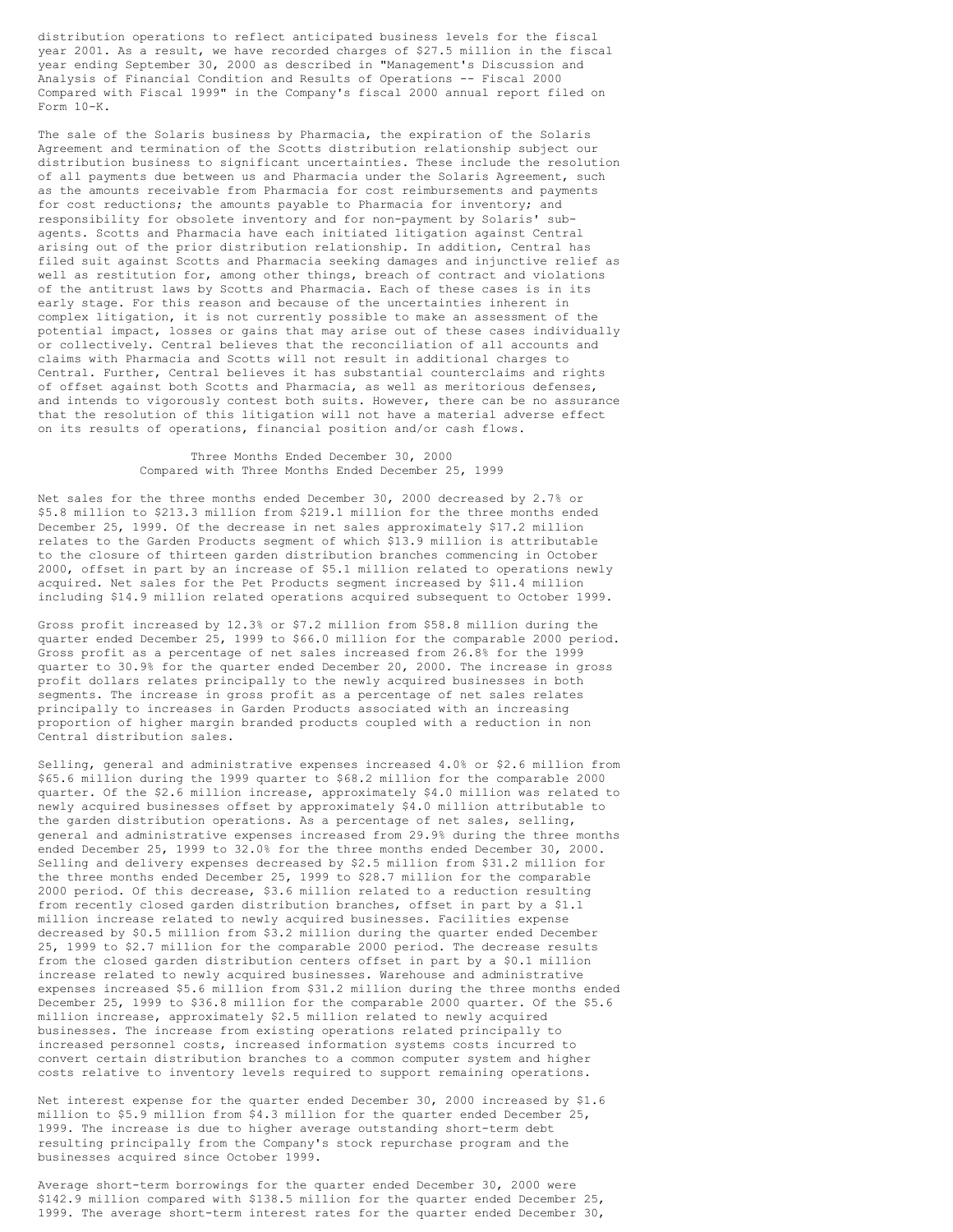# 2000 and December 25, 1999 were 8.5% and 7.4%, respectively.

The Company's effective income tax rate for the quarter ended December 30, 2000 was 45% compared with 44% for the quarter ended December 25, 1999. The increase in the effective tax rate results principally from non-deductible goodwill expense being a higher percentage of taxable income than was the case in the quarter ended December 25, 1999.

# Liquidity and Capital Resources

The Company has financed its growth through a combination of bank borrowings, supplier credit, internally generated funds and sales of securities to the public. The Company received net proceeds (after offering expenses) of approximately \$431.0 million from its five public offerings of common stock in July 1993, November 1995, July 1996, August 1997 and January 1998. In November 1996, the Company completed the sale of \$115 million 6% subordinated convertible notes generating approximately \$112 million net of underwriting commissions.

Historically, the Company's business has been highly seasonal and its working capital requirements and capital resources tracked closely to this seasonal pattern. During the first fiscal quarter accounts receivable reach their lowest level while inventory, accounts payable and short-term borrowings begin to increase. Since the Company's short-term credit line fluctuates based upon a specified asset borrowing base, this quarter is typically the period when the asset borrowing base is at its lowest and consequently the Company's ability to borrow is at its lowest. During the second fiscal quarter, receivables, accounts payable and short-term borrowings begin to increase, reflecting the build-up of inventory and related payables in anticipation of the peak selling season. During the third fiscal quarter, principally due to the Solaris Agreement for the period between October 1, 1995 and September 30, 1999, inventory levels remained relatively constant while accounts receivable peaked and short-term borrowings started to decline as cash collections were received during the peak- selling season. During the fourth fiscal quarter, inventory levels were at their lowest, and accounts receivable and payables were substantially reduced through conversion of receivables to cash. As a result of the termination of the Solaris agreement effective September 30, 1999, the ending of the Company's distribution relationship with the Scotts company effective September 30, 2000, and the associated reduction in Garden Products sales as a percentage of overall sales, this seasonal pattern is expected to be less significant in the future.

The Company's businesses service two broad markets: lawn and garden and pet supplies. Pet Products primarily deals with products that have a year round selling cycle with very little change quarter to quarter. As a result, it is not necessary to carry large quantities of inventory to meet peak demands. Additionally, this level sales cycle eliminates the need for manufacturers to give extended credit terms to either distributors or retailers. On the other hand, Garden Products is highly seasonal with approximately two-thirds of its sales occurring during the fiscal second and third quarters. For many manufacturers of garden products this seasonality requires them to move large quantities of their products well ahead of the peak selling period. To encourage distributors to carry large amounts of inventory, industry practice has been for manufacturers to give extended credit terms and/or promotional discounts.

Cash used in operating activities was \$12.8 million use during the three months ended December 30, 2000, a decrease from a \$24.0 million during the quarter ended December 25, 1999, primarily due to lower use levels of inventory build up in the fiscal 2001 quarter as a result of the termination of the Scotts distribution relationship coupled with better terms on accounts payable experienced in the current year period. Cash used in investing activities of \$21.2 million resulted from the payment of amounts due related to the acquisitions of All-Glass Aquarium and the Lofts and Rebel line of products by the Company's Pennington Subsidiary, as well as the acquisition of office and warehouse equipment, including computer hardware and software. Cash generated from financing activities of \$32.2 million consisted

principally of net borrowings of \$32.5 million under the Company's lines of credit, partially offset by \$0.4 million in repayments of long term debt.

The Company has a \$200 million line of credit with Congress Financial Corporation (Western). The available amount under the line of credit fluctuates based upon a specific asset-borrowing base. The line of credit bears interest at a rate either equal to the prime rate or LIBOR plus 2% at the Company's option, and is secured by substantially all of the Company's assets. At December 30, 2000, the Company had \$111.4 million of outstanding borrowings, and had \$2.9 million of available borrowing capacity under this line. The Company's line of credit contains certain financial covenants such as minimum net worth and minimum working capital requirements. The line also requires the lender's prior written consent to any acquisition of a business. On December 12, 2000, the agreement was amended and extended to July 12, 2002. In connection with the acquisition of one company in fiscal 1998, the Company assumed a \$60.0 million line of credit. At December 30, 2000, there were \$47.9 million of outstanding borrowings and \$12.1 million of available borrowing capacity under this line.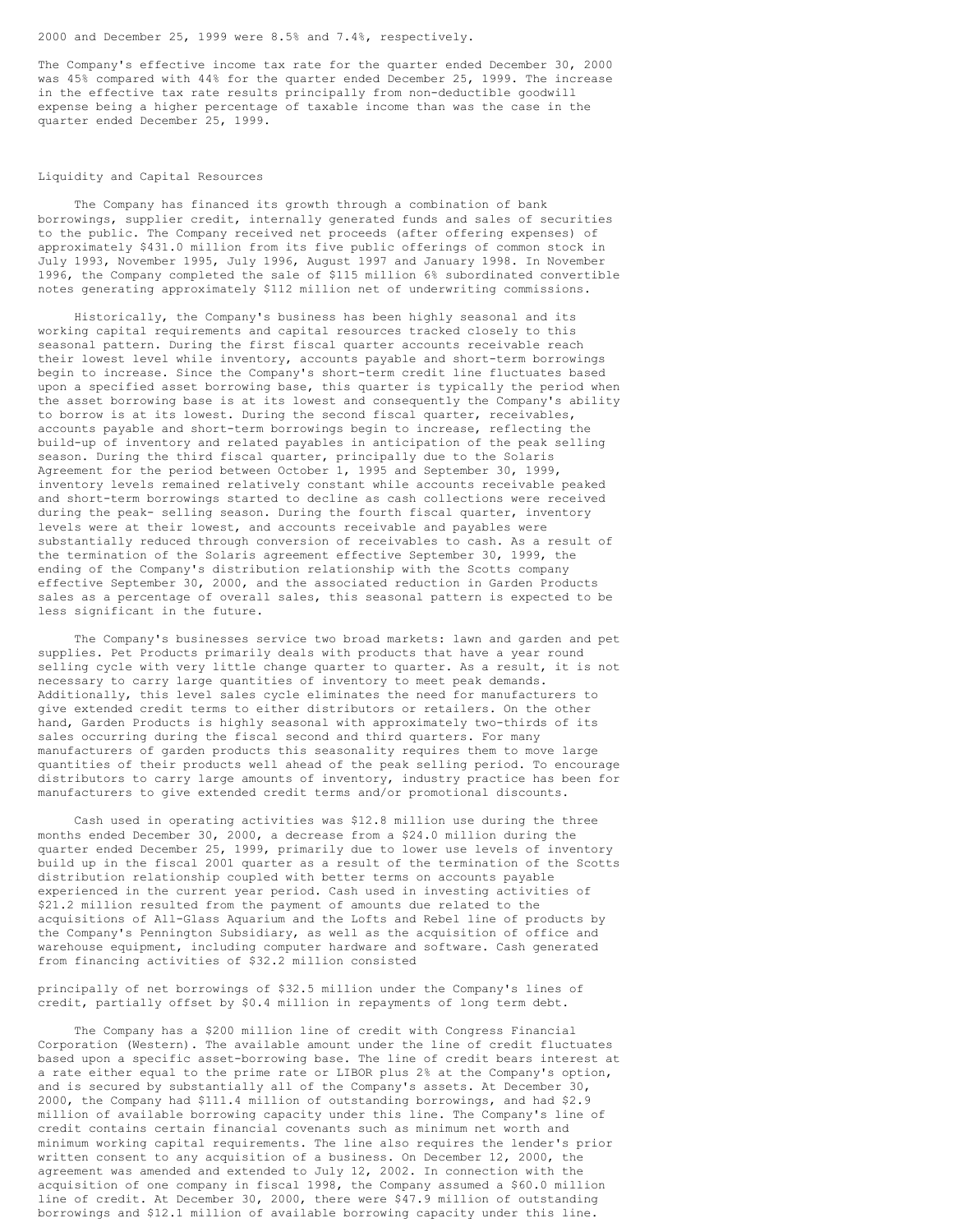Interest related to this line is based on a rate either equal to the prime rate or LIBOR plus .875% at the Company's option. On January 13, 2001, this line was increased from \$60 to \$75 million.

Excluding the potential impact of any adverse consequences associated with legal matters discussed in "Part II - Item 1. Legal Proceedings", the Company believes that cash flows from operating activities, funds available under its lines of credit, and arrangements with suppliers will be adequate to fund its presently anticipated working capital requirements for the foreseeable future. The Company anticipates that its capital expenditures will not exceed \$18.0 million for the next 12 months.

As part of its growth strategy, the Company has engaged in acquisition discussions with a number of companies in the past and it anticipates it will continue to evaluate potential acquisition candidates. If one or more potential acquisition opportunities, including those that would be material, become available in the near future, the Company may require additional external capital. In addition, such acquisitions would subject the Company to the general risks associated with acquiring companies, particularly if the acquisitions are relatively large.

### Weather and Seasonality

Historically, the Company's sales of lawn and garden products have been influenced by weather and climate conditions in the markets it serves. During the last several years, the Company's results of operations were negatively affected by severe weather conditions in many parts of the country. Additionally, the Company's business has been highly seasonal. In fiscal 2000, approximately 62% of the Company's sales occurred in the first six months of the calendar year, the Company's second and third fiscal quarters. Substantially all of the Company's operating income has been typically generated in this period which has historically offset the operating losses incurred during the first fiscal quarter of the year. As a result of the termination of the distribution relationship with Scotts in September 2000, and the associated reduction in Garden Products sales as a percentage of overall sales, this seasonal pattern is expected to be less significant in the future.

Item 3. Quantitative and Qualitative Disclosures About Market Risk

The Company believes there has been no material change in its exposure to market risk from that discussed in the Company's fiscal 2000 Annual Report filed on Form 10-K.

CENTRAL GARDEN & PET COMPANY FORM 10-Q

### PART II. OTHER INFORMATION

## Item 1. Legal Proceedings

Scotts and Pharmacia Litigation. On June 30, 2000, The Scotts Company filed suit against Central to collect the purchase price of certain lawn and garden products previously sold to Central. Central has withheld payments to Scotts of approximately \$17 million on the basis of claims it has against Scotts - including amounts due for services and goods previously supplied by Central and not yet paid for by Scotts. This action, The Scotts Company v. Central Garden & Pet Company, Docket No. C2 00-755, is in the United States District Court for the Southern District of Ohio, Eastern Division. On July 3, 2000, Pharmacia Corporation (formerly known as Monsanto Company) filed suit against Central seeking an accounting and unspecified amounts allegedly due Pharmacia under the four-year alliance agreement between Central and Pharmacia which expired in September 1999, as well as damages for breach of contract. This action, Pharmacia Corporation v. Central Garden & Pet Company, Docket No. 00CC-002253 Q CV, is in the Circuit Court of St. Louis County, Missouri. Central has filed motions in both the Scotts and Pharmacia actions to have those cases dismissed or stayed. Central's motion in the Scotts action is still pending. In the Pharmacia action, the court denied Central's motion to stay but granted Central's request that Scotts be joined as a party. On January 18, 2001, Pharmacia Corporation filed an Amended Petition adding Scotts to the Pharmacia action. On January 29, 2001, Central filed its Answer, including affirmative defenses, to the Amended Petition as well as Counter/Cross claims against Pharmacia and Scotts. Pharmacia and Scotts have not filed their responses to the Counter/Cross Claims.

Central believes that the reconciliation of all accounts and claims with Pharmacia and Scotts will not result in additional charges to Central. Further, Central believes it has substantial counterclaims and rights of offset against both Scotts and Pharmacia, as well as meritorious defenses, and intends to vigorously contest both suits. However, Central cannot assure you that the resolution of this litigation will not have a material adverse effect on its results of operations, financial position and/or cash flows.

On July 7, 2000, Central filed suit against Scotts and Pharmacia seeking damages and injunctive relief as well as restitution for, among other things, breach of contract and violations of the antitrust laws by Scotts and Pharmacia.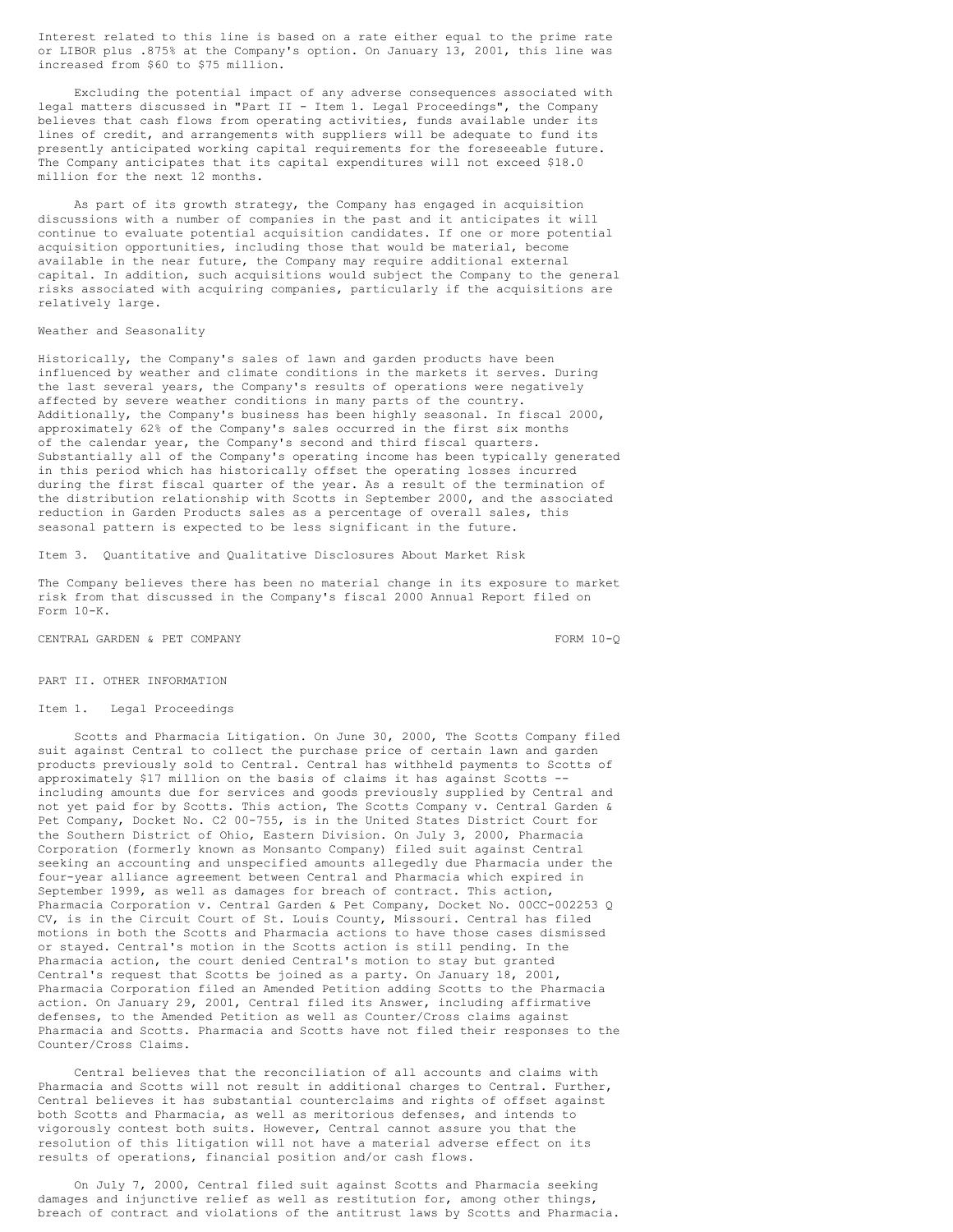This action, Central Garden & Pet Company, a Delaware Corporation v. The Scotts Company, an Ohio corporation; and Pharmacia Corporation, formerly known as Monsanto Company, a Delaware corporation, Docket No. C 00 2465, is in the United States District Court for the Northern District of California. On October 26, 2000, the federal district court issued an order denying, for the most part, Pharmacia's motion to dismiss Central's federal antitrust claims. Central was given leave to file an amended federal complaint to clarify certain of its allegations. Central filed a first amended complaint on November 14, 2000. The federal district court's October 26 order also ruled that it did not have jurisdiction over Central's state law claims and that such claims should be adjudicated in a state court. On October 31, 2000, Central filed an action entitled Central Garden & Pet Company v. The Scotts Company and Pharmacia Corporation, Docket No. C00-04586 in Contra Costa Superior Court asserting various state law claims, including the claims previously asserted in the federal action. On December 4, 2000, Pharmacia and Scotts filed a joint Motion to Stay

the Contra Costa Action pending the completion of the actions in Ohio and St. Louis. On January 29, 2001, the Court ordered the stay.

Phoenix Fire. On August 2, 2000, a fire destroyed the Company's leased warehouse space in Phoenix, Arizona, and an adjoining warehouse space leased by a third party. The adjoining warehouse tenant, the building owner, and nearby businesses have presented claims for property damage and business interruption. Local residents have filed a purported class action lawsuit alleging claims for bodily injury and property damage as a result of the fire. In addition, the Arizona Department of Environmental Quality is monitoring the cleanup operations and has asked the Company, the building owner and the adjoining warehouse tenant to submit a plan for assessing whether the fire and fire suppression efforts may have caused environmental impacts to soil, groundwater and/or surface water. The overall amount of the damages to all parties caused by the fire, and the overall amount of damages which the Company may sustain as a result of the fire, have not been quantified. At the time of the fire, the Company maintained property insurance covering losses to the leased premises, the Company's inventory and equipment, and loss of business income. The Company also maintained insurance providing \$51 million of coverage (with no deductible) against third party liability. The Company believes that this insurance coverage will be available with respect to third party claims against the Company if parties other than the Company are not found responsible. The precise amount of the damages sustained in the fire, the ultimate determination of the parties responsible and the availability of insurance coverage are likely to depend on the outcome of complex litigation, involving numerous claimants, defendants and insurance companies.

For a discussion of other pending legal proceedings, please see Central's Annual Report on Form 10-K for the year ended September 30, 2000.

| Item 2. |                | Changes in Securities and Use of Proceeds |  |  |
|---------|----------------|-------------------------------------------|--|--|
|         | Not Applicable |                                           |  |  |

- Item 3. Defaults Upon Senior Securities Not Applicable
- Item 4. Submission of Matter to a Vote of Securities Holders Not Applicable
- Item 5. Other Information Not Applicable
- Item 6. Exhibits and Reports on Form 8-K
	- (a) Exhibits

Number Exhibit - ------ -------

10.6 Second Amended and Restated Loan and Security Agreement by and among Congress Financial Corporation (Western) and Central Garden & Pet Company, Matthews Redwood and Nursery Supply, Inc., Four Paws Products, Ltd., Ezell Nursery Supply, Inc., Kaytee Products Incorporated, Norcal Pottery Products, Inc., TFH Publications, Inc. and Wellmark International dated December 12, 2000.

(b) The following report on Form 8-K was filed during the quarter ended December 30, 2000.

On December 21, 2000, the Company filed a report on Form 8-K, dated December 20, 2000, announcing that it would cancel the spin-off of its garden distribution business and reorganize its garden and pet businesses.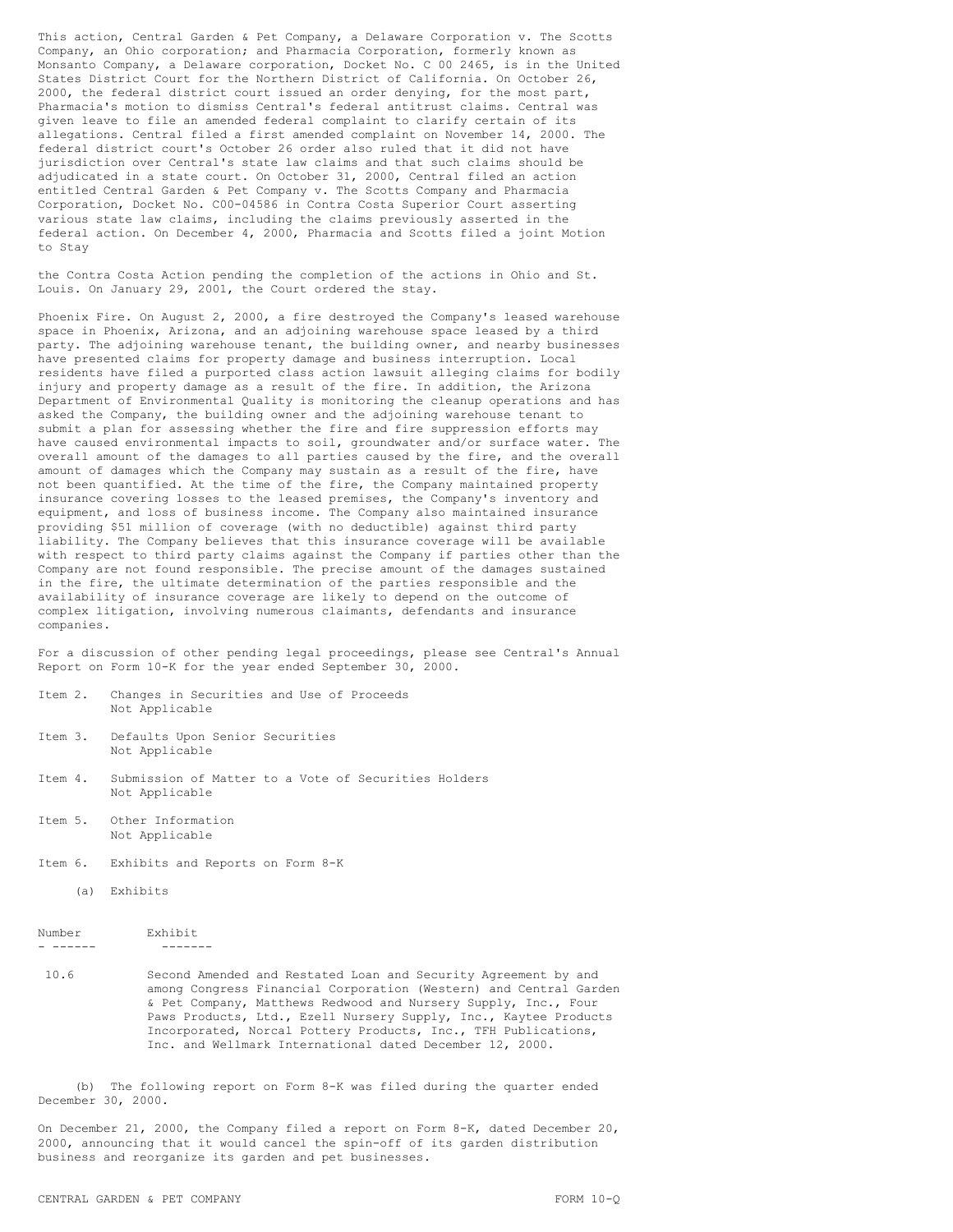## SIGNATURES ----------

Pursuant to the requirements of the Securities Act of 1934, the registrant has duly caused this report to be signed on its behalf by the undersigned thereunder duly authorized.

CENTRAL GARDEN & PET COMPANY

## --------------------------------------------- Registrant

Dated: February 13, 2001

--------------------------------------------- William E. Brown, Chairman of the Board and Chief Executive Officer

/s/ Lee D. Hines, Jr. --------------------------------------------- Lee D. Hines, Jr., Vice President and Chief Financial Officer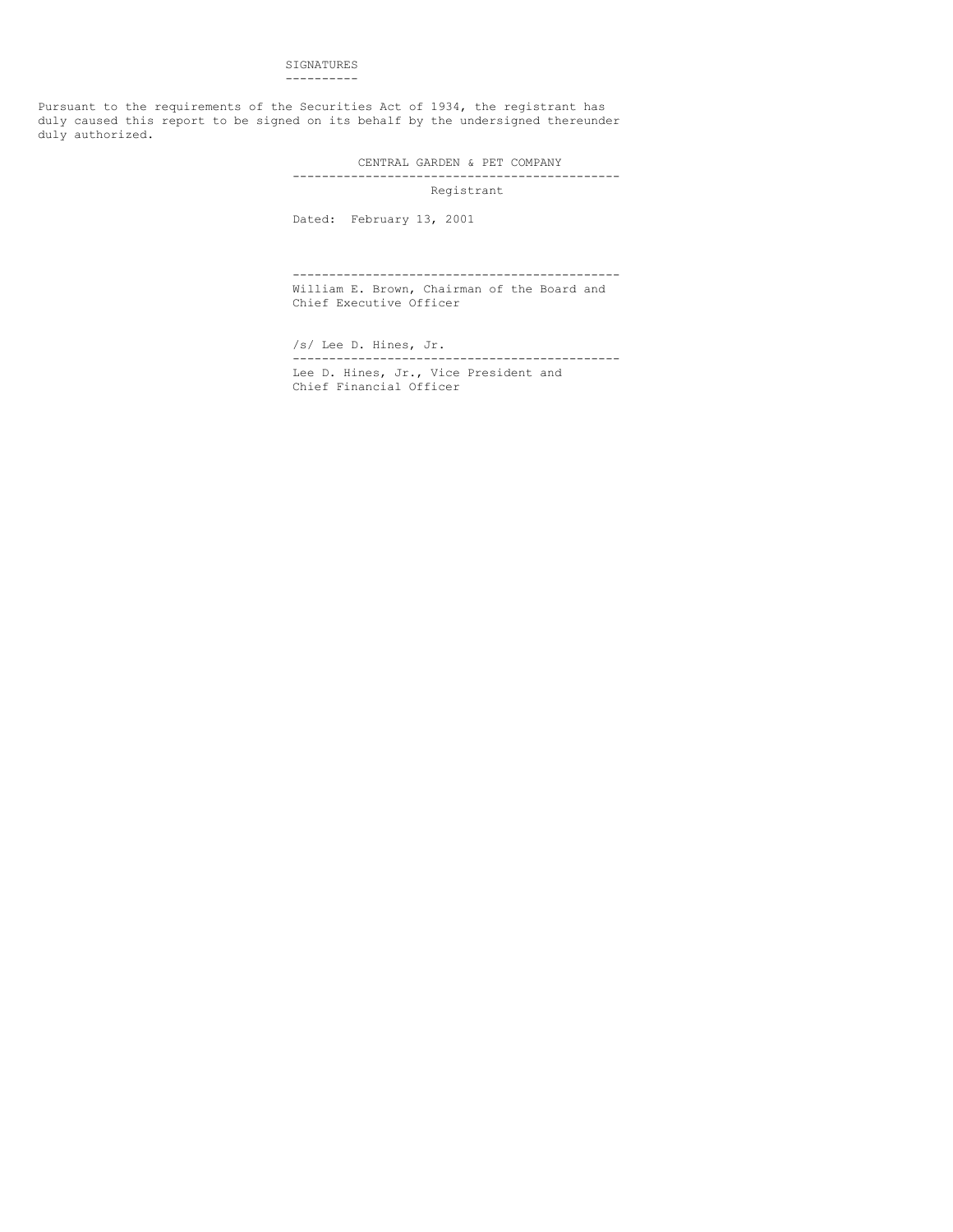Exhibit 10.6

Second Amended and Restated Loan and Security Agreement

by and among

CONGRESS FINANCIAL CORPORATION (WESTERN) as Lender

and

CENTRAL GARDEN & PET COMPANY MATTHEWS REDWOOD AND NURSERY SUPPLY, INC. FOUR PAWS PRODUCTS, LTD. EZELL NURSERY SUPPLY, INC. KAYTEE PRODUCTS INCORPORATED NORCAL POTTERY PRODUCTS, INC. T.F.H. PUBLICATIONS, INC. WELLMARK INTERNATIONAL as Borrowers

Dated: December 12, 2000

TABLE OF CONTENTS -----------------

<TABLE> <CAPTION>

|                           |                                                                           | Page           |
|---------------------------|---------------------------------------------------------------------------|----------------|
| <<                        | $<$ S $>$                                                                 | $CC$ >         |
| SECTION 1.<br>_ _________ |                                                                           | $\overline{1}$ |
| SECTION 2.                |                                                                           | 1.5            |
| 2.1                       |                                                                           | 1.5            |
| 2.2                       |                                                                           | 17             |
| 2.3                       |                                                                           | 19             |
| 2.4                       |                                                                           | 19             |
| 2.5                       |                                                                           | 2.0            |
| SECTION 3.                |                                                                           | 21             |
| 3.1                       |                                                                           | 21             |
| 3.2                       |                                                                           | 22.2           |
| 3.3                       |                                                                           | 22.2           |
| 3.4                       |                                                                           | 22.2           |
| 3.5                       |                                                                           | 22             |
| 3.6                       | Changes in Laws and Increased Costs of Loans                              | 22.2           |
| SECTION 4.                |                                                                           | 2.3            |
| 4.1                       | Conditions Precedent to Initial Loans and Letter of Credit Accommodations | 23             |
| 4.2                       | Conditions Precedent to All Loans and Letter of Credit Accommodations     | 24             |
| SECTION 5.                |                                                                           | 2.5            |
| SECTION 6.                |                                                                           | 2.7            |
| 6.1                       |                                                                           | 2.7            |
| 6.2                       |                                                                           | 2.7            |
| 6.3                       |                                                                           | 28             |
| 6.4                       |                                                                           | 30             |
| 6.5                       |                                                                           | 30             |
| 6.6                       |                                                                           | 31             |
| 6.7                       | Appointment of CG&Pet as Agent for Borrowers                              | 31             |
| SECTION 7.                |                                                                           | 31             |
| 7.1                       |                                                                           | 31             |
| 7.2                       |                                                                           | 32             |
| 7.3                       |                                                                           | 33             |
| 7.4                       |                                                                           | 34             |
| 7.5                       |                                                                           | 34             |
| 7.6                       |                                                                           | 35             |
| $<$ /TABLE>               |                                                                           |                |

| $<$ TARLE $>$<br><caption></caption> |  |
|--------------------------------------|--|
| < <c< td=""><td></td></c<>           |  |
|                                      |  |
|                                      |  |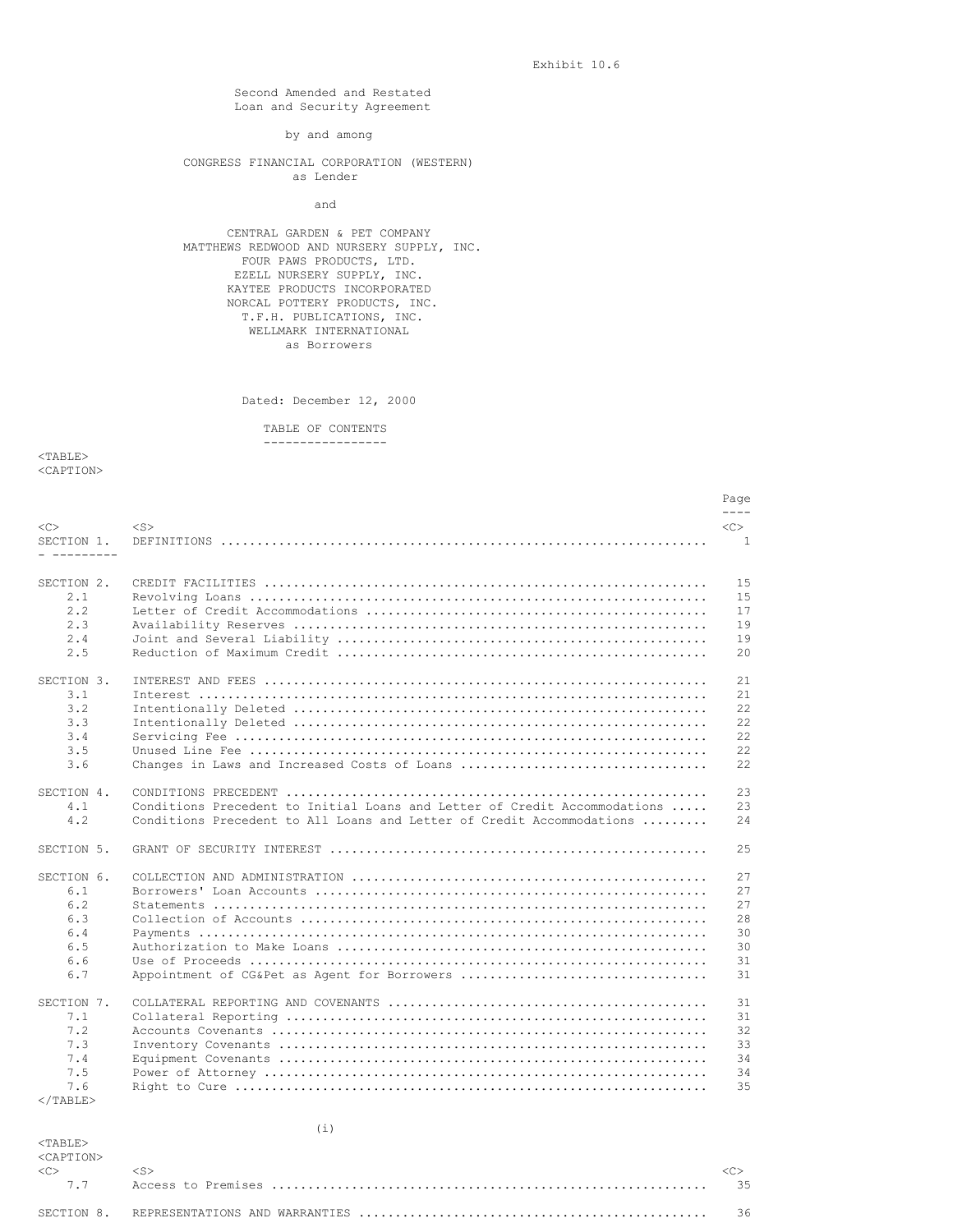| Corporate Existence, Power and Authority; Subsidiaries<br>8.1<br>8.2<br>Financial Statements; No Material Adverse Change<br>8.3<br>Chief Executive Office; Collateral Locations | 36       |
|---------------------------------------------------------------------------------------------------------------------------------------------------------------------------------|----------|
|                                                                                                                                                                                 |          |
|                                                                                                                                                                                 | 36       |
|                                                                                                                                                                                 | 37       |
| 8.4                                                                                                                                                                             | 37       |
| 8.5                                                                                                                                                                             | 37       |
| 8.6                                                                                                                                                                             | 37       |
| 8.7<br>Compliance with Other Agreements and Applicable Laws                                                                                                                     | 37       |
| 8.8                                                                                                                                                                             | 38       |
|                                                                                                                                                                                 |          |
| 8.9                                                                                                                                                                             | 38       |
| 8.10                                                                                                                                                                            | 39       |
| 8.11                                                                                                                                                                            | 39       |
| 8.12                                                                                                                                                                            | 39       |
| 8.13                                                                                                                                                                            | 40       |
| 8.14                                                                                                                                                                            | 40       |
| 8.15                                                                                                                                                                            | 40       |
|                                                                                                                                                                                 |          |
|                                                                                                                                                                                 | 40       |
| SECTION 9.                                                                                                                                                                      |          |
| 9.1                                                                                                                                                                             | 40       |
| 9.2                                                                                                                                                                             | 41       |
| 9.3                                                                                                                                                                             | 41       |
| 9.4                                                                                                                                                                             | 42       |
| 9.5                                                                                                                                                                             | 42       |
| 9.6                                                                                                                                                                             | 43       |
|                                                                                                                                                                                 |          |
| 9.7<br>Sale of Assets, Consolidation, Merger, Dissolution, Etc                                                                                                                  | 44       |
| 9.8                                                                                                                                                                             | 44       |
| 9.9                                                                                                                                                                             | 45       |
| 9.10                                                                                                                                                                            | 46       |
| 9.11                                                                                                                                                                            | 47       |
| 9.12                                                                                                                                                                            | 47       |
|                                                                                                                                                                                 |          |
| 9.13                                                                                                                                                                            | 47       |
| 9.14                                                                                                                                                                            | 48       |
| 9.15                                                                                                                                                                            | 48       |
| 9.16                                                                                                                                                                            | 48       |
|                                                                                                                                                                                 |          |
| 9.17                                                                                                                                                                            | 49       |
|                                                                                                                                                                                 |          |
|                                                                                                                                                                                 |          |
|                                                                                                                                                                                 | 49       |
| 10.1                                                                                                                                                                            | 49       |
| SECTION 10.<br>10.2                                                                                                                                                             | 51       |
|                                                                                                                                                                                 |          |
| JURY TRIAL WAIVER; OTHER WAIVERS AND CONSENTS; GOVERNING LAW                                                                                                                    | 52       |
|                                                                                                                                                                                 |          |
| (i)                                                                                                                                                                             |          |
| $<$ TABLE>                                                                                                                                                                      |          |
|                                                                                                                                                                                 |          |
| $<$ S $>$                                                                                                                                                                       | $<<$ $>$ |
| SECTION 11.<br>$<$ /TABLE><br><caption><br/>&lt;&lt;&gt;<br/>11.1</caption>                                                                                                     | 52       |
| Governing Law; Choice of Forum; Service of Process; Jury Trial Waiver                                                                                                           |          |
| 11.2                                                                                                                                                                            | 54       |
| 11.3                                                                                                                                                                            | 54       |
| 11.4                                                                                                                                                                            | 54       |
| 11.5                                                                                                                                                                            | 54       |
|                                                                                                                                                                                 |          |
| SECTION 12.                                                                                                                                                                     | 54       |
| 12.1                                                                                                                                                                            | 55       |
|                                                                                                                                                                                 |          |
| 12.2                                                                                                                                                                            | 56       |
| 12.3                                                                                                                                                                            | 56       |
| 12.4                                                                                                                                                                            | 56       |
| 12.5                                                                                                                                                                            | 56       |
|                                                                                                                                                                                 |          |
| SECTION 13.                                                                                                                                                                     | 57       |
| 13.1                                                                                                                                                                            | 57       |
| 13.2                                                                                                                                                                            | 57       |
| 13.3                                                                                                                                                                            | 57       |

(iii)

13.4 Restatement ................................................................... 57

INDEX TO EXHIBITS AND SCHEDULES ----------------------

- Exhibit A Information Certificates
- Schedule A Existing Events of Default
- Schedule 7.3(j) Distributor/Agents
- Schedule 8.4 Existing Liens

 $<$ /TABLE>

- Schedule 8.8 Environmental Matters
- Schedule 8.10 Bank Accounts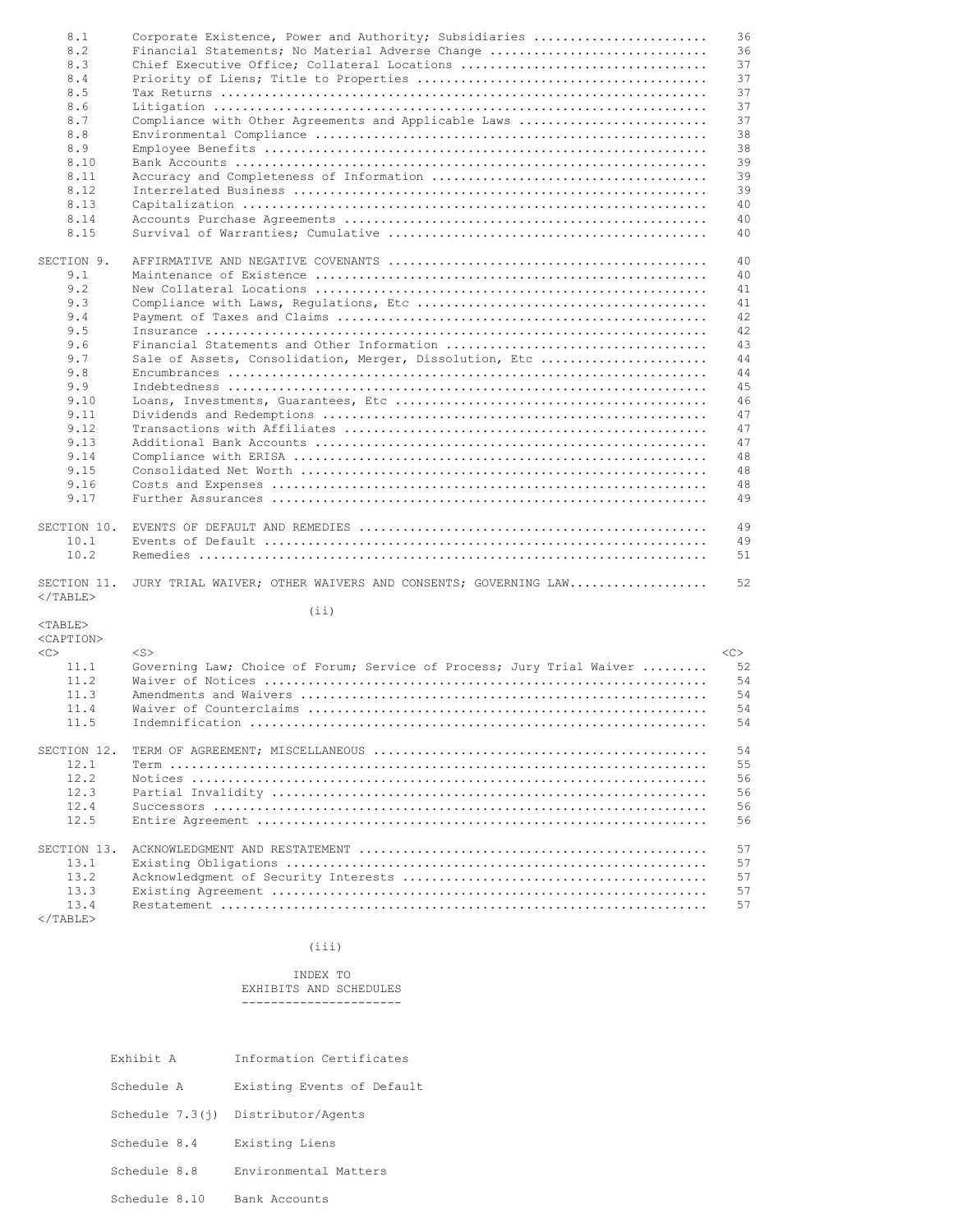Schedule 9.9 Existing Indebtedness

Schedule 9.10 Existing Loans, Advances and Guarantees

 $(iv)$ 

### SECOND AMENDED AND RESTATED LOAN AND SECURITY AGREEMENT -------------------------------------------------------

This Second Amended and Restated Loan and Security Agreement dated as of December 12, 2000 is entered into by and among CONGRESS FINANCIAL CORPORATION (WESTERN), a California corporation ("Lender"), CENTRAL GARDEN & PET COMPANY, a Delaware corporation ("CG&Pet"), MATTHEWS REDWOOD AND NURSERY SUPPLY, INC., a California corporation ("Matthews"), FOUR PAWS PRODUCTS, LTD., a New York corporation ("Four Paws"), and EZELL NURSERY SUPPLY, INC., a California corporation ("Ezell"), KAYTEE PRODUCTS INCORPORATED, a Wisconsin corporation ("Kaytee"), T.F.H. PUBLICATIONS, INC., a Delaware corporation ("T.F.H."), NORCAL POTTERY PRODUCTS, INC., a California corporation ("Norcal") and WELLMARK INTERNATIONAL, a California corporation ("Wellmark"; and together with CG&Pet, Matthews, Four Paws, Ezell, Kaytee, Norcal, T.F.H., each a "Borrower" and, individually and collectively, "Borrowers").

> W I T N E S S E T H: - - - - - - - - - -

WHEREAS, Lender, CG&Pet , Matthews Four Paws, Ezell, Kaytee, Norcal, T.F.H., and Wellmark are presently parties to certain financing arrangements pursuant to a Loan and Security Agreement dated as of December 17, 1997, as amended (the "Existing Loan Agreement", together with all supplements thereto and all other "Financing Agreements" as referred to therein, collectively, the "Existing Financing Agreements"; and

WHEREAS, Lender and Borrowers wish to amend and restate the Existing Financing Agreements so as to (i) waive certain Existing Events of Default (as such term is defined below), and (ii) reflect CG&Pet's termination of its business relationship with Solaris and other modifications to the Existing Financing Agreements, all on the terms and conditions set forth herein;

NOW, THEREFORE, in consideration of the mutual conditions and agreements set forth herein, and for other good and valuable consideration, the receipt and sufficiency of which is hereby acknowledged, the parties hereto agree as follows:

SECTION 1. DEFINITIONS

-----------

All terms used herein which are defined in Article 1 or Article 9 of the Uniform Commercial Code shall have the meanings given therein unless otherwise defined in this Agreement. All references to the plural herein shall also mean the singular and to the singular shall also mean the plural, unless the context otherwise requires. All references to Borrowers shall, unless the context otherwise expressly provides, mean each Borrower and any one or more or all Borrowers, individually and collectively, jointly and severally. All references to Borrowers and Lender pursuant to the definitions set forth in the recitals hereto, or to any other person herein, shall include their respective successors and assigns. The words "hereof", "herein",

"hereunder", "this Agreement" and words of similar import when used in this Agreement shall refer to this Agreement as a whole and not any particular provision of this Agreement and as this Agreement now exists or may hereafter be amended, modified, supplemented, extended, renewed, restated or replaced. The word "including" when used in this Agreement shall mean "including, without limitation". An Event of Default shall exist or continue or be continuing until such Event of Default is waived in accordance with Section 11.3 or is cured in a manner satisfactory to Lender, if such Event of Default is capable of being cured as determined by Lender. Any accounting term used herein unless otherwise defined in this Agreement shall have the meaning customarily given to such term in accordance with GAAP. For purposes of this Agreement, the following terms shall have the respective meanings given to them below:

1.1 "Accounts" shall mean, as to each Borrower, all present and future rights of such Borrower to payment for goods sold or leased or for services rendered, which are not evidenced by instruments or chattel paper, and whether or not earned by performance.

1.2 "Adjusted Eurodollar Rate" shall mean, with respect to each Interest Period for any Eurodollar Rate Loan, the rate per annum (rounded upwards, if necessary, to the next one-sixteenth (1/16) of one (1%) percent) determined by dividing (a) the Eurodollar Rate for such Interest Period by (b) a percentage equal to: (i) one (1) minus (ii) the Reserve Percentage. For purposes hereof, "Reserve Percentage" shall mean the reserve percentage, expressed as a decimal, prescribed by any United States or foreign banking authority for determining the reserve requirement which is or would be applicable to deposits of United States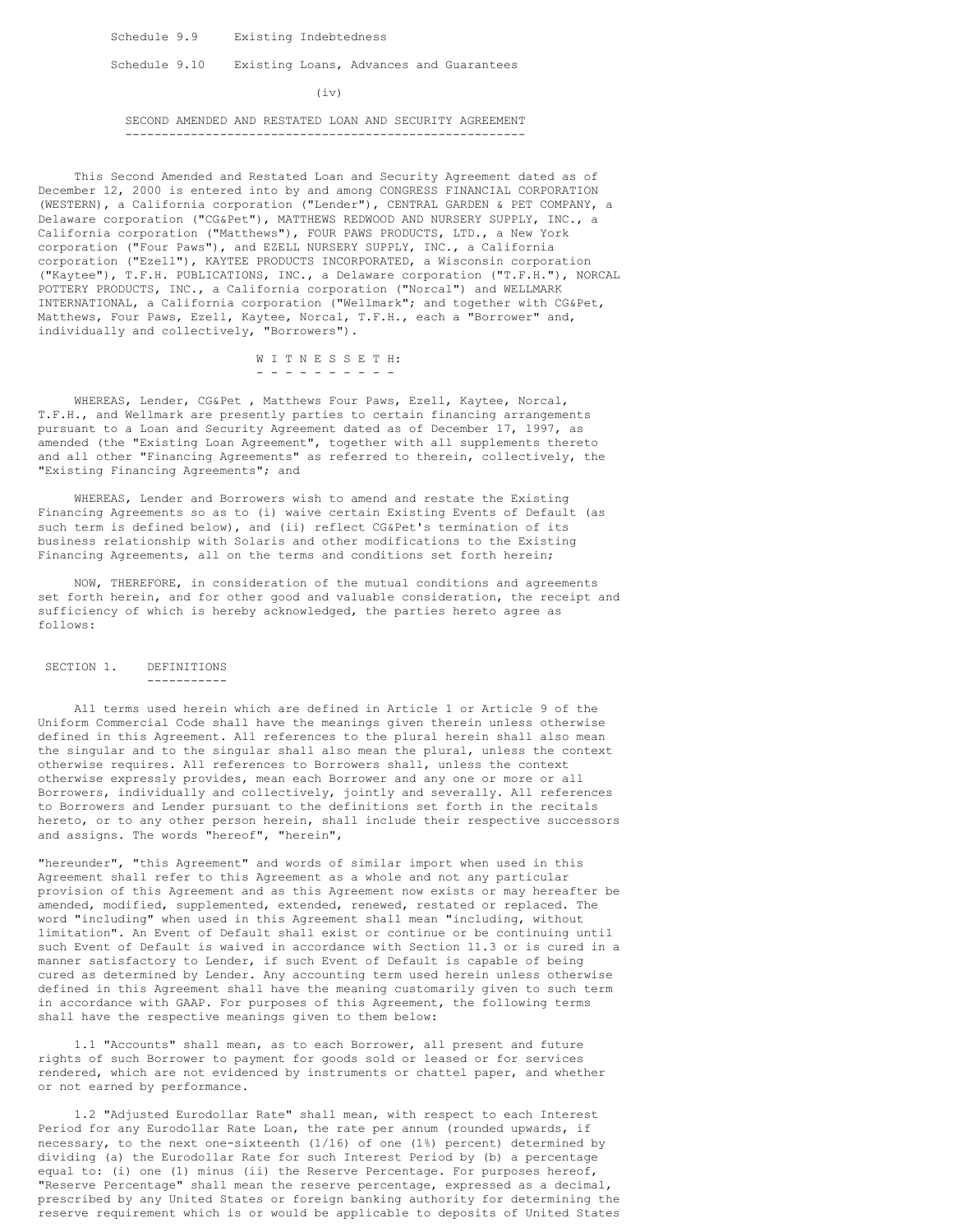dollars in a non-United States or an international banking office of Reference Bank used to fund a Eurodollar Rate Loan or any Eurodollar Rate Loan made with the proceeds of such deposit, whether or not the Reference Bank actually holds or has made any such deposits or loans. The Adjusted Eurodollar Rate shall be adjusted on and as of the effective day of any change in the Reserve Percentage.

1.3 "Availability Reserves" shall mean, as of any date of determination, such amounts as Lender may from time to time establish and revise in good faith reducing the amount of Revolving Loans and Letter of Credit Accommodations which would otherwise be available to Borrowers under the lending formula(s) provided for herein: (a) to reflect events, conditions, contingencies or risks which, as determined by Lender in good faith, do or may affect either (i) the Collateral or any other property which is security for the Obligations or its value, (ii the assets, business or prospects of any Borrower or any Obligor or (ii the security interests and other rights of Lender in the Collateral (including the enforceability, perfection and priority thereof) or (b) to reflect Lender's good faith belief that any collateral report or financial information furnished by or on behalf of any Borrower or any Obligor to Lender is or may have been incomplete, inaccurate or misleading in any material respect or (c) to reflect outstanding Letter of Credit Accommodations as provided in Section 2.2 hereof or (d) in respect of any state of facts which Lender determines in good faith constitutes an Event of Default or may, with notice or passage of time or both, constitute an Event of Default.

1.4 "Blocked Accounts" shall have the meaning set forth in Section 6.3 hereof.

 $\mathfrak{D}$ 

1.5 "Business Day" shall mean any day other than a Saturday, Sunday, or other day on which commercial banks are authorized or required to close under the laws of the State of California or the State of North Carolina, and a day on which the Reference Bank and Lender are open for the transaction of business, except that if a determination of a Business Day shall relate to any Eurodollar Rate Loans, the term Business Day shall also exclude any day on which banks are closed for dealings in dollar deposits in the London interbank market or other applicable Eurodollar Rate market.

1.6 "Capital Stock" shall mean any and all shares, interests, participations, or other equivalents (however designated) of corporate stock or partnership interests and any options or warrants with respect to any of the foregoing.

1.7 "Cash Dominion Certification" and "Cash Dominion Conditions" shall have the meanings set forth in Section 6.3(a) hereof.

1.8 "CG&Pet" shall mean Central Garden & Pet Company, a Delaware corporation, and its successors and assign.

1.9 "Code" shall mean the Internal Revenue Code of 1986, as the same now exists or may from time to time hereafter be amended, modified, recodified or supplemented, together with all rules, regulations and interpretations thereunder or related thereto.

1.10 "Collateral" shall have the meaning set forth in Section 5 hereof.

1.11 "Consolidated Net Worth" shall mean as to any Person, at any time, in accordance with GAAP (except as otherwise specifically set forth below), on a consolidated basis for such Person and its subsidiaries (if any), the amount equal to: the difference between: (i) the aggregate net book value of all assets of such Person and its subsidiaries, calculating the book value of inventory for this purpose on a first-in-first-out basis, after deducting from such book values all appropriate reserves in accordance with GAAP (including all reserves for doubtful receivables, obsolescence, depreciation and amortization) and (ii the aggregate amount of the indebtedness and other liabilities of such Person and its subsidiaries (including tax and other proper accruals).

1.12 "Distributor/Agents" shall mean independent third parties appointed by Borrowers who hold and sell Inventory of any Borrower on consignment and remit proceeds of the sale of such consigned Inventory to any such Borrower, minus any commission or fee owed by any such Borrower in connection with such consignment arrangements.

1.13 "Eligible Accounts" shall mean, as to each Borrower, Accounts created by such Borrower which are and continue to be acceptable to Lender based on the criteria set forth below. In general, Accounts of a Borrower shall be Eligible Accounts if:

3

(a) such Accounts arise from the actual and bona fide sale and

---- --- delivery of goods by such Borrower or rendition of services by such Borrower in the ordinary course of its business which transactions are completed in accordance with the terms and provisions contained in any documents related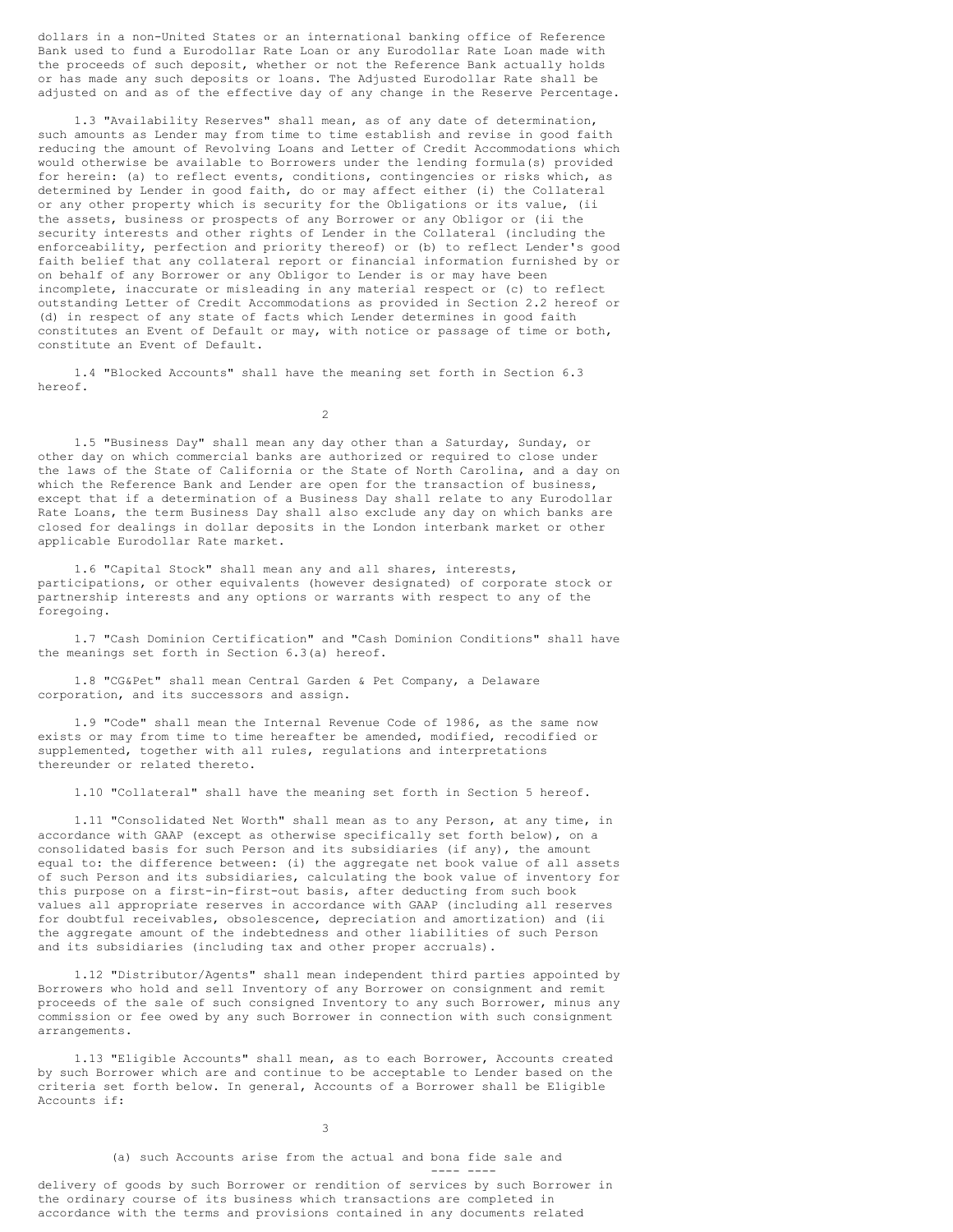(b) such Accounts are not unpaid more than ninety (90) days after the date of the original invoice for them (or more than one hundred fifty (150) days after the date of the original invoice for them in the case of Accounts having seasonal dating terms with respect to which extended eligibility has been approved by Lender), or more than sixty (60) days past due;

(c) such Accounts comply with the terms and conditions contained in Section 7.2(c) of this Agreement;

(d) such Accounts do not arise from sales on consignment, guaranteed sale, sale and return, sale on approval, or other terms under which payment by the account debtor may be conditional or contingent;

(e) the chief executive office of the account debtor with respect to such Accounts is located in the United States of America, or, at Lender's option, if either: (i) the account debtor has delivered to such Borrower an irrevocable letter of credit issued or confirmed by a bank satisfactory to Lender and payable only in the United States of America and in U.S. dollars, sufficient to cover such Account, in form and substance satisfactory to Lender and, if required by Lender, the original of such letter of credit has been delivered to Lender or Lender's agent and the issuer thereof notified of the assignment of the proceeds of such letter of credit to Lender, or (ii such Account is subject to credit insurance payable to Lender issued by an insurer and on terms and in an amount acceptable to Lender, or (ii such Account is otherwise acceptable in all respects to Lender (subject to such lending formula with respect thereto as Lender may determine);

(f) such Accounts do not consist of progress billings, bill and hold invoices or retainage invoices, except as to bill and hold invoices, if Lender shall have received an agreement in writing from the account debtor, in form and substance satisfactory to Lender, confirming the unconditional obligation of the account debtor to take the goods related thereto and pay such invoice;

(g) the account debtor with respect to such Accounts has not asserted a counterclaim, defense or dispute and does not have, and does not engage in transactions which may give rise to, any right of setoff against such Accounts (but the portion of the Accounts of such account debtor in excess of the aggregate amount at any time and from time to time owed by all Borrowers to such account debtor or claimed owed by such account debtor may be deemed Eligible Accounts);

4

(h) there are no facts, events or occurrences which would impair the validity, enforceability or collectability of such Accounts or reduce the amount payable or delay payment thereunder;

(i) such Accounts are subject to the first priority, valid and perfected security interest of Lender and any goods giving rise thereto are not, and were not at the time of the sale thereof, subject to any liens except those permitted in this Agreement;

(j) neither the account debtor nor any officer or employee of the account debtor with respect to such Accounts is an officer, employee or agent of or affiliated with any Borrower directly or indirectly by virtue of family membership, ownership, control, management or otherwise;

(k) the account debtors with respect to such Accounts are not any foreign government, the United States of America, any State, political subdivision, department, agency or instrumentality thereof, unless, if the account debtor is the United States of America, any State, political subdivision, department, agency or instrumentality thereof, upon Lender's request, the Federal Assignment of Claims Act of 1940, as amended or any similar State or local law, if applicable, has been complied with in a manner satisfactory to Lender;

(l) there are no proceedings or actions which are threatened or pending against the account debtors with respect to such Accounts which might result in any material adverse change in any such account debtor's financial condition;

(m) such Accounts of a single account debtor or its affiliates owed to any or all Borrowers do not constitute more than twenty-five (25%) percent (or forty-five (45%) percent in the case of Wal-Mart Stores Inc.) of all otherwise Eligible Accounts (but the portion of the Accounts not in excess of such percentage may be deemed Eligible Accounts);

(n) such Accounts are not owed by an account debtor who has Accounts unpaid more than ninety (90) days after the date of the original invoice for them (or more than one hundred fifty (150) days after the date of the original invoice for them, in the case of Accounts having seasonal dating terms with respect to which extended eligibility has been approved by Lender), or are more than sixty (60) days past due, which constitute more than fifty (50%) percent of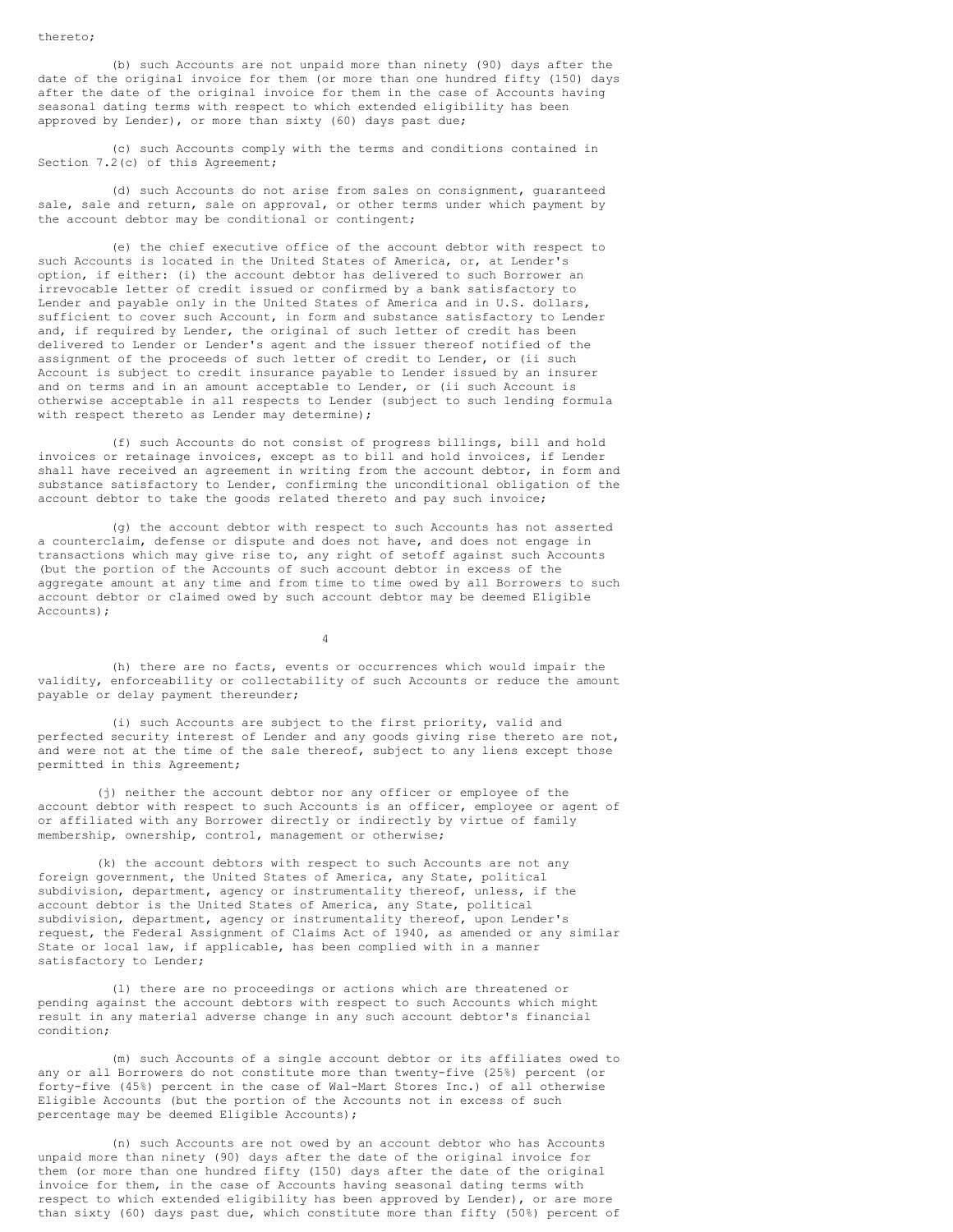the total Accounts of such account debtor;

(o) such Accounts are owed by account debtors whose aggregate indebtedness to Borrowers does not exceed the credit limit with respect to such account debtors as determined by Lender from time to time (but the portion of the Accounts not in excess of such credit limit may be deemed Eligible Accounts);

(p) such Accounts are not owed by Distributor/Agents; and

5

(q) such Accounts are owed by account debtors deemed creditworthy at all times by Lender, as determined by Lender.

General criteria for Eligible Accounts may be established and revised from time to time by Lender in good faith. Any Accounts which are not Eligible Accounts shall nevertheless be part of the Collateral.

1.14 "Eligible Inventory" shall mean, as to each Borrower, Inventory consisting of finished goods in the categories of lawn and garden and pet products purchased and held for resale in the ordinary course of the business of such Borrower which are acceptable to Lender based on the criteria set forth below. In general, Eligible Inventory shall not include (a) raw materials, work-in-process or any goods manufactured by or for Borrowers; (b) components which are not part of finished goods; (c) spare parts for equipment; (d) packaging and shipping materials; (e) supplies used or consumed in such Borrower's business; (f) Inventory at premises other than those owned and controlled by such Borrower, except if Lender shall have received an agreement in writing from the person in possession of such Inventory and/or the owner or operator of such premises in form and substance satisfactory to Lender acknowledging Lender's first priority security interest in the Inventory, waiving security interests and claims by such person against the Inventory and permitting Lender access to, and the right to remain on, the premises so as to exercise Lender's rights and remedies and otherwise deal with the Collateral; (g) Inventory subject to a security interest or lien in favor of any person other than Lender except those permitted in this Agreement; (h) bill and hold goods; (i) unserviceable, obsolete or slow moving Inventory; (j) Inventory which is not subject to the first priority, valid and perfected security interest of Lender; (k) damaged, out of date and/or defective Inventory; and (1) Inventory purchased or sold on consignment, including, but not limited to, Inventory sold on consignment by Distributor/Agents. Notwithstanding the foregoing, Lender, in its discretion, may consider raw materials for such finished goods described above to be Eligible Inventory, provided, that, Borrowers shall, at their -------- ----

expense, at any time or times as Lender may request, deliver or cause to be delivered written reports or appraisals as to such raw materials in form, scope and methodology acceptable to Lender and by an appraiser acceptable to Lender, addressed to Lender or upon which Lender is expressly permitted to rely (the "Raw Materials Appraisal"). General criteria for Eligible Inventory may be established and revised from time to time by Lender in good faith. Any Inventory which is not Eligible Inventory shall nevertheless be part of the Collateral.

1.15 "Environmental Laws" shall mean all foreign, Federal, State and local laws (including common law), legislation, rules, codes, licenses, permits (including any conditions imposed therein), authorizations, judicial or administrative decisions, injunctions or agreements between any Borrower and any governmental authority, (1) relating to pollution and the protection, preservation or restoration of the environment (including air, water vapor, surface water, ground water, drinking water, drinking water supply, surface land, subsurface land, plant and animal life or any other natural resource), or to human health or safety, (2) relating to the exposure to, or the use, storage, recycling, treatment, generation, manufacture, processing, distribution, transportation, handling, labeling, production, release or disposal, or threatened

6

release, of Hazardous Materials, or (3) relating to all laws with regard to recordkeeping, notification, disclosure and reporting requirements respecting Hazardous Materials. The term "Environmental Laws" includes (i) the Federal Comprehensive Environmental Response, Compensation and Liability Act of 1980, the Federal Superfund Amendments and Reauthorization Act, the Federal Water Pollution Control Act of 1972, the Federal Clean Water Act, the Federal Clean Air Act, the Federal Resource Conservation and Recovery Act of 1976 (including the Hazardous and Solid Waste Amendments thereto), the Federal Solid Waste Disposal and the Federal Toxic Substances Control Act, the Federal Insecticide, Fungicide and Rodenticide Act, and the Federal Safe Drinking Water Act of 1974, (ii) applicable state counterparts to such laws, and (iii) any common law or equitable doctrine that may impose liability or obligations for injuries or damages due to, or threatened as a result of, the presence of or exposure to any Hazardous Materials.

1.16 "Equipment" shall mean, as to each Borrower, all of such Borrower's now owned and hereafter acquired equipment, machinery, computers and computer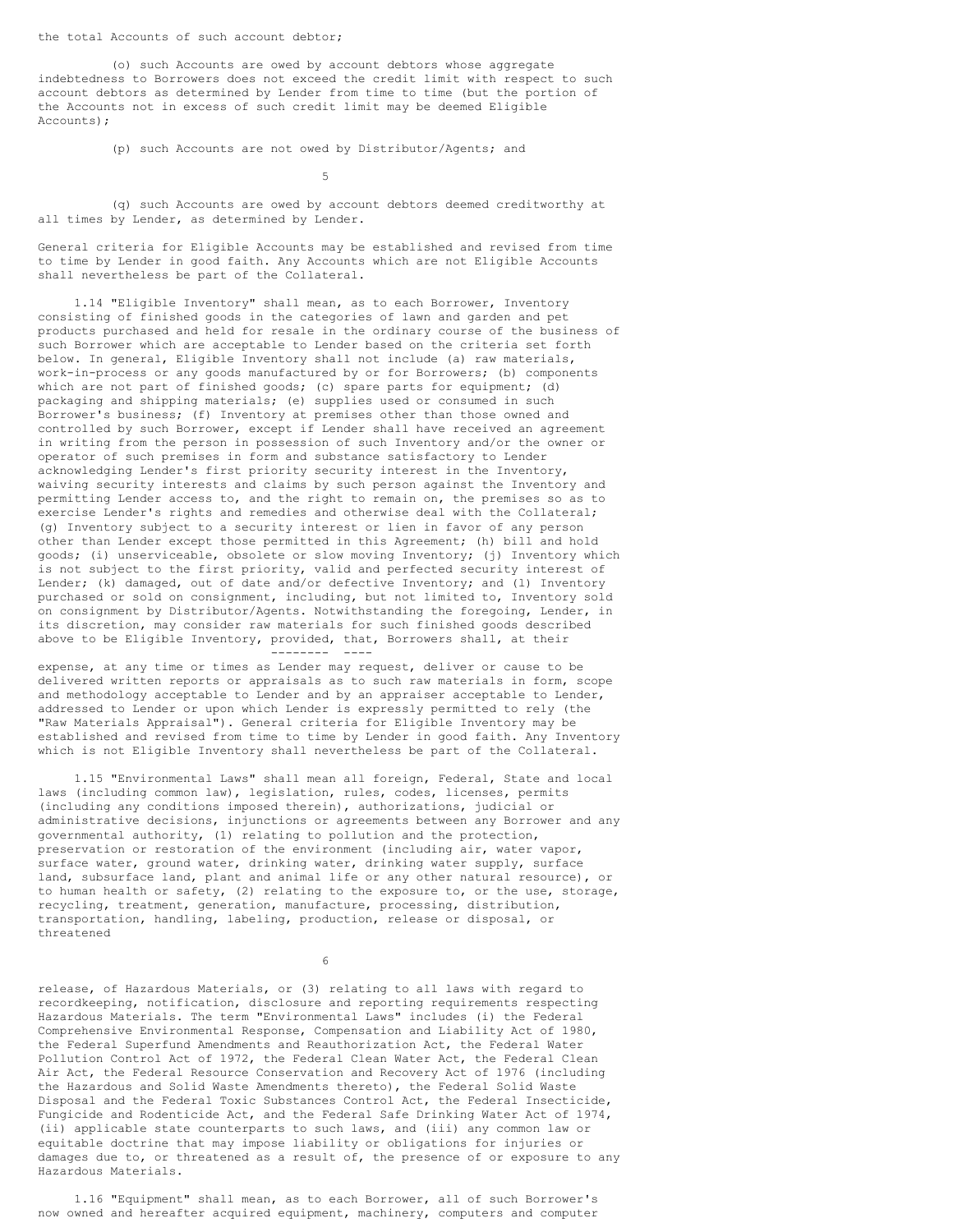hardware and software (whether owned or licensed), vehicles, tools, furniture, fixtures, all attachments, accessions and property now or hereafter affixed thereto or used in connection therewith, and substitutions and replacements thereof, wherever located.

1.17 "ERISA" shall mean the United States Employee Retirement Income Security Act of 1974, as the same now exists or may hereafter from time to time be amended, modified, recodified or supplemented, together with all rules, regulations and interpretations thereunder or related thereto.

1.18 "ERISA Affiliate" shall mean any person required to be aggregated with Borrower or any of its Subsidiaries under Sections 414(b), 414(c), 414(m) or 414(o) of the Code.

1.19 "Eurodollar Rate Loans" shall mean any Loans or portion thereof on which interest is payable based on the Adjusted Eurodollar Rate in accordance with the terms hereof.

1.20 "Eurodollar Rate" shall mean with respect to the Interest Period for a Eurodollar Rate Loan, the interest rate per annum equal to the arithmetic average of the rates of interest per annum (rounded upwards, if necessary, to the next one-sixteenth (1/16) of one (1%) percent) at which Reference Bank is offered deposits of United States dollars in the London interbank market (or other Eurodollar Rate market selected by a Borrower and approved by Lender) on or about 9:00 a.m. (New York City time) two (2) Business Days prior to the commencement of such Interest Period in amounts substantially equal to the principal amount of the Eurodollar Rate Loans requested by and available to such Borrower in accordance with this Agreement, with a maturity of comparable duration to the Interest Period selected by such Borrower.

1.21 "Event of Default" shall mean the occurrence or existence of any event or condition described in Section 10.1 hereof.

7

1.22 "Excess Availability" shall mean the amount, as determined by Lender, calculated at any time, equal to: (a) the lesser of (i) the aggregate amount of Revolving Loans available to Borrowers on a combined basis at such time based on the applicable lending formulas under Section 2.1 hereof, as determined by Lender, and subject to the Inventory Loan Limit as to each Borrower and all other sublimits and all Availability Reserves from time to time established by Lender hereunder and (ii) the Maximum Credit, less the face amount of outstanding Letter of Credit Accommodations, minus (b) the amount of all then

-----

outstanding and unpaid Obligations (other than the face amount of outstanding Letter of Credit Accommodations).

1.23 "Existing Events of Default" shall mean the Events of Default under the Existing Financing Agreements as more particularly described in Schedule A annexed hereto.

1.24 "Ezell" shall mean Ezell Nursery Supply, Inc., a California corporation, and its successors and assigns.

1.25 "Existing Financing Agreements" shall have the meaning set forth in the Recitals hereto.

1.26 "Financing Agreements" shall mean, collectively, this Agreement and all notes, guarantees, security agreements and other agreements, documents and instruments now or at any time hereafter executed and/or delivered by any Borrower or any Obligor in connection with this Agreement, as the same now exist or may hereafter be amended, modified, supplemented, extended, renewed, restated or replaced.

1.27 "Four Paws" shall mean Four Paws Products, Ltd., a New York corporation, and its successors and assigns.

1.28 "GAAP" shall mean generally accepted accounting principles in the United States of America as in effect from time to time as set forth in the opinions and pronouncements of the Accounting Principles Board and the American Institute of Certified Public Accountants and the statements and pronouncements of the Financial Accounting Standards Board which are applicable to the circumstances as of the date of determination consistently applied, except that, for purposes of Section 9.15 hereof, GAAP shall be determined on the basis of such principles in effect on the date hereof and consistent with those used in the preparation of the audited financial statements delivered to Lender prior to the date hereof.

1.29 "Guarantors" shall mean each Person that at any time guaranties payment or performance of the Obligations or any portion thereof, and shall include (i) Mustang Products, Inc., an Ohio corporation, and (ii) unless otherwise consented to in writing by Lender, each other existing and future Subsidiary of CG&Pet that is not a Borrower hereunder.

1.30 "Hazardous Materials" shall mean any hazardous, toxic or dangerous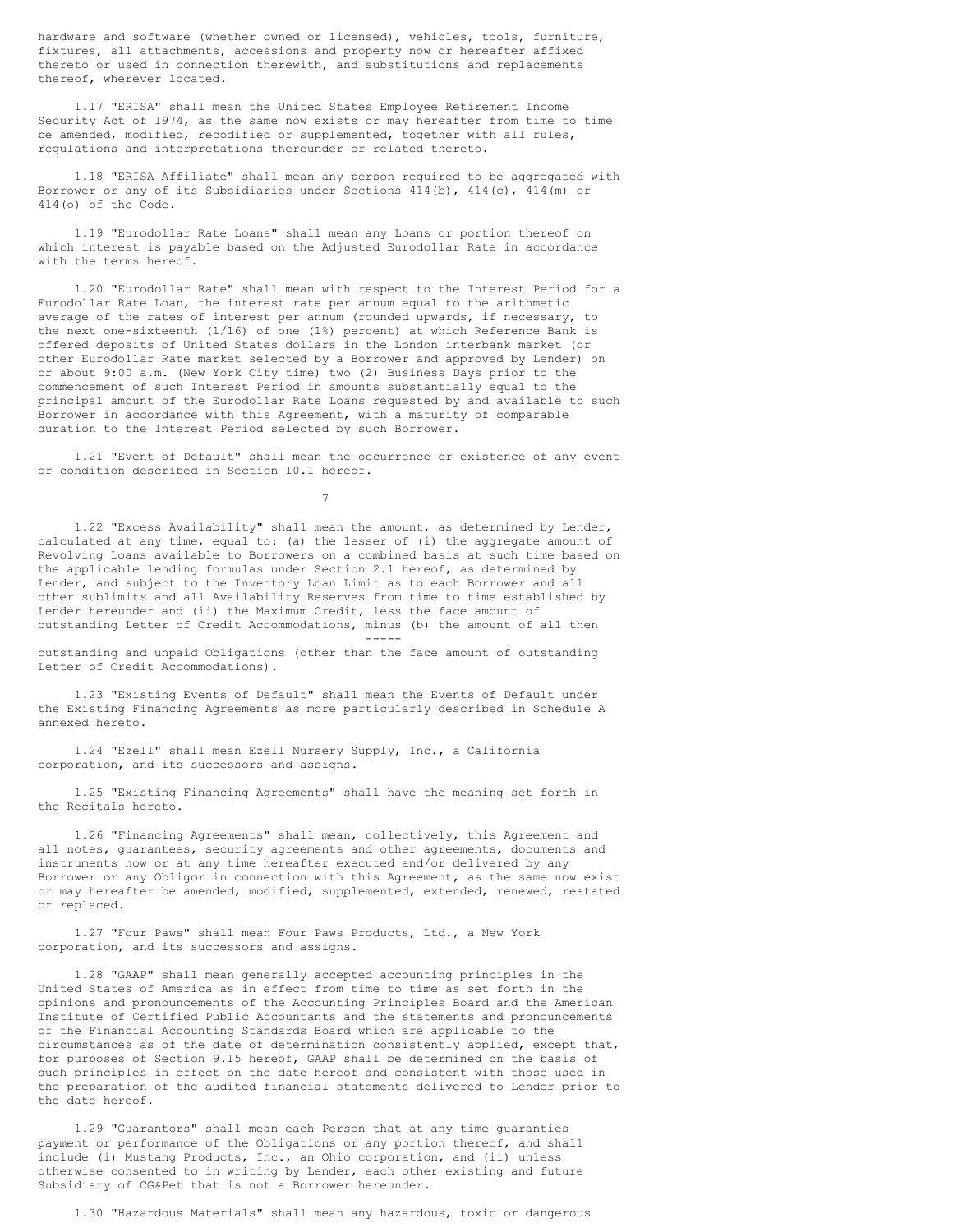substances, materials and wastes, including hydrocarbons (including naturally occurring or man-made petroleum and hydrocarbons), flammable explosives, asbestos, urea formaldehyde insulation,

8

radioactive materials, biological substances, polychlorinated biphenyls, pesticides, herbicides and any other kind and/or type of pollutants or contaminants (including materials which include hazardous constituents), sewage, sludge, industrial slag, solvents and/or any other similar substances, materials, or wastes and including any other substances, materials or wastes that are or become regulated under any Environmental Law (including any that are or become classified as hazardous or toxic under any Environmental Law).

1.31 "Information Certificate" shall mean, individually and collectively, the Information Certificates of Borrowers constituting Exhibit A hereto containing material information with respect to Borrowers, their business and assets, provided by or on behalf of Borrowers to Lender in connection with the preparation of this Agreement and the other Financing Agreements and the financing arrangements provided for herein.

1.32 "Interest Period" shall mean for any Eurodollar Rate Loan, a period of approximately one  $(1)$ , two  $(2)$ , or three  $(3)$  months duration as a Borrower may elect, the exact duration to be determined in accordance with the customary practice in the applicable Eurodollar Rate market; provided, that, a Borrower

-------- ----

may not elect an Interest Period which will end after the last day of the thencurrent term of this Agreement.

1.33 "Interest Rate" shall mean, as to Prime Rate Loans, the Prime Rate and, as to Eurodollar Rate Loans, a rate of two (2%) percent per annum in excess of the Adjusted Eurodollar Rate (based on the Eurodollar Rate applicable for the Interest Period selected by Borrower as in effect three (3) Business Days after the date of receipt by Lender of the request of a Borrower for such Eurodollar Rate Loans in accordance with the terms hereof, whether such rate is higher or lower than any rate previously quoted to any Borrower); provided, that, the -------- ----

Interest Rate shall mean the rate of two (2%) percent per annum in excess of the Prime Rate as to Prime Rate Loans and the rate of four (4%) percent per annum in excess of the Adjusted Eurodollar Rate as to Eurodollar Rate Loans, at Lender's option, without notice, (a) for the period (i) from and after the date of termination or non-renewal hereof until Lender has received full and final payment of all obligations (notwithstanding entry of a judgment against any Borrower) and (ii) from and after the date of the occurrence of an Event of Default for so long as such Event of Default is continuing as determined by Lender, and (b) on the Revolving Loans at any time outstanding in excess of the amounts available to the applicable Borrowers under Section 2 (whether or not such excess(es), arise or are made with or without Lender's knowledge or consent and whether made before or after an Event of Default).

1.34 "Inventory" shall mean, as to each Borrower, all of such Borrower's now owned and hereafter existing or acquired raw materials, work in process, finished goods and all other inventory of whatsoever kind or nature, wherever located.

1.35 "Inventory Loan Limit" shall mean (1) as to CG&Pet, the amount of \$125,000,000, less the amount of Obligations determined by Lender to be outstanding at such time in respect of inventory loans of the other Borrowers, (2) as to Matthews, the amount of \$10,000,000, (3) as to Four Paws, the amount of \$10,000,000, (4) as to Ezell, the amount of \$10,000,000, (5) as to

9

Kaytee, the amount of \$10,000,000, (6) as to T.F.H., the amount of \$5,000,000, (7) as to Norcal, the amount of \$5,000,000, and (8) as to Wellmark, the amount of \$10,000,000."

1.36 "Kaytee" shall mean Kaytee Products Incorporated, a Wisconsin corporation, and its successors and assigns.

1.37 "Letter of Credit Accommodations" shall mean the letters of credit, merchandise purchase or other guaranties which are from time to time either (a) issued or opened by Lender for the account of any Borrower or any Obligor or (b) with respect to which Lender has agreed to indemnify the issuer or guaranteed to the issuer the performance by any Borrower of its obligations to such issuer.

1.38 "Loans" shall mean the Revolving Loans.

1.39 "Matthews" shall mean Matthews Redwood and Nursery Supply, Inc., a California corporation, and its successors and assigns.

1.40 "Maximum Credit" shall mean the amount of \$200,000,000.

1.41 "Mortgage" shall mean each mortgage, deed of trust, deed to secure debt or other instrument at any time granting or evidencing a lien upon Real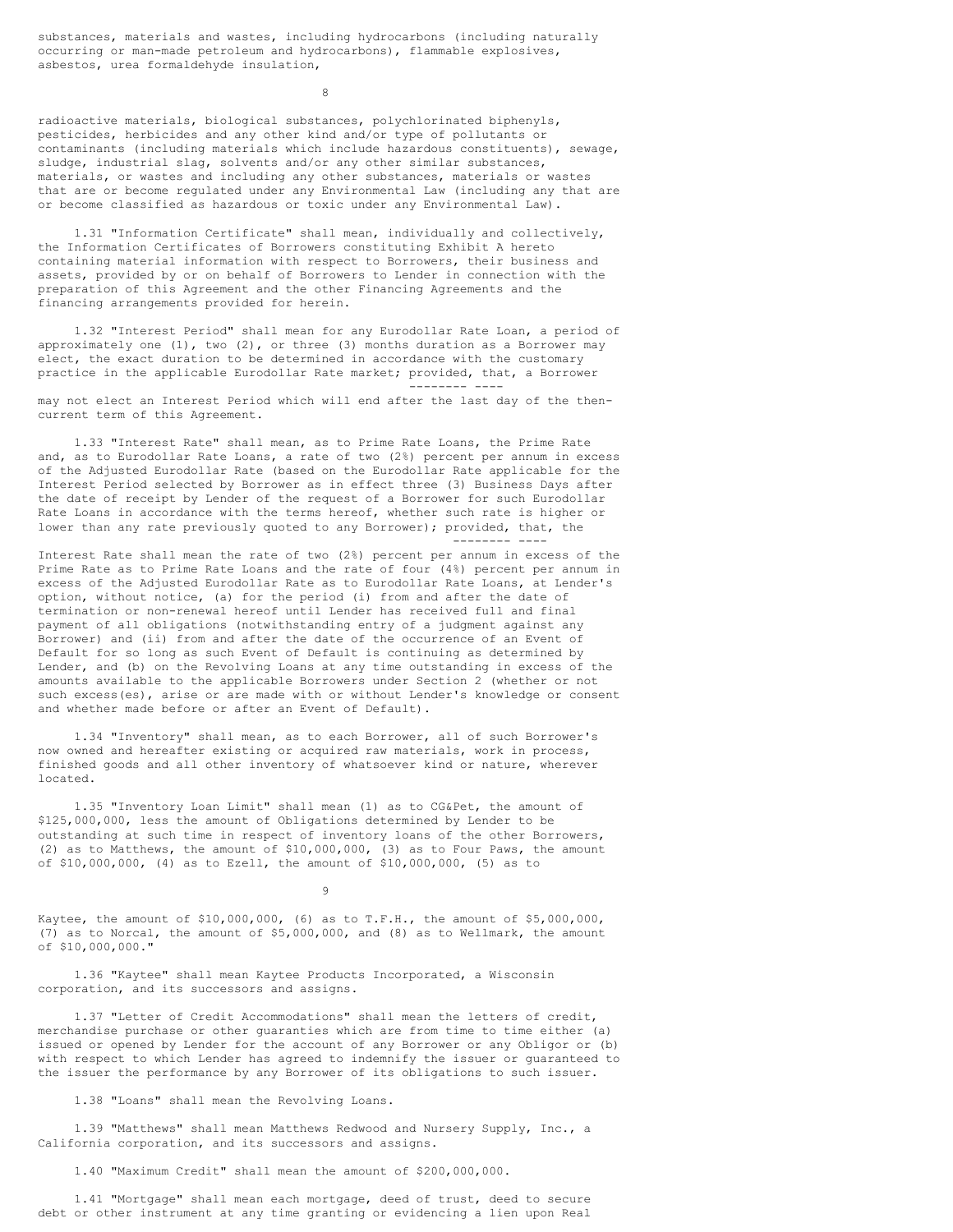### Property.

1.42 "Net Amount of Eligible Accounts" shall mean the gross amount of Eligible Accounts less (a) sales, excise or similar taxes included in the amount thereof and (b) returns, discounts, claims, credits and allowances of any nature at any time issued, owing, granted, outstanding, available or claimed with respect thereto.

1.43 "Norcal" means Norcal Pottery Products, Inc., a California corporation, and its successors and assigns.

1.44 "Obligations" shall mean any and all Loans, Letter of Credit Accommodations and all other obligations, liabilities and indebtedness of every kind, nature and description owing by any or all Borrowers to Lender and/or its affiliates, including principal, interest, charges, fees, costs and expenses, however evidenced, whether as principal, surety, endorser, guarantor or otherwise, whether arising under the Existing Loan Agreement, the Existing Financing Agreements, this Agreement or otherwise, whether now existing or hereafter arising, whether arising before, during or after the initial or any renewal term of this Agreement or after the commencement of any case with respect to any Borrower under the United States Bankruptcy Code or any similar statute (including the payment of interest and other amounts which would accrue and become due but for the commencement of such case, whether or not such amounts are allowed or allowable in whole or in part in such case), whether direct or indirect, absolute or contingent, joint or several, due or not due, primary or secondary, liquidated or unliquidated, secured or unsecured, and however acquired by Lender.

10

1.45 "Obligor" shall mean any Guarantor or any other guarantor, endorser, acceptor, surety or other person liable on or with respect to the Obligations or who is the owner of any property which is security for the Obligations, other than a Borrower.

1.46 "Payment Account" shall have the meaning set forth in Section 6.3 hereof.

1.47 "Pennington" shall mean Pennington Seed Inc., a Delaware corporation, and its successors and assigns.

1.48 "Pennington Purchase Agreements" shall mean, individually and collectively, the Stock Purchase Agreement, dated September 30, 1998 between CG&Pet and the shareholders of Pennington, together with all bills of sale, quitclaim deeds, assignment and assumption agreements and such other instruments of transfer as are referred to therein and all side letters with respect thereto, and all agreements, documents and instruments executed and/or delivered in connection therewith, as all of the foregoing now exist or may hereafter be amended, modified, supplemented, extended, renewed, restated or replaced.

## 1.49 "Permitted Acquisition" shall mean:

(a) the purchase by CG&Pet, for consideration consisting solely of cash or common stock of CG&Pet, from non-affiliated Persons engaged in the business of wholesale distribution or manufacturing in the United States of pool, lawn and garden and pet supplies or related businesses, of either the assets of such Person that are located in the United States which are used and useful in such business or all of the Capital Stock of such Person; provided,

--------

that, - ----

(i) Lender shall receive not less than fifteen (15) days' prior written notice of each such proposed acquisition, together with financial and other information with respect to the assets, liabilities and business to be acquired, or the assets, liabilities and business of the Person whose Capital Stock is to be acquired and of its subsidiaries,

(ii) Lender shall receive all documents, instruments and agreements (including all schedules and exhibits) to be executed and delivered in connection with such acquisition,

(iii) no Event of Default, or event which, with notice or passage of time, or both, would constitute an Event of Default, shall exist or have occurred and be continuing at the time of such purchase, or would result therefrom,

(iv) CG&Pet shall, at its expense, execute and deliver, or cause to be duly executed and delivered, such further agreements, documents and instruments, and do or cause to be done such further acts as may be necessary or proper to evidence, perfect, maintain and enforce the security interests of Lender in any newly acquired assets and future assets of the business so acquired, or, if applicable, of the Person whose Capital Stock is so acquired and of its Subsidiaries, including, without limitation, in the case of a Person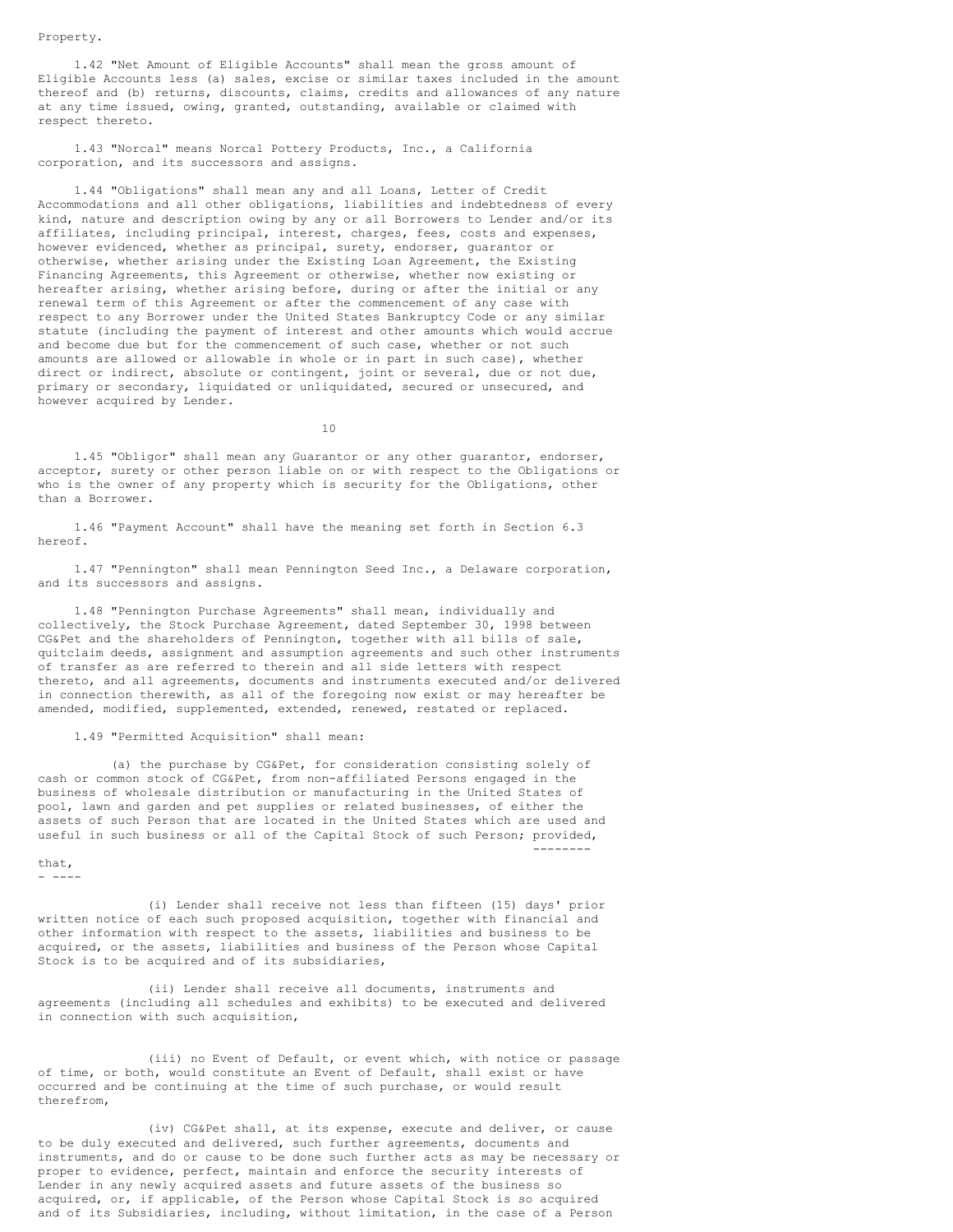whose Capital Stock is so acquired and its Subsidiaries, a first priority pledge in favor of Lender of the Capital Stock of

11

such Person so acquired and of each Subsidiary of such Person, guaranties, by such Person and its Subsidiaries, in favor of Lender, of payment and performance of the Obligations and general security agreements and mortgages upon their existing and future assets securing such guaranties with a first priority security interest and lien in favor of Lender, all in form and substance satisfactory to Lender, and including, without limitation, with respect to all such acquisitions of assets or Capital Stock, the agreements from third parties in favor of Lender of the types described in Section 4.1(e) hereof, and

(v) Excess Availability, as determined by Lender, shall be not less than \$20,000,000 for the thirty (30) consecutive days immediately prior to and immediately after giving effect to such acquisition and each payment by CG&Pet of the purchase price therefor; and provided, further that (1) no Person -------- -------

whose Capital Stock is so acquired shall become a Borrower hereunder without Lender's prior written consent, and (2) Lender shall be entitled to conduct such due diligence concerning the assets, liabilities and business so purchased and, if applicable, assets, liabilities and business of the Person whose Capital Stock is so acquired and its Subsidiaries, as Lender shall require before determining whether to approve any request that any Person whose Capital Stock is so acquired or any of its Subsidiaries become a Borrower hereunder and/or whether, and to what extent, the newly acquired assets, or any future assets arising from the conduct of the businesses so acquired, or, if added as Borrowers, of the Person whose Capital Stock is acquired or its Subsidiaries, shall be deemed to be Eligible Accounts or Eligible Inventory under the Financing Agreements, and, if so, the lending formulas and sublimits applicable thereto; and

(b) the purchase by CG&Pet, for consideration consisting of cash or common stock of CG&Pet, from non-affiliated Persons, of the Capital Stock of such Person, which Person is at the time of such purchase either (i) party to existing financing arrangements with a financial institution other than Lender or (ii) contemplates entering into financing arrangements with a financial institution other than Lender either prior to, contemporaneously with or subsequent to such acquisition (collectively, the "Third Party Financing"); provided, that, - -------- ----

(i) Lender shall receive not less than fifteen (15) days' prior written notice of each such proposed acquisition, together with financial and other information with respect to the assets, liabilities and business of the Person whose Capital Stock is to be acquired and of its subsidiaries,

(ii) prior to the consummation of such acquisition, Lender shall receive all documents, instruments and agreements (including all schedules and exhibits) to be executed and delivered in connection with such acquisition and in connection with such Third Party Financing, which shall be, in form and substance, satisfactory to Lender,

(iii) in no event shall the total amount of all payments by CG&Pet in connection with all such acquisitions pursuant to this Section 1.48(b) exceed \$15,000,000 in the aggregate at any time,

12

(iv) CG&Pet shall not become obligated with respect to any indebtedness, nor shall any of its property become subject to any security interest, mortgage, pledge, lien, charge, hypothec or other encumbrance pursuant to such acquisition or Third Party Financing;

(v) there shall be no intercompany loans at any time made by any Borrower to such acquired Person or made by such acquired Person to any Borrower;

(vi) no Event of Default, or event which, with notice or passage of time, or both, would constitute an Event of Default, shall exist or have occurred and be continuing at the time of such purchase, or would result therefrom, and

(vii) Excess Availability, as determined by Lender, shall be not less than \$20,000,000 for the thirty (30) consecutive days immediately prior to and immediately after giving effect to such acquisition and each payment by CG&Pet of the purchase price therefor; and provided, further that (1) no Person -------- -------

whose Capital Stock is so acquired shall become a Borrower hereunder without Lender's prior written consent, and (2) Lender shall be entitled to conduct such due diligence concerning the assets, liabilities and business so purchased and, if applicable, assets, liabilities and business of the Person whose Capital Stock is so acquired and its Subsidiaries, as Lender shall require before determining whether to approve any request that any Person whose Capital Stock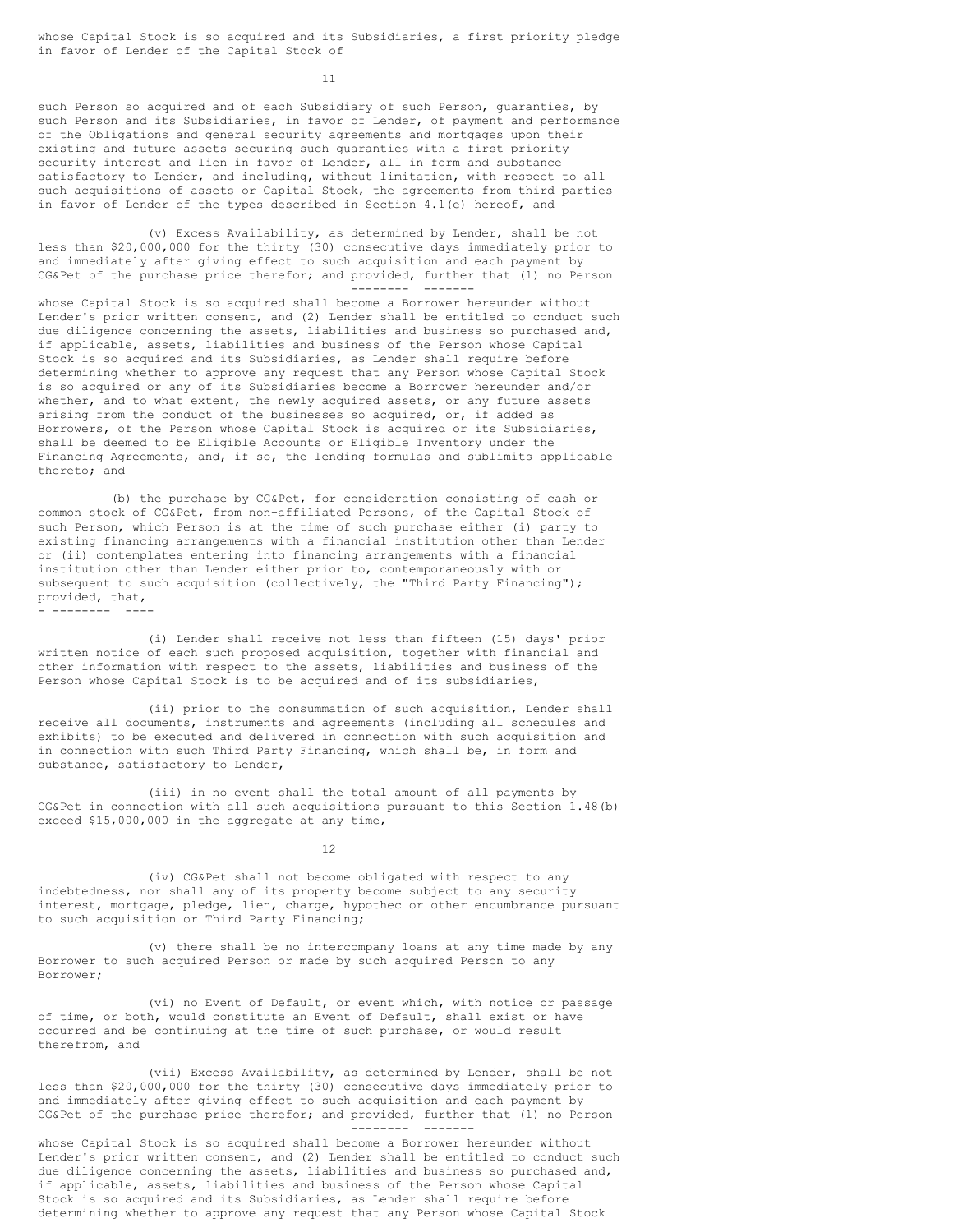is so acquired or any of its Subsidiaries become a Borrower hereunder and/or whether, and to what extent, the newly acquired assets, or any future assets arising from the conduct of the businesses so acquired, or, if added as Borrowers, of the Person whose Capital Stock is acquired or its Subsidiaries, shall be deemed to be Eligible Accounts or Eligible Inventory under the Financing Agreements, and, if so, the lending formulas and sublimits applicable thereto.

1.50 "Person" or "person" shall mean any individual, sole proprietorship, partnership, corporation (including any corporation which elects subchapter S status under the Internal Revenue Code of 1986, as amended), limited liability company, limited liability partnership, business trust, unincorporated association, joint stock corporation, trust, joint venture or other entity or any government or any agency or instrumentality or political subdivision thereof.

1.51 "Prime Rate" shall mean the rate from time to time publicly announced by First Union National Bank, or its successors, as its prime rate, whether or not such announced rate is the best rate available at such bank.

1.52 "Prime Rate Loans" shall mean any Loans or portion thereof on which interest is payable based on the Prime Rate in accordance with the terms thereof.

1.53 "Raw Materials Loan Limit" shall mean the amount of \$25,000,000.

1.54 "Real Property" shall mean, as to each Borrower, all now owned and hereafter acquired real property of such Borrower, including leasehold interests, together with all

13

buildings, structures and other improvements located thereon and all licenses, easements and appurtenances relating thereto, wherever located.

1.55 "Real Property Loan" shall have the meaning set forth in Section 5.2 hereof.

1.56 "Records" shall mean, as to each Borrower, all of such Borrower's present and future books of account of every kind or nature, purchase and sale agreements, invoices, ledger cards, bills of lading and other shipping evidence, statements, correspondence, memoranda, credit files and other data relating to the Collateral or any account debtor, together with the tapes, disks, diskettes and other data and software storage media and devices, file cabinets or containers in or on which the foregoing are stored (including any rights of such Borrower with respect to the foregoing maintained with or by any other person).

1.57 "Reference Bank" shall mean First Union National Bank, or such other bank as Lender may from time to time designate.

1.58 "Revolving Loans" shall mean the loans now or hereafter made by Lender to or for the benefit of Borrowers on a revolving basis (involving advances, repayments and readvances) as set forth in Section 2.1 hereof.

1.59 "Solaris" shall mean The Solaris Group, a business unit of Monsanto Company, a Delaware corporation, and its successors and assigns.

1.60 "Subsidiary" or "subsidiary" of a Person shall mean any other Person as to which more than fifty (50%) percent of the outstanding voting stock or shares or interests of such other Person shall now or hereafter be owned or controlled, directly or indirectly by such Person, any Subsidiary of such other Person, or any Subsidiary of such Subsidiary.

1.61 "SunTrust Credit Agreement" shall mean the Credit Agreement, dated as of September 30, 1998, by and among Pennington, SunTrust Bank ("SunTrust"), Bank of America, N.A. ("BofA", and together with SunTrust, collectively, "SunTrust Lenders") and SunTrust Bank, in its capacity as collateral agent and administrative agent for the benefit of the Lenders ("SunTrust Agent"), as amended.

1.62 "SunTrust Financing Agreements" shall mean the SunTrust Credit Agreement, the SunTrust Guarantee and all agreements, documents and instruments executed and/or delivered in connection therewith, as all of the foregoing now exist or may hereafter be amended, modified, supplemented, extended, renewed, restated or replaced.

1.63 "SunTrust Guarantee" shall mean the Parent Guarantee Agreement, dated as of September 30, 1998, by CG&Pet in favor of SunTrust Lenders and SunTrust Agent for the obligations of Pennington.

14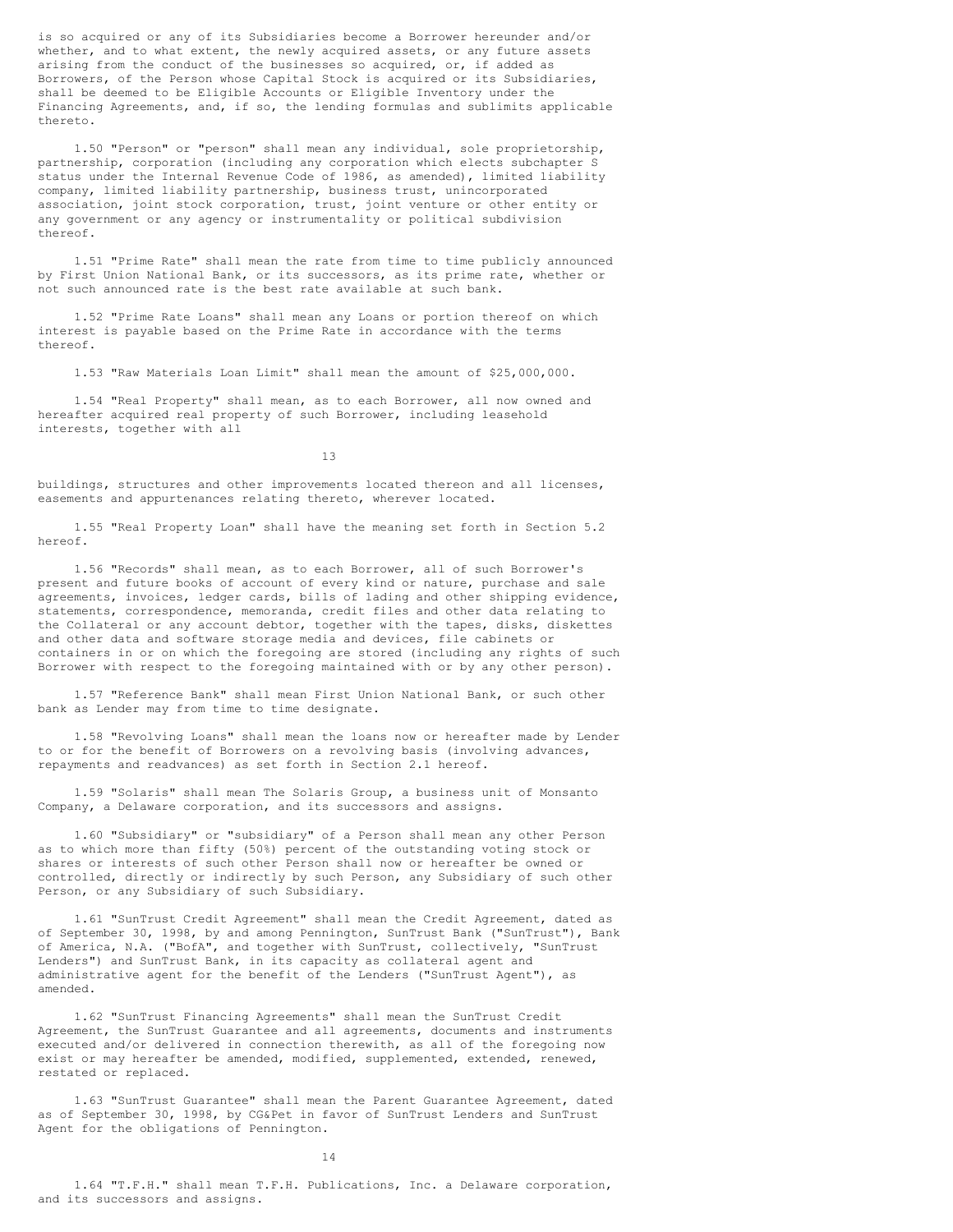1.65 "Value" shall mean, as determined by Lender in good faith, with respect to Inventory, the lower of (a) cost computed on a first-in-first-out basis in accordance with GAAP or (b) market value.

1.66 "Wellmark" means, Wellmark International, a California corporation and its successors and assigns.

SECTION 2. CREDIT FACILITIES -----------------

> 2.1 Revolving Loans. ---------------

(a) Subject to, and upon the terms and conditions contained herein, except as to Revolving Loans made pursuant to Section  $2.1(a)$  (iii) below, if any, which loans, if any, shall be made in Lender's discretion and at Lender's option, Lender agrees to make Revolving Loans to each Borrower from time to time in amounts requested by such Borrower (or by CG&Pet on behalf of such Borrower), up to the amount equal to the sum of:

(i) eighty-five (85%) percent of the Net Amount of Eligible Accounts of such Borrower, plus

(ii) the lesser of: (A) the sum of sixty-five (65%) percent of the Value of Eligible Inventory of such Borrower consisting of finished goods in the categories of lawn and garden products, plus fifty-five (55%) percent of the Value of Eligible Inventory of such Borrower consisting of finished goods in the category of pet products, or (B) the Inventory Loan Limit applicable to such Borrower, plus ----

(iii) the lesser of: (A) the sum not to exceed eighty-five (85%) percent of the orderly liquidation Value of Eligible Inventory consisting of raw materials for finished goods which are part of Eligible Inventory, as determined by Lender based on the results of the Raw Materials Appraisal, or (B) the Raw Materials Loan Limit, less ----

(iv) any Availability Reserves.

(b) Each Borrower hereby acknowledges and agrees that the Inventory and Accounts of Kaytee shall not constitute Eligible Inventory or Eligible Accounts for lending purposes under the Financing Agreements unless and until each of the following conditions has satisfied:

15

(1) Lender shall have received, in form and substance satisfactory to Lender, all consents, waivers, acknowledgments and other agreements (including, but not limited to, Intercreditor Agreements, Collateral Access Agreements, consents, waivers, acknowledgments and other agreements in connection with the existing mortgages on the Chilton, Wisconsin and Rialto, California Real Property of Kaytee and the existing industrial revenue bond arrangements with the Chilton, Wisconsin and Cressona, Pennsylvania Real Property of Kaytee) from third persons which Lender may deem necessary or desirable in order to permit, protect and perfect its security interests in and liens upon the Collateral or to effectuate the provisions of this Amendment and the other Financing Agreements; and

(2) Lender shall have received Uniform Commercial Code termination statements executed by each of Bank One, Wisconsin and Firstar Bank Wisconsin with respect to all Uniform Commercial Code financing statements filed against Kaytee by each of Bank One, Wisconsin and Firstar Bank Wisconsin;

(c) Lender may, in its discretion, from time to time, upon not less than five (5) days prior notice to CG&Pet (on behalf of Borrowers), (i) reduce the lending formula with respect to Eligible Accounts of one or more Borrowers to the extent that Lender determines in good faith that: (A) the dilution with respect to the Accounts of such Borrower or Borrowers for any period (based on the ratio of (1) the aggregate amount of reductions in Accounts other than as a result of payments in cash to (2) the aggregate amount of total sales) has increased in any material respect or may be reasonably anticipated to increase in any material respect above historical levels, or (B) the general creditworthiness of account debtors of such Borrower or Borrowers has declined or (ii reduce the lending formula(s) with respect to Eligible Inventory of one or more Borrowers to the extent that Lender determines that: (A) the number of days of the turnover of the Inventory of such Borrower or Borrowers for any period has changed in any material respect or (B) the liquidation value of the Eligible Inventory of such Borrower or Borrowers, or any category thereof, has decreased, or (C) the nature and quality of the Inventory of such Borrower or Borrowers has deteriorated. In determining whether to reduce the lending formula(s), Lender may consider events, conditions, contingencies or risks which are also considered in determining Eligible Accounts, Eligible Inventory or in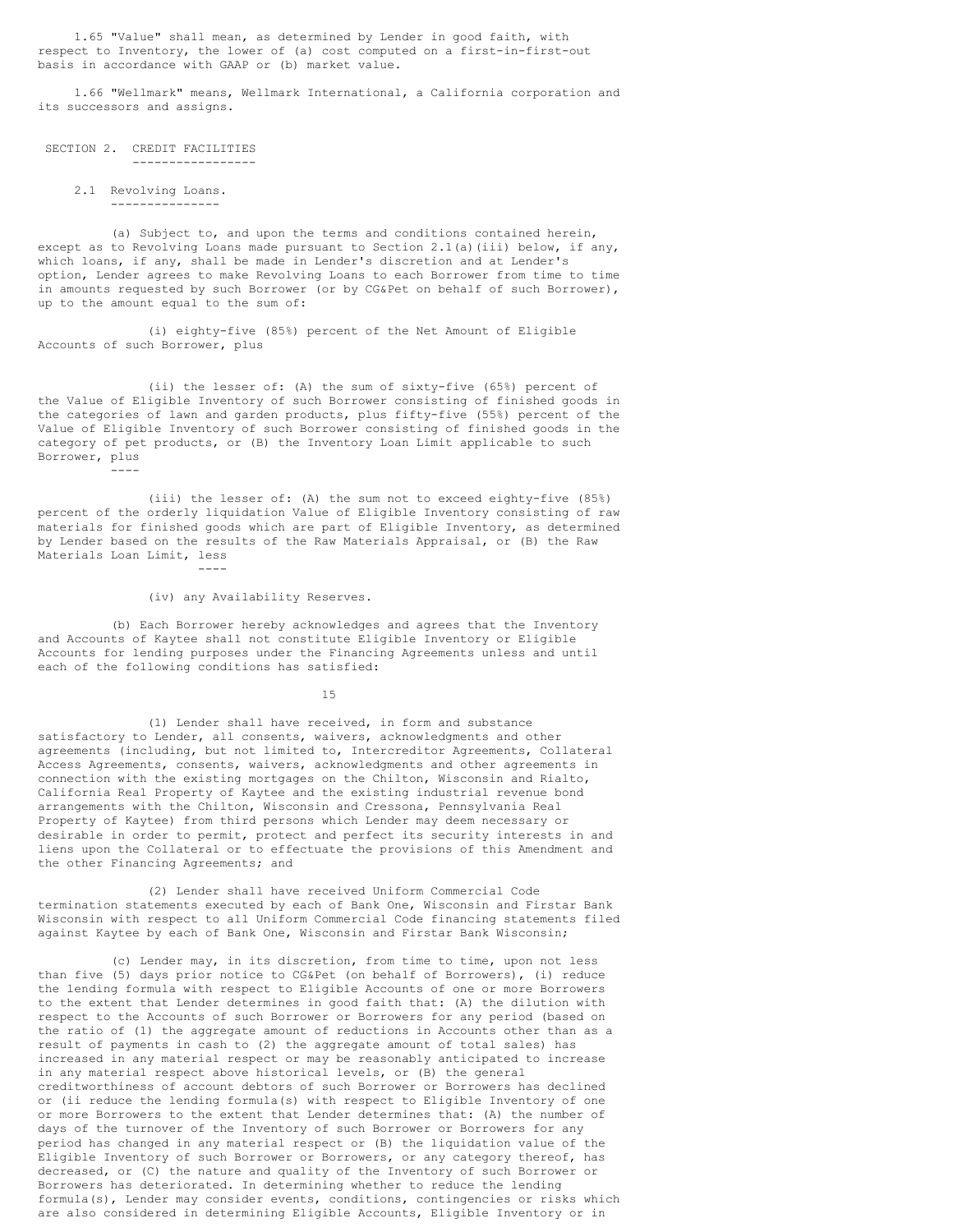establishing Availability Reserves.

(d) Without limiting the other eligibility criteria for Eligible Inventory as set forth in or determined from time to time by Lender as provided herein, no portion of Borrowers' Inventory which is subject to a security interest or lien or other secured or title retention claim in favor of any other vendor or any consignor, shall at any time be deemed Eligible Inventory, but all Inventory of Borrowers, whether or not deemed Eligible Inventory, shall, at all times, remain part of the Collateral and secure payment and performance of all Obligations.

(e) Except in Lender's discretion (i) the aggregate amount of Loans and Letter of Credit Accommodations outstanding at any time shall not exceed the Maximum Credit and (ii the aggregate amount of Loans and Letter of Credit Accommodations outstanding at any time to a Borrower shall not exceed the Inventory Loan Limit as to such Borrower. In the event that the outstanding amount of any component of the Loans, or the aggregate amount of the outstanding

16

Loans and Letter of Credit Accommodations, exceed the amounts available under the lending formulas, the Inventory Loan Limit as to any Borrower, the sublimits for Letter of Credit Accommodations set forth in Section 2.2(d) or the Maximum Credit, as applicable, such event shall not limit, waive or otherwise affect any rights of Lender in that circumstance or on any future occasions and Borrowers shall, upon demand by Lender, which may be made at any time or from time to time, immediately repay to Lender the entire amount of any such excess(es) for which payment is demanded.

(f) For purposes of applying the sublimit set forth in Section 2.1(a)(ii)(B) hereof, Lender may treat the amount of its reliance on Eligible Inventory to be purchased under outstanding Letter of Credit Accommodations as a Revolving Loan based on Eligible Inventory pursuant to Section 2.1(a)(ii). In determining the amount of such reliance, the outstanding Revolving Loans and Availability Reserves shall first be attributed to any components of the lending formulas in Section 2.1(a) that are not subject to such sublimit, before being attributed to components of the lending formulas subject to such sublimit.

2.2 Letter of Credit Accommodations. -------------------------------

(a) Subject to, and upon the terms and conditions contained herein, at the request of a Borrower, Lender agrees to provide or arrange for Letter of Credit Accommodations for the account of such Borrower containing terms and conditions acceptable to Lender and the issuer thereof. Any payments made by Lender to any issuer thereof and/or related parties in connection with the Letter of Credit Accommodations shall constitute additional Revolving Loans to such Borrower pursuant to this Section 2.

(b) In addition to any charges, fees or expenses charged by any bank or issuer in connection with the Letter of Credit Accommodations, each Borrower shall pay to Lender a letter of credit fee at a rate equal to two and onequarter (2.25%) percent per annum on the daily outstanding balance of the Letter of Credit Accommodations for the immediately preceding month (or part thereof), payable in arrears as of the first day of each succeeding month, except that such Borrower shall pay to Lender such letter of credit fee, at Lender's option, without notice, at a rate equal to four and one-quarter (4.25%) percent per annum on such daily outstanding balance for: (i) the period from and after the date of termination or non-renewal hereof until Lender has received full and final payment of all Obligations (notwithstanding entry of a judgment against any Borrower) and (ii the period from and after the date of the occurrence of an Event of Default and for so long as such Event of Default is continuing as determined by Lender. Such letter of credit fee shall be calculated on the basis of a three hundred sixty (360) day year and actual days elapsed and the obligation of such Borrower to pay such fee shall survive the termination or non-renewal of this Agreement.

(c) No Letter of Credit Accommodations shall be available to a Borrower unless on the date of the proposed issuance of any Letter of Credit Accommodations, the Revolving Loans available to such Borrower (subject to the Maximum Credit, the Inventory Loan Limit as to such Borrower, and any Availability Reserves) are equal to or greater than: (i) if the proposed Letter

17

of Credit Accommodation is for the purpose of purchasing Eligible Inventory, the sum of (A) the percentage equal to one hundred (100%) percent minus the then applicable percentage set forth in Section 2.1(a)(ii)(A) above of the Value of such Eligible Inventory, plus (B) freight, taxes, duty and other amounts which Lender estimates must be paid in connection with such Inventory upon arrival and for delivery to one of such Borrower's locations for Eligible Inventory within the United States of America and (ii if the proposed Letter of Credit Accommodation is for any other purpose, an amount equal to one hundred (100%) percent of the face amount thereof and all other commitments and obligations made or incurred by Lender with respect thereto. Effective on the issuance of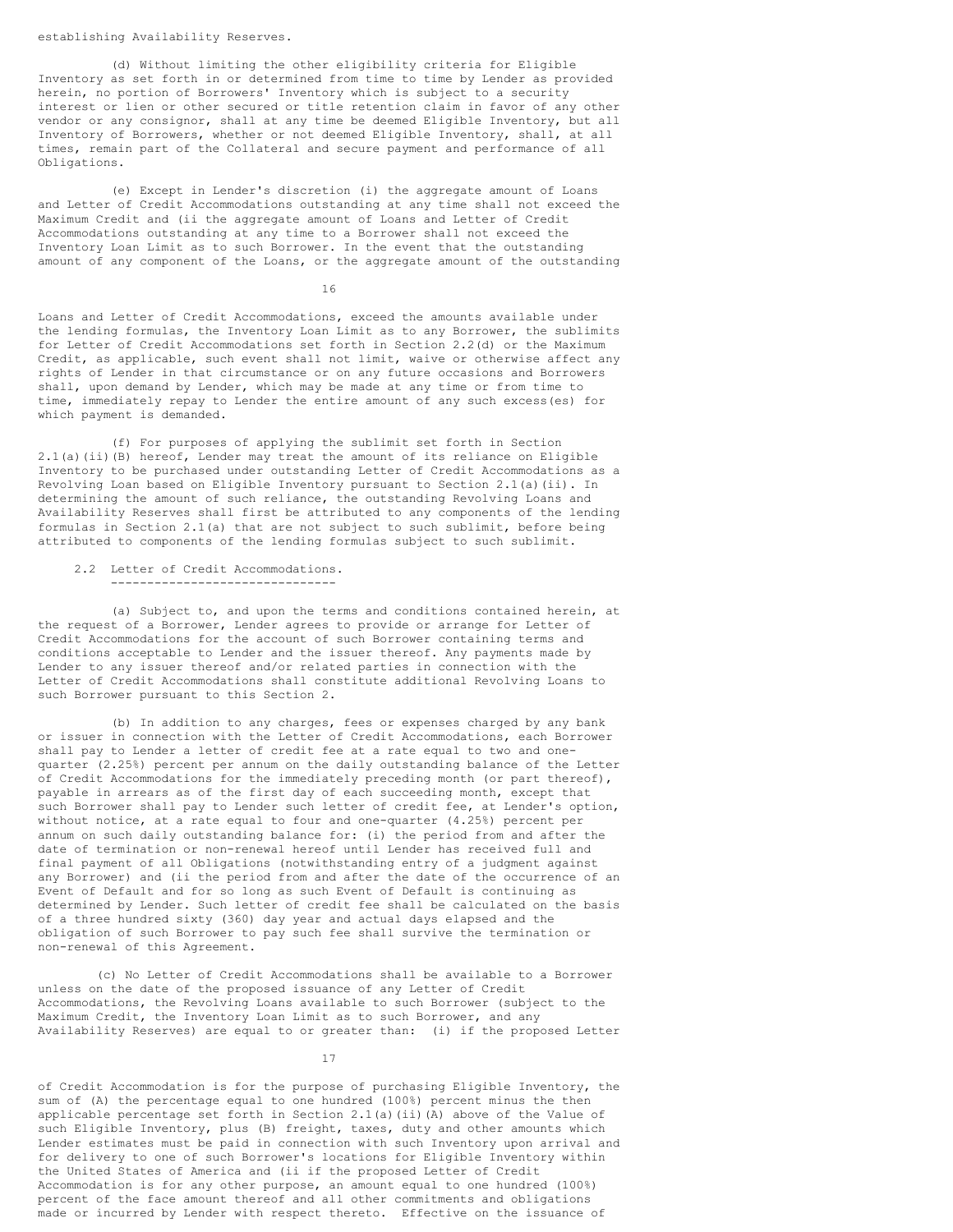each Letter of Credit Accommodation, an Availability Reserve shall be established in the applicable amount set forth in Section 2.2(c)(i) or Section 2.2(c)(ii).

(d) Except in Lender's discretion, the amount of all outstanding Letter of Credit Accommodations and all other commitments and obligations made or incurred by Lender in connection therewith shall not at any time exceed \$10,000,000. At any time an Event of Default exists or has occurred and is continuing, upon Lender's request, Borrowers will either furnish cash collateral to secure the reimbursement obligations to the issuer in connection with any Letter of Credit Accommodations or furnish cash collateral to Lender for the Letter of Credit Accommodations, and in either case, the Revolving Loans otherwise available to Borrowers shall not be reduced as provided in Section 2.2(c) to the extent of such cash collateral.

(e) Borrowers shall indemnify and hold Lender harmless from and against any and all losses, claims, damages, liabilities, costs and expenses which Lender may suffer or incur in connection with any Letter of Credit Accommodations and any documents, drafts or acceptances relating thereto, including any losses, claims, damages, liabilities, costs and expenses due to any action taken by any issuer or correspondent with respect to any Letter of Credit Accommodation. Borrowers assume all risks with respect to the acts or omissions of the drawer under or beneficiary of any Letter of Credit Accommodation and for such purposes the drawer or beneficiary shall be deemed the agent of Borrowers. Borrowers assume all risks for, and agree to pay, all foreign, Federal, State and local taxes, duties and levies relating to any goods subject to any Letter of Credit Accommodations or any documents, drafts or acceptances thereunder. Borrowers hereby release and hold Lender harmless from and against any acts, waivers, errors, delays or omissions, whether caused by any Borrower, by any issuer or correspondent or otherwise with respect to or relating to any Letter of Credit Accommodation, except for those directly caused by Lender's own gross negligence or willful misconduct as determined by a final non-appealable judgment of a court of competent jurisdiction. The provisions of this Section 2.2(e) shall survive the payment of Obligations and the termination or non-renewal of this Agreement.

(f) Nothing contained herein shall be deemed or construed to grant any Borrower any right or authority to pledge the credit of Lender in any manner. Lender shall have no liability of any kind with respect to any Letter of Credit Accommodation provided by an issuer other than Lender unless Lender has duly executed and delivered to such issuer the application or a guarantee or indemnification in writing with respect to such Letter of Credit Accommodation. Borrowers shall be bound by any interpretation made in good faith by Lender, or any other issuer

18

or correspondent under or in connection with any Letter of Credit Accommodation or any documents, drafts or acceptances thereunder, notwithstanding that such interpretation may be inconsistent with any instructions of any Borrower. Lender shall have the sole and exclusive right and authority to, and no Borrower shall: (i) at any time an Event of Default exists or has occurred and is continuing, (A) approve or resolve any questions of non-compliance of documents, (B) give any instructions as to acceptance or rejection of any documents or goods or (C) execute any and all applications for steamship or airway guaranties, indemnities or delivery orders, and (ii at all times, (A) grant any extensions of the maturity of, time of payment for, or time of presentation of, any drafts, acceptances, or documents, and (B) agree to any amendments, renewals, extensions, modifications, changes or cancellations of any of the terms or conditions of any of the applications, Letter of Credit Accommodations, or documents, drafts or acceptances thereunder or any letters of credit included in the Collateral. Lender may take such actions either in its own name or in any Borrower's name.

(g) Any rights, remedies, duties or obligations granted or undertaken by any Borrower to any issuer or correspondent in any application for any Letter of Credit Accommoda tion, or any other agreement in favor of any issuer or correspondent relating to any Letter of Credit Accommodation, shall be deemed to have been granted or undertaken by such Borrower to Lender. Any duties or obligations undertaken by Lender to any issuer or correspondent in any application for any Letter of Credit Accommodation, or any other agreement by Lender in favor of any issuer or correspondent relating to any Letter of Credit Accommodation, shall be deemed to have been undertaken by the applicable Borrower to Lender and to apply in all respects to such Borrower.

2.3 Availability Reserves. All Revolving Loans otherwise available to ---------------------

Borrowers pursuant to the lending formulas and subject to the Maximum Credit, the Inventory Loan Limit as to each Borrower and other applicable limits hereunder shall be subject to Lender's continuing right to establish and revise Availability Reserves. Without limiting any other Availability Reserves from time to time established by Lender, Lender shall have the right, prior to an Event of Default, to establish Availability Reserves in an amount equal to the amount of any actual or potential landlord's, warehouseman's or other similar lien upon any of the Collateral, plus ninety (90) days' rent, storage and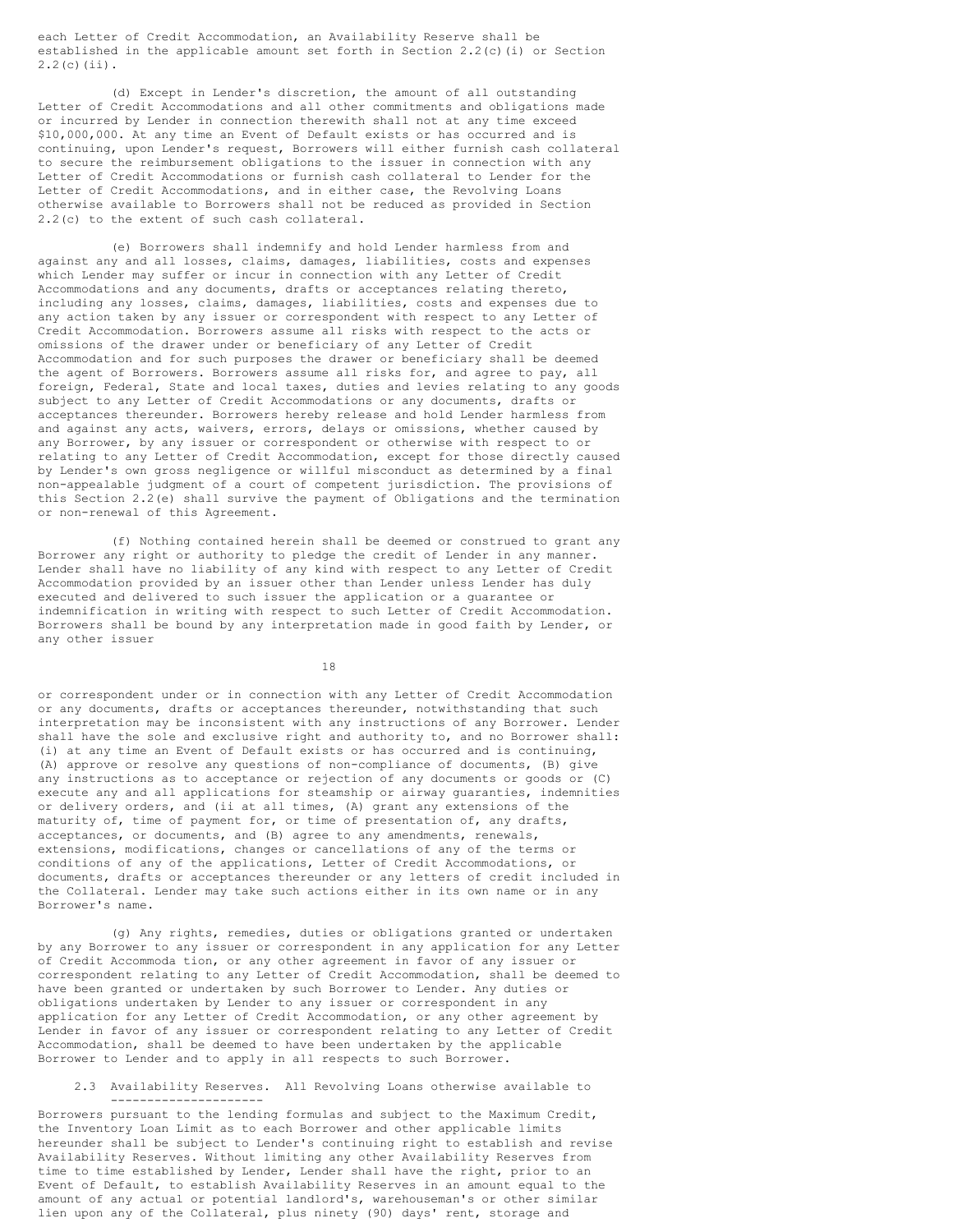warehouse service charges and other occupancy expenses that may, in Lender's good faith determination, be required to be paid by Lender in order to gain access to any Collateral or services with respect thereto, and/or to use or occupy the premises upon which any Collateral may be located in connection with Lender's realization on the Collateral. Upon and after an Event of Default, Lender may establish and increase such Availability Reserves in such amounts as Lender shall determine.

### 2.4 Joint and Several Liability. Borrowers shall be liable for all ---------------------------

amounts due to Lender under this Agreement, regardless of which Borrower actually receives the Loans or other extensions of credit hereunder or the amount of such Loans received or the manner in which Lender accounts for such Loans, Letter of Credit Accommodations or other extensions of credit on its books and records. The Obligations with respect to Loans made to a Borrower, and the Obligations arising as a result of the joint and several liability of a Borrower hereunder, with

19

respect to Loans made to the other Borrower hereunder, shall be separate and distinct obligations, but all such other Obligations shall be primary obligations of all Borrowers. The Obligations arising as a result of the joint and several liability of a Borrower hereunder with respect to Loans, Letter of Credit Accommodations or other extensions of credit made to the other Borrower hereunder shall, to the fullest extent permitted by law, be unconditional irrespective of (a) the validity or enforceability, avoidance or subordination of the Obligations of the other Borrower or of any promissory note or other document evidencing all or any part of the Obligations of the other Borrowers, (b) the absence of any attempt to collect the Obligations from the other Borrower, any Obligor or any other security therefor, or the absence of any other action to enforce the same, (c) the waiver, consent, extension, forbearance or granting of any indulgence by Lender with respect to any provisions of any instrument evidencing the Obligations of the other Borrower, or any part thereof, or any other agreement now or hereafter executed by the other Borrower and delivered to Lender, (d) the failure by Lender to take any steps to perfect and maintain its security interest in, or to preserve its rights and maintain its security or collateral for the Obligations of the other Borrower, (e) the election of Lender in any proceeding instituted under the Bankruptcy Code, of the application of Section 1111(b)(2) of the Bankruptcy Code, (f) the disallowance of all or any portion of the claim(s) of Lender for the repayment of the Obligations of the other Borrower under Section 502 of the Bankruptcy Code, or (g) any other circumstances which might constitute a legal or equitable discharge or defense of any Obligor or of the other Borrower, other than the wilful misconduct, gross negligence or bad faith of Lender as determined pursuant to a final, non-appealable order of a court of competent jurisdiction. With respect to the Obligations arising as a result of the joint and several liability of a Borrower hereunder with respect to Loans, Letter of Credit Accommodations or other extensions of credit made to any other Borrower hereunder, each Borrower waives, until the Obligations shall have been paid in full and this Agreement shall have been terminated, any right to enforce any right of subrogation or any remedy which Lender now has or may hereafter have against Borrowers, any endorser or any guarantor of all or any part of the Obligations, and any benefit of, and any right to participate in, any security or collateral given to Lender. Upon any Event of Default and for so long as the same is continuing, Lender may proceed directly and at once, without notice, against any Borrower to collect and recover the full amount, or any portion of the Obligations, without first proceeding against the other Borrower or any other Person, or against any security or collateral for the Obligations. Each Borrower consents and agrees that Lender shall be under no obligation to marshall any assets in favor of Borrower(s) or against or in payment of any or all of the Obligations.

- 2.5 Reduction of Maximum Credit. Intentionally Deleted. ---------------------------
- 2.6 Loan Reporting. Each Borrower shall provide Lender, in a form --------------

satisfactory to Lender, on a monthly basis, a certificate signed by the [officer] of each Borrower representing that the aggregate amount of Loans and Letter of Credit Accommodations provided by Lender to each Borrower does not exceed the maximum amount of Loans and Letter of Credit Accommodations available to each such Borrower pursuant to the applicable advance rates for each Borrower and the other terms of this Agreement.

 $20$ 

SECTION 3. INTEREST AND FEES -----------------

> 3.1 Interest --------

(a) Borrowers shall pay to Lender interest on the outstanding principal amount of the non-contingent Obligations at the Interest Rate. All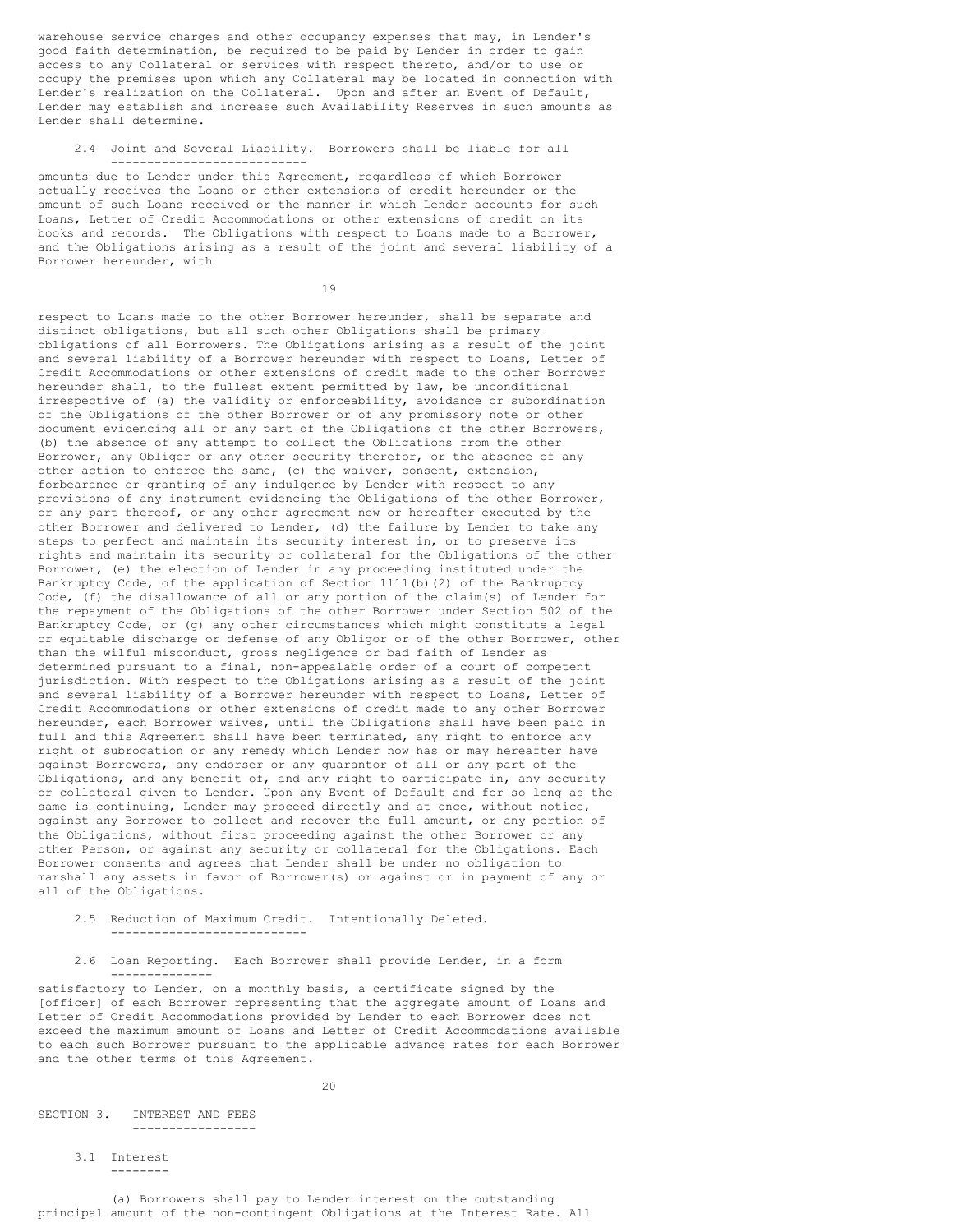interest accruing hereunder on and after the date of any Event of Default or termination or non-renewal hereof shall be payable on demand.

(b) Borrowers (or CG&Pet on behalf of Borrowers) may from time to time request that Prime Rate Loans be converted to Eurodollar Rate Loans or that any existing Eurodollar Rate Loans continue for an additional Interest Period. Such request from or on behalf of Borrowers shall specify the amount of the Prime Rate Loans which will constitute Eurodollar Rate Loans (subject to the limits set forth below) and the Interest Period to be applicable to such Eurodollar Rate Loans. Subject to the terms and conditions contained herein, three (3) Business Days after receipt by Lender of such a request from Borrowers, such Prime Rate Loans shall be converted to Eurodollar Rate Loans or such Eurodollar Rate Loans shall continue, as the case may be, provided, that, (i) no Event of -------- ----

Default, or event which with notice or passage of time or both would constitute an Event of Default exists or has occurred and is continuing, (ii) no party hereto shall have sent any notice of termination or non-renewal of this Agreement, (iii) such Borrowers shall have complied with such customary procedures as are established by Lender and specified by Lender to Borrowers from time to time for requests by Borrowers for Eurodollar Rate Loans, (iv) no more than four (4) Interest Periods may be in effect at any one time, (v) the amount of each Eurodollar Rate Loan must be in an amount not less than \$5,000,000 or an integral multiple of \$1,000,000 in excess thereof, (vi) the maximum amount of the Eurodollar Rate Loans at any time requested by any Borrower shall not exceed the amount equal to eighty (80%) percent of the lowest principal amount of the Revolving Loans to such Borrower which it is anticipated will be outstanding during the applicable Interest Period, in each case as determined by Lender (but with no obligation of Lender to make such Revolving Loans) and (vii) Lender shall have determined that the Interest Period or Adjusted Eurodollar Rate is available to Lender through the Reference Bank and can be readily determined as of the date of the request for such Eurodollar Rate Loan by Borrower. Any request by Borrowers to convert Prime Rate Loans to Eurodollar Rate Loans or to continue any existing Eurodollar Rate Loans shall be irrevocable. Notwithstanding anything to the contrary contained herein, Lender and Reference Bank shall not be required to purchase United States Dollar deposits in the London interbank market or other applicable Eurodollar Rate market to fund any Eurodollar Rate Loans, but the provisions hereof shall be deemed to apply as if Lender and Reference Bank had purchased such deposits to fund the Eurodollar Rate Loans.

(c) Any Eurodollar Rate Loans shall automatically convert to Prime Rate Loans upon the last day of the applicable Interest Period, unless Lender has received and approved a request to continue such Eurodollar Rate Loan at least three (3) Business Days prior to such last day in accordance with the terms hereof. Any Eurodollar Rate Loans shall, at Lender's option, upon notice by Lender to Borrowers (or to CG&Pet on behalf of Borrowers), convert to Prime

21

Rate Loans in the event that (i) an Event of Default or event which, with the notice or passage of time, or both, would constitute an Event of Default, shall exist, (ii) this Agreement shall terminate or not be renewed, or (iii) the aggregate principal amount of the Prime Rate Loans which have previously been converted to Eurodollar Rate Loans or existing Eurodollar Rate Loans continued, as the case may be, at the beginning of an Interest Period shall at any time during such Interest Period exceed either (A) the aggregate principal amount of the Loans then outstanding, or (B) the Revolving Loans then available to the applicable Borrowers under Section 2 hereof. Borrowers shall pay to Lender, upon demand by Lender (or Lender may, at its option, charge any loan accounts of Borrowers) any amounts required to compensate Lender, the Reference Bank or any participant with Lender for any loss (including loss of anticipated profits), cost or expense incurred by such person, as a result of the conversion of Eurodollar Rate Loans to Prime Rate Loans pursuant to any of the foregoing.

(d) Interest shall be payable by Borrowers to Lender monthly in arrears not later than the first day of each calendar month and shall be calculated on the basis of a three hundred sixty (360) day year and actual days elapsed. The interest rate on non-contingent Obligations (other than Eurodollar Rate Loans) shall increase or decrease by an amount equal to each increase or decrease in the Prime Rate effective on the first day of the month after any change in such Prime Rate is announced based on the Prime Rate in effect on the last day of the month in which any such change occurs. In no event shall charges constituting interest payable by Borrowers to Lender exceed the maximum amount or the rate permitted under any applicable law or regulation, and if any such part or provision of this Agreement is in contravention of any such law or regulation, such part or provision shall be deemed amended to conform thereto.

3.2 Intentionally Deleted.

3.3 Intentionally Deleted.

3.4 Servicing Fee. Borrowers shall pay to Lender monthly a servicing fee -------------

in an amount equal to \$10,000 in respect of Lender's services for each month (or part thereof) while this Agreement remains in effect and for so long thereafter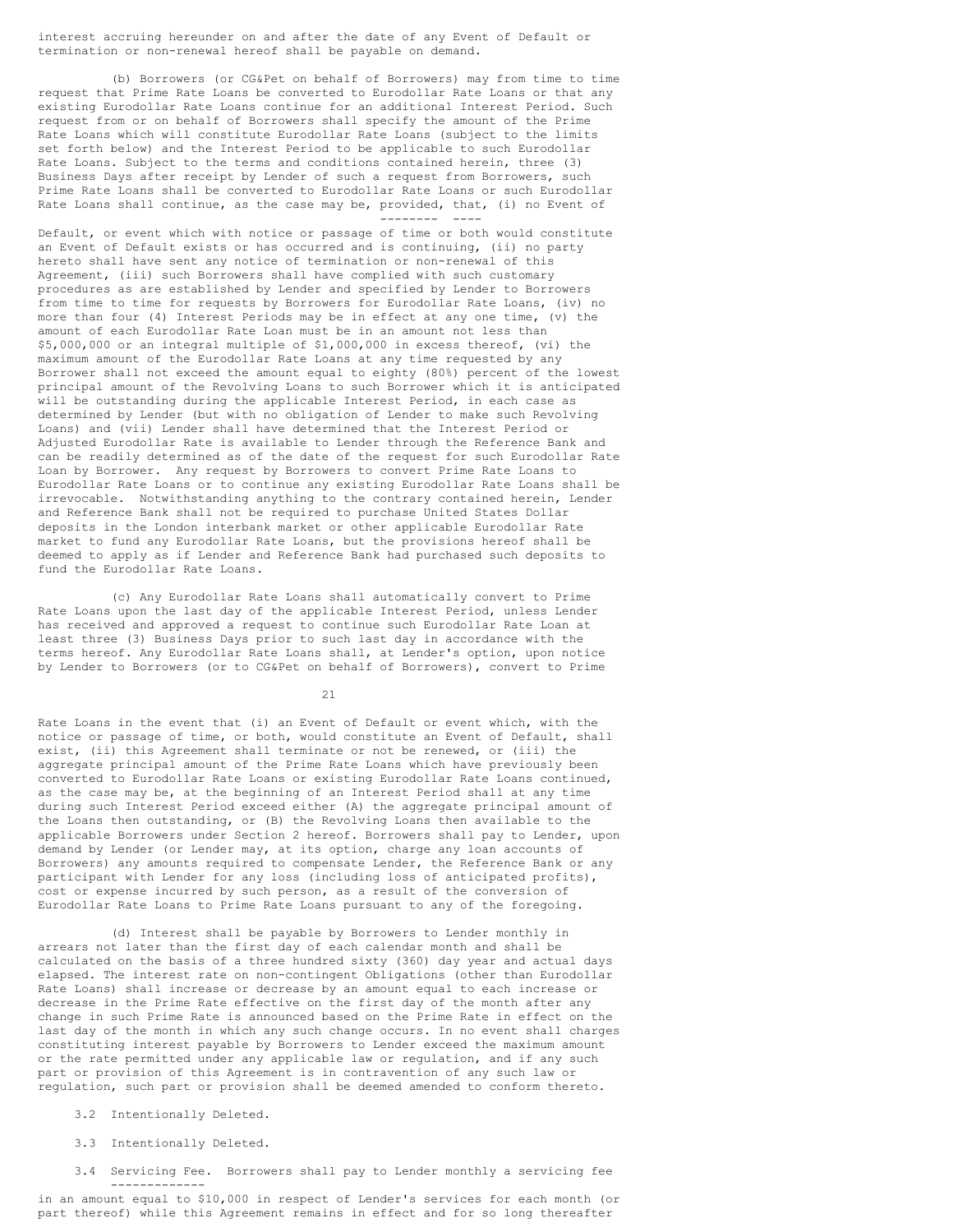as any of the Obligations are outstanding, which fee shall be fully earned as of and payable in advance on the date hereof and on the first day of each month hereafter.

3.5 Unused Line Fee. Borrowers shall pay to Lender monthly an unused ---------------

line fee at a rate equal to one-half of one (.5%) percent per annum calculated upon the amount by which fifty (50%) percent of the Maximum Credit as in effect in the immediately preceding month (or part thereof) exceeds the average daily principal balance of the outstanding Revolving Loans and Letter of Credit Accommodations during such immediately preceding month (or part thereof) while this Agreement is in effect and for so long thereafter as any of the Obligations are outstanding, which fee shall be payable on the first day of each month in arrears.

3.6 Changes in Laws and Increased Costs of Loans. --------------------------------------------

22

(a) Notwithstanding anything to the contrary contained herein, all Eurodollar Rate Loans shall, upon notice by Lender to Borrowers (or to CG&Pet on behalf of Borrowers), convert to Prime Rate Loans in the event that (i) any change in applicable law or regulation (or the interpretation or administration thereof) shall either (A) make it unlawful for Lender, Reference Bank or any participant to make or maintain Eurodollar Rate Loans or to comply with the terms hereof in connection with the Eurodollar Rate Loans, or (B) shall result in the increase in the costs to Lender, Reference Bank or any participant of making or maintaining any Eurodollar Rate Loans by an amount deemed by Lender to be material, or (C) reduce the amounts received or receivable by Lender in respect thereof, by an amount deemed by Lender to be material or (ii) the cost to Lender, Reference Bank or any participant of making or maintaining any Eurodollar Rate Loans shall otherwise increase by an amount deemed by Lender to be material. Borrowers shall pay to Lender, upon demand by Lender (or Lender may, at its option, charge any loan accounts of Borrowers) any amounts required to compensate Lender, the Reference Bank or any participant with Lender for any loss (including loss of anticipated profits), cost or expense incurred by such person as a result of the foregoing, including, without limitation, any such loss, cost or expense incurred by reason of the liquidation or reemployment of deposits or other funds acquired by such person to make or maintain the Eurodollar Rate Loans or any portion thereof. A certificate of Lender setting forth the basis for the determination of such amount necessary to compensate Lender as aforesaid shall be delivered to Borrowers (or CG&Pet on behalf of Borrowers) and shall be conclusive, absent manifest error.

(b) If any payments or prepayments in respect of the Eurodollar Rate Loans are received by Lender other than on the last day of the applicable Interest Period (whether pursuant to acceleration, upon maturity or otherwise), including any payments pursuant to the application of collections under Section 6.3 or any other payments made with the proceeds of Collateral, Borrowers shall pay to Lender upon demand by Lender (or Lender may, at its option, charge any loan accounts of Borrowers) any amounts required to compensate Lender, the Reference Bank or any participant with Lender for any additional loss (including loss of anticipated profits), cost or expense incurred by such person as a result of such prepayment or payment, including, without limitation, any loss, cost or expense incurred by reason of the liquidation or reemployment of deposits or other funds acquired by such person to make or maintain such Eurodollar Rate Loans or any portion thereof.

SECTION 4. CONDITIONS PRECEDENT --------------------

4.1 Conditions Precedent to Initial Loans and Letter of Credit ---------------------------------------------------------- Accommodations. Each of the following is a condition precedent to Lender making - -------------- Loans and providing the Letter of Credit Accommodations hereunder:

(a) Lender shall have received evidence, in form and substance satisfactory to Lender, that Lender has valid perfected and first priority security interests in and liens upon the Collateral and any other property which is intended to be security for the Obligations or the

23

liability of any Obligor in respect thereof, subject only to the security interests and liens permitted herein or in the other Financing Agreements;

(b) all requisite corporate action and proceedings in connection with this Agreement and the other Financing Agreements shall be satisfactory in form and substance to Lender, and Lender shall have received all information and copies of all documents, including records of requisite corporate action and proceedings which Lender may have requested in connection therewith, such documents where requested by Lender or its counsel to be certified by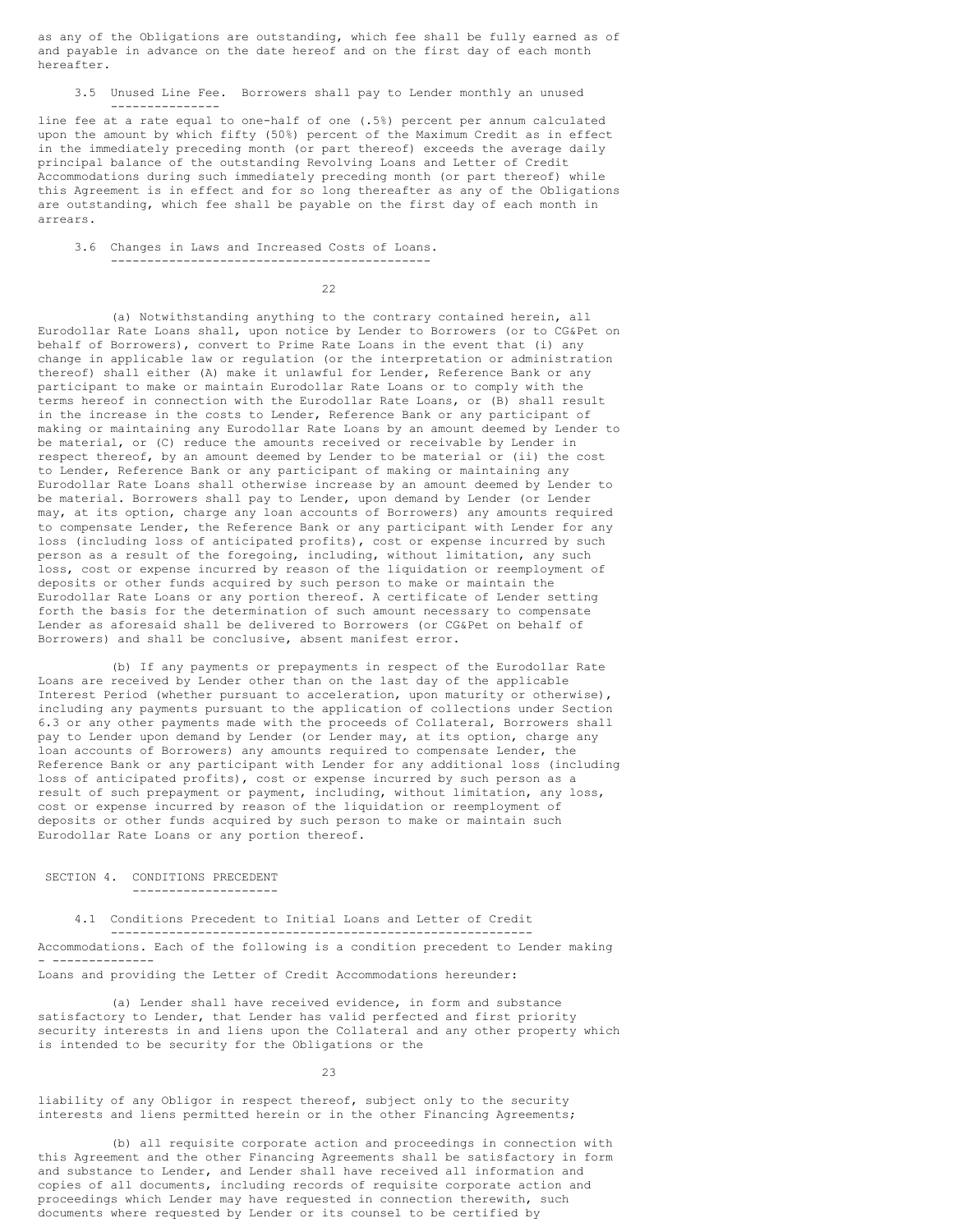## appropriate corporate officers or governmental authorities;

(c) Lender shall have received, in form and substance satisfactory to Lender, all consents, waivers, acknowledgments and other agreements from third persons which Lender may deem necessary or desirable in order to permit, protect and perfect its security interests in and liens upon the Collateral or to effectuate the provisions or purposes of this Agreement and the other Financing Agreements, including acknowledgements by lessors, mortgagees and warehousemen of Lender's security interests in the Collateral, waivers by such persons of any security interests, liens or other claims by such persons to the Collateral and agreements permitting Lender access to, and the right to remain on, the premises to exercise its rights and remedies and otherwise deal with the Collateral;

(d) Lender shall have received evidence of insurance and loss payee endorsements required hereunder and under the other Financing Agreements, in form and substance satisfactory to Lender, and certificates of insurance policies and/or endorsements naming Lender as loss payee and additional insured;

(e) Lender shall have received, in form and substance satisfactory to Lender (i) a guarantee of payment by each Guarantor in favor of Lender of all Obligations, secured by a first and only security interest in favor of Lender granted by each Guarantor in all of its existing and future assets, and (ii) a guarantee of payment by each Borrower in favor of Lender of all Obligations of each other Borrower to Lender, secured by all Collateral;

(f) Lender shall have received, in form and substance satisfactory to Lender, such opinion letters of counsel to Borrowers and Guarantors with respect to the Financing Agreements and such other matters as Lender may request; and

(g) the other Financing Agreements and all instruments and documents hereunder and thereunder shall have been duly executed and delivered to Lender, in form and substance satisfactory to Lender.

4.2 Conditions Precedent to All Loans and Letter of Credit

------------------------------------------------------

Accommodations. Each of the following is an additional condition precedent to - --------------

Lender making Loans and/or providing Letter of Credit Accommodations to Borrowers:

24

(a) all representations and warranties contained herein and in the other Financing Agreements shall be true and correct in all material respects with the same effect as though such representations and warranties had been made on and as of the date of the making of each such Loan or providing each such Letter of Credit Accommodation and after giving effect thereto; and

(b) no Event of Default and no event or condition which, with notice or passage of time or both, would constitute an Event of Default, shall exist or have occurred and be continuing on and as of the date of the making of such Loan or providing each such Letter of Credit Accommodation and after giving effect thereto.

4.3 Waiver of Existing Events of Defaults.

-------------------------------------

(a) Lender shall waive the Existing Events Default upon the satisfaction of each of the following conditions precedent:

(i) the satisfaction by Borrowers of each of the conditions precedent set forth in Section 4.1 of this Agreement, as determined by Lender; and

(ii) by no later than December 31, 2000, Lender shall have received evidence, each in form and substance satisfactory to Lender, that (i) the SunTrust Guarantee has been cancelled and is no longer in force and effect and (ii CG&Pet has been released from all of its obligations arising out of the SunTrust Financing Agreements, including, but not limited to, the SunTrust Guarantee.

(b) In the event that the conditions set forth in Section 4.3(a) above shall not be satisfied, Lender reserves the right, in its discretion, to exercise any or all of its rights and remedies arising under the terms of the Existing Financing Agreements as a result of any Existing Events of Default and no delay on its part in exercising any such rights or remedies should be construed as a waiver of any such rights or remedies.

#### SECTION 5. GRANT OF SECURITY INTEREST --------------------------

5.1 To secure payment and performance of all Obligations, each Borrower hereby confirms, reaffirms and restates its prior grant to Lender of, a continuing security interest in, a lien upon, and a right of set off against,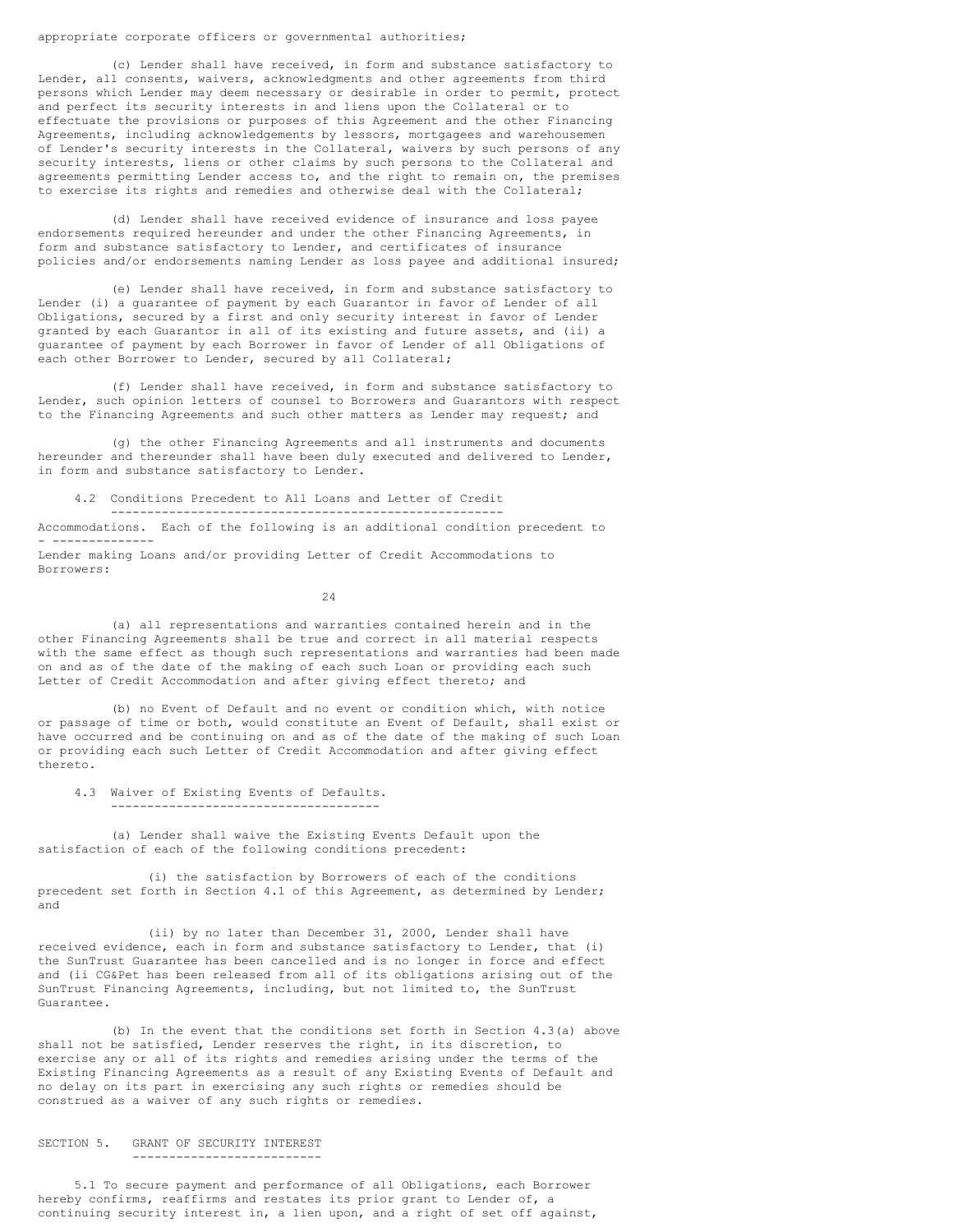and hereby assigns to Lender as security, the following property and interests in property of such Borrower, whether now owned or hereafter acquired or existing, and wherever located (collectively, the "Collateral"):

(a) Accounts;

(b) all present and future contract rights, general intangibles (including tax and duty refunds, registered and unregistered patents, trademarks, service marks, copyrights, trade names, applications for the foregoing, trade secrets, goodwill, processes, drawings, blueprints, customer

25

lists, licenses, whether as licensor or licensee, choses in action and other claims and existing and future leasehold interests in equipment, real estate and fixtures), chattel paper, documents, instruments, securities and other investment property, letters of credit, bankers' acceptances and guaranties;

(c) all present and future monies, securities, credit balances, deposits, deposit accounts and other property of such Borrower now or hereafter held or received by or in transit to Lender or its affiliates or at any other depository or other institution from or for the account of such Borrower, whether for safekeeping, pledge, custody, transmission, collection or otherwise, and all present and future liens, security interests, rights, remedies, title and interest in, to and in respect of Accounts and other Collateral, including (i) rights and remedies under or relating to guaranties, contracts of suretyship, letters of credit and credit and other insurance related to the Collateral, (ii rights of stoppage in transit, replevin, repossession, reclamation and other rights and remedies of an unpaid vendor, lienor or secured party, (ii goods described in invoices, documents, contracts or instruments with respect to, or otherwise representing or evidencing, Accounts or other Collateral, including returned, repossessed and reclaimed goods, and (iv deposits by and property of account debtors or other persons securing the obligations of account debtors;

- (d) Inventory;
- (e) Equipment;
- (f) Real Property;
- (g) Records; and

(h) all products and proceeds of the foregoing, in any form, including insurance proceeds and all claims against third parties for loss or damage to or destruction of any or all of the foregoing.

5.2 Financing or Sale of Real Property. ----------------------------------

(a) Upon not less than thirty (30) days' prior written notice to Lender from Borrowers and provided that Lender has not accelerated the Obligations, and no material Event of Default has occurred which is continuing, and no event or condition, which, upon notice or passage of time or both, would constitute a material Event of Default exists or has occurred and is continuing, Lender agrees to subordinate its Mortgages on a Borrower's Real Property in favor of any Person, not an affiliate of Borrowers, that provides at least \$500,000 of new cash financing to such Borrower in an arm's length loan transaction secured by such Borrower's Real Property (a "Real Property Loan"); provided, that the following additional terms and conditions are, in Lender's - -------- ----

commercially reasonable discretion, satisfied and/or complied with: (i) the indebtedness in respect of such Real Property Loan is permitted under Section 9.9(e) and the Real Property Loan shall be secured only by such Borrower's Real Property and (ii) Lender shall

26

receive, in form and substance satisfactory to Lender, waivers by the lender making the Real Property Loan of any security interests, liens or other claims by such lender with respect to any Collateral, other than such Borrower's Real Property, and permitting Lender use of and access to such Borrower's Real Property securing such Real Property Loan for purposes of Lender's preserving, protecting, realizing upon and/or otherwise dealing with any Collateral (other than such Real Property), all without charge, for such period of time and upon such terms as shall be satisfactory to Lender in its discretion. If the lender providing the Real Property Loan does not agree to Borrowers' good faith request that such lender permit Lender to retain a subordinate Mortgage upon the Real Property securing the Real Property Loan, Lender will release its Mortgage on such Real Property to the extent securing the Real Property Loan, contemporaneously with the closing thereof, subject to satisfaction of the other conditions stated in this Section 5.1(a).

(b) Upon not less than thirty (30) days' prior written notice to Lender from Borrowers, and provided that Lender has not accelerated the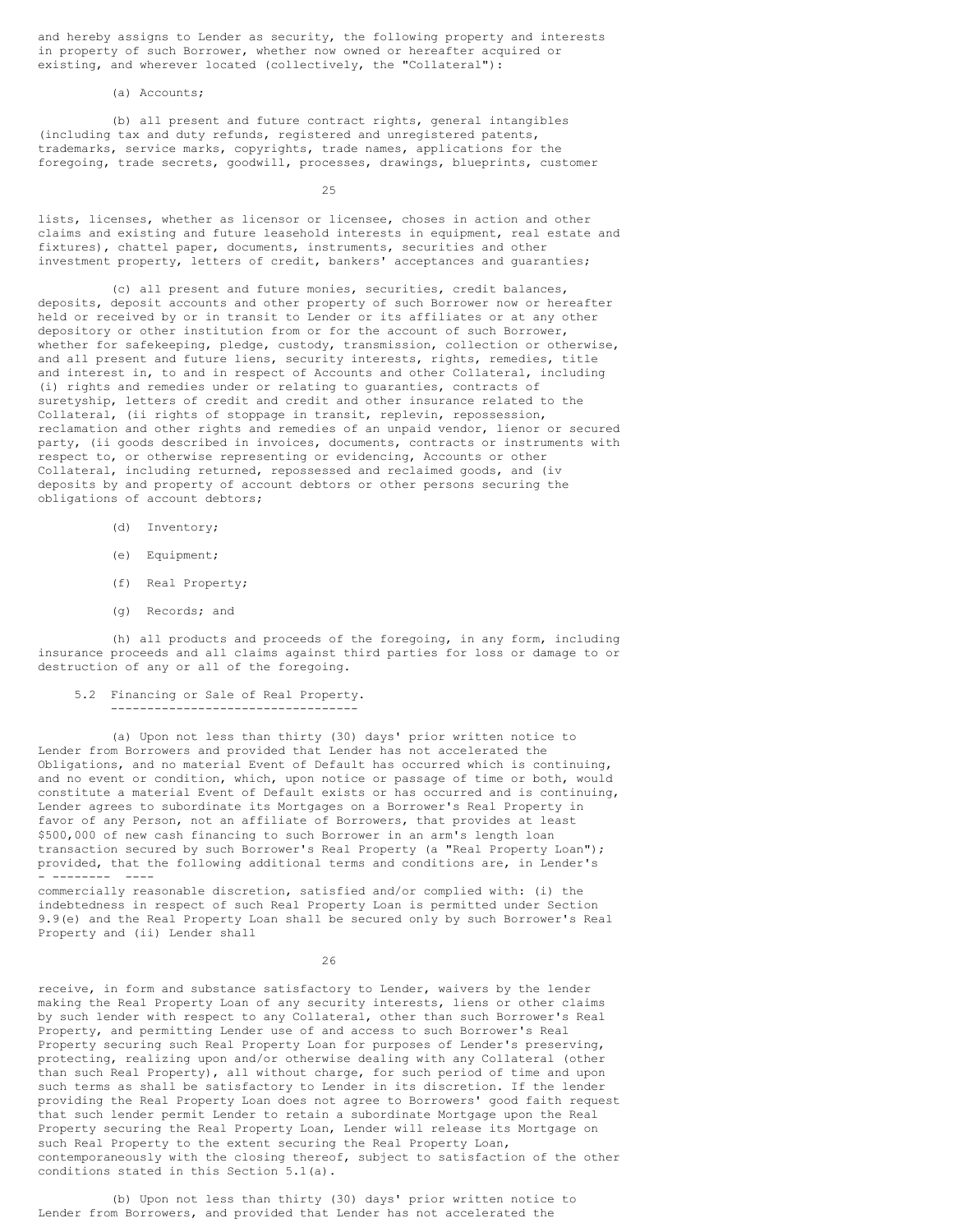Obligations, and no material Event of Default has occurred which is continuing, and no event or condition, which, upon notice or passage of time or both, would constitute a material Event of Default, exists or has occurred and is continuing, Lender agrees to release from its Mortgages, any Real Property of a Borrower which is sold to a Person, not an affiliate of Borrowers, who pays a cash consideration at least equal to seventy-five (75%) percent of the fair market value of the Real Property so sold, as shown on an appraisal report obtained by Borrowers at their expense by an appraiser satisfactory to Lender, dated not more than nine (9) months prior to the proposed sale; provided,

however, that arrangements for the removal of any Inventory or other Collateral - -------

--------

located on the Real Property to be sold are made to the satisfaction of Lender, or if any such Collateral will remain on the Real Property to be sold, Lender shall have received from the new owner and any mortgagee, in form and substance satisfactory to Lender, a written waiver of any security interests, liens or other claims by such owner or mortgagee with respect to any Collateral from time to time located on such Real Property, and permitting Lender use of and access to the Real Property for purposes of Lender's preserving, protecting, realizing upon and/or otherwise dealing with Lender's Collateral, all without charge, for such period of time and upon such terms as shall be satisfactory to Lender in its discretion.

SECTION 6. COLLECTION AND ADMINISTRATION -----------------------------

6.1 Borrowers' Loan Accounts. Lender shall maintain one or more loan ------------------------

account(s) on its books in which shall be recorded (a) all Loans, Letter of Credit Accommodations and other Obligations and the Collateral, (b) all payments made by or on behalf of Borrowers and (c) all other appropriate debits and credits as provided in this Agreement, including fees, charges, costs, expenses and interest. All entries in the loan account(s) shall be made in accordance with Lender's customary practices as in effect from time to time.

6.2 Statements. Lender shall render to CG&Pet (on behalf of Borrowers) ----------

each month a statement setting forth the balance in the Borrowers' loan account (s) maintained by Lender for Borrowers pursuant to the provisions of this Agreement, including principal, interest, fees, costs

27

and expenses. Each such statement shall be subject to subsequent adjustment by Lender but shall, absent manifest errors or omissions, be considered correct and deemed accepted by Borrowers and conclusively binding upon Borrowers as an account stated except to the extent that Lender receives a written notice from a Borrower of any specific exceptions of such Borrower thereto within thirty (30) days after the date such statement has been mailed by Lender. Until such time as Lender shall have rendered to Borrowers a written statement as provided above, the balance in Borrowers' loan account(s) shall be presumptive evidence of the amounts due and owing to Lender by Borrowers.

6.3 Collection of Accounts.

----------------------

(a) Each Borrower shall establish and maintain, at its expense, deposit account arrangements and merchant payment arrangements with the banks set forth on Schedule 6.3 hereto and after prior written notice to Lender, subject to Section 9.13, such other banks as Borrower may hereafter select as are acceptable to Lender. The banks set forth on Schedule 6.3 constitute all of the banks with whom each Borrower has deposit account arrangements and merchant payment arrangements as of the date hereof and identifies each of the deposit accounts at such banks to a location of such Borrower or otherwise describes the nature of the use of such deposit account by such Borrower.

(i) Each Borrower shall deposit all proceeds from sales of Inventory in every form, including, without limitation, cash, checks, credit card sales drafts, credit card sales or charge slips or receipts and other forms of daily store receipts, from each location of such Borrower on each Business Day into the deposit accounts of Borrower used solely for such purpose and identified to each location as set forth on Schedule 6.3 (together with any other deposit accounts at any time established or used by Borrower for receiving such proceeds from any location, collectively, the "Local Bank Accounts") or as otherwise provided in Section 6.3(a)(ii) below. Each Borrower shall, on each Business Day, authorize and direct, and shall use its best efforts to cause, all available funds deposited into the Local Bank Accounts to be sent by wire transfer or by transfer using the automated clearinghouse network ("ACH transfer") not less frequently than on each Business Day, and all other proceeds of Collateral to be sent by wire transfer or by ACH transfer, to the Blocked Account as provided in Section 6.3(a)(ii) below (except nominal amounts which are required to be maintained in such Local Bank Accounts under the terms of such Borrower's arrangements with the bank at which such Local Bank Accounts are maintained as in effect on the date hereof[, not to exceed \$500,000, in the aggregate in all such deposit accounts at any time)]. Each Borrower shall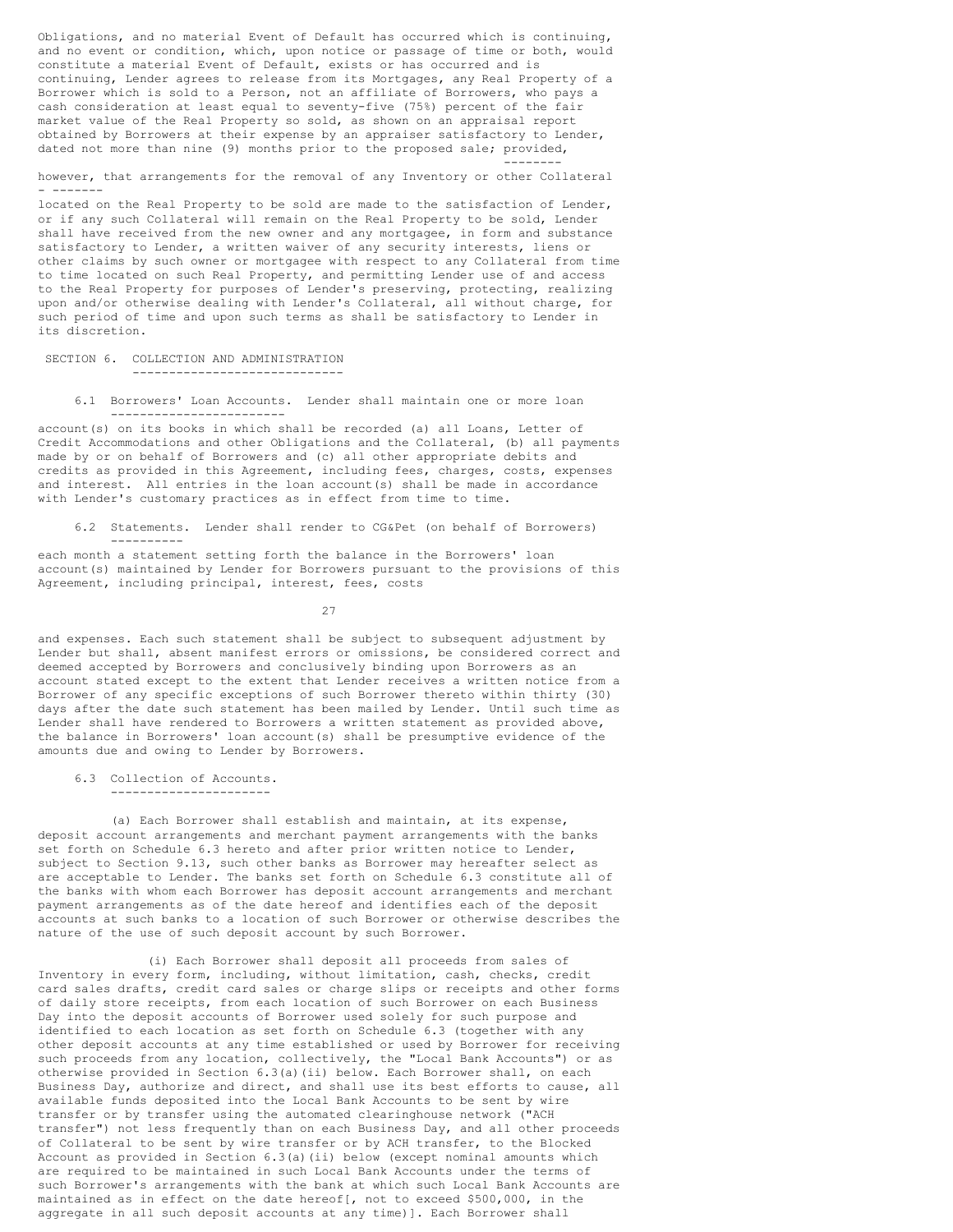irrevocably authorize and direct in writing, in form and substance satisfactory to Lender, each of the banks into which proceeds from sales of Inventory from each location of such Borrower are at any time deposited as provided above to (a) honor all wire or ACH transfer requests, provided that any and all amounts released and/or transferred by such bank pursuant to such requests are sent to the Blocked Account and (b) follow any contrary instructions sent to such banks by Lender. Such authorization and direction shall not be rescinded, revoked or modified without the prior written consent of Lender. In the event any of such banks fails to send such funds to the Blocked Account as provided herein, such Borrower shall pursue all of its rights and remedies, as

28

requested by Lender, as a result of such failure. Notwithstanding the foregoing, for those Local Bank Accounts that transfer funds daily by ACH transfer initiated by any Borrower notifying a third party processor, such Borrower shall irrevocably authorize and direct in writing, in form and substance satisfactory to Lender, the third party processor that establishes the routing and executes the ACH transfer to send funds only to the Blocked Accounts and to agree to do so at any time upon Lender's request and Lender shall receive an agreement from such third party processor confirming its agreement to do so. Such authorization and direction shall not be rescinded, revoked or modified without the prior written consent of Lender.

(ii) CG& Pet shall establish and maintain, at its expense, deposit accounts with such banks as are acceptable to Lender (the "Blocked Accounts") into which all Borrowers shall promptly either cause all amounts on deposit in their respective Local Bank Accounts to be sent as provided in Section 6.3(a)(i) above or shall itself deposit or cause to be deposited all proceeds from sales of Inventory, and all other proceeds of Collateral. The banks at which the Blocked Accounts are established shall enter into an agreement, in form and substance satisfactory to Lender, providing that all items received or deposited in the Blocked Accounts are the property of Lender, that the depository bank has no lien upon, or right of setoff against, the Blocked Accounts, the items received for deposit therein, or the funds from time to time on deposit therein and that the depository bank will wire, or otherwise transfer, in immediately available funds, on a daily basis, all funds received or deposited into the Blocked Accounts to such bank account of Lender as Lender may from time to time designate for such purpose ("Payment Account"). Each Borrower agrees that all amounts deposited in such Blocked Accounts or in the Local Bank Accounts or other funds received and collected by Lender, whether as proceeds of Inventory or other Collateral or otherwise shall be treated as payments to Lender in respect of the Obligations and therefore shall constitute property of Lender to the extent of the then outstanding Obligations.

(b) For purposes of calculating the amount of the Loans available to Borrowers, such payments will be applied (conditional upon final collection) to the Obligations on the business day of receipt by Lender of immediately available funds in the Payment Account provided such payments and notice thereof are received in accordance with Lender's usual and customary practices as in effect from time to time and within sufficient time to credit Borrowers' loan accounts on such day, and if not, then on the next business day. For the purposes of calculating interest on the Obligations, such payments or other funds received will be applied (conditional upon final collection) to the Obligations one (1) business day following the date of receipt of immediately available funds by Lender in the Payment Account, provided such payments or other funds and notice thereof are received in accordance with Lender's usual and customary practices as in effect from time to time and within sufficient time to credit Borrowers' loan accounts on such day, and if not, then on the next business day.

# (c) Intentionally Deleted.

(d) Borrowers and all of their affiliates, Subsidiaries, shareholders, directors, employees or agents shall, acting as trustee for Lender, receive, as the property of Lender, any

29

monies, checks, notes, drafts or any other payment relating to and/or proceeds of Accounts or other Collateral which come into their possession or under their control and immediately upon receipt thereof, shall deposit or cause the same to be deposited in the Blocked Accounts, or remit the same or cause the same to be remitted, in kind, to Lender. In no event shall the same be commingled with Borrowers' own funds. Borrowers agree to reimburse Lender on demand for any amounts owed or paid to any bank at which a Blocked Account is established or any other bank or person involved in the transfer of funds to or from the Blocked Accounts arising out of Lender's payments to or indemnification of such bank or person. The Obligations of Borrowers to reimburse Lender for such amounts pursuant to this Section 6.3 shall survive the termination or non-renewal of this Agreement.

6.4 Payments. All Obligations shall be payable to the Payment Account as --------

provided in Section 6.3 or such other place as Lender may designate from time to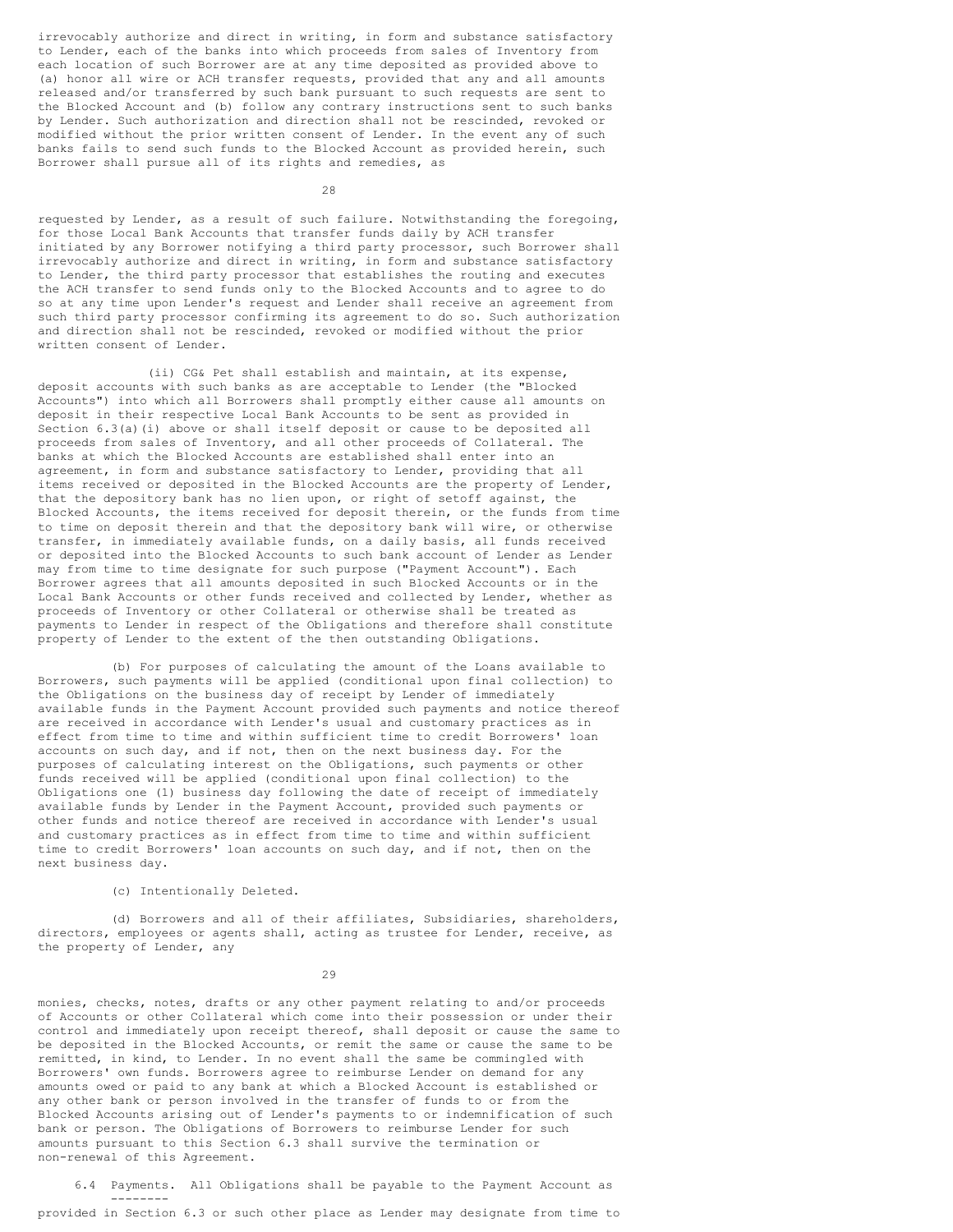time. Lender may apply payments received or collected from Borrowers or for the account of Borrowers (including the monetary proceeds of collections or of realization upon any Collateral) to such of the Obligations, whether or not then due, in such order and manner as Lender determines. At Lender's option, all principal, interest, fees, costs, expenses and other charges provided for in this Agreement or the other Financing Agreements may be charged directly to the loan account(s) of Borrowers. Borrowers shall make all payments to Lender on the Obligations free and clear of, and without deduction or withholding for or on account of, any setoff, counterclaim, defense, duties, taxes, levies, imposts, fees, deductions, withholding, restrictions or conditions of any kind. If after receipt of any payment of, or proceeds of Collateral applied to the payment of, any of the Obligations, Lender is required to surrender or return such payment or proceeds to any Person for any reason, then the Obligations intended to be satisfied by such payment or proceeds shall be reinstated and continue and this Agreement shall continue in full force and effect as if such payment or proceeds had not been received by Lender. Borrowers shall be liable to pay to Lender, and Borrowers hereby indemnify and hold Lender harmless for the amount of any payments or proceeds surrendered or returned. This Section 6.4 shall remain effective notwithstanding any contrary action which may be taken by Lender in reliance upon such payment or proceeds. This Section 6.4 shall survive the payment of the Obligations and the termination or non-renewal of this Agreement.

6.5 Authorization to Make Loans. Lender is authorized to make the Loans ---------------------------

and provide the Letter of Credit Accommodations based upon telephonic or other instructions received from anyone purporting to be an officer of a Borrower (or CG&Pet on behalf of a Borrower) and whose name has been designated for such purposes in a writing purportedly signed by an authorized officer of a Borrower (or CG&Pet), or other authorized person or, at the discretion of Lender, if such Loans are necessary to satisfy any Obligations. All requests for Loans or Letter of Credit Accommodations hereunder shall specify the date on which the requested advance is to be made or Letter of Credit Accommodations established (which day shall be a business day) and the amount of the requested Loan. Requests received after 11:00 a.m. Los Angeles, California time on any day shall be deemed to have been made as of the opening of business on the immediately following business day. All Loans and Letter of Credit Accommodations under this Agreement shall be conclusively presumed to have been made to, and at the request of and for

30

the benefit of, a Borrower when deposited to the credit of any Borrower or otherwise disbursed or established in accordance with the instructions of a Borrower (or CG&Pet on behalf of a Borrower) or in accordance with the terms and conditions of this Agreement.

6.6 Use of Proceeds. Borrowers shall use the proceeds of the Loans ---------------

provided by Lender to Borrowers hereunder or Letter of Credit Accommodations provided by Lender to Borrowers pursuant to the provisions hereof only for general operating, working capital and other proper corporate purposes of Borrowers not otherwise prohibited by the terms hereof. None of the proceeds will be used, directly or indirectly, for the purpose of purchasing or carrying any margin security or for the purposes of reducing or retiring any indebtedness which was originally incurred to purchase or carry any margin security or for any other purpose which might cause any of the Loans to be considered a "purpose credit" within the meaning of Regulation G of the Board of Governors of the Federal Reserve System, as amended.

6.7 Appointment of CG&Pet as Agent for Borrowers. Each Borrower hereby --------------------------------------------

irrevocably appoints CG&Pet, and each officer thereof, as its agent and attorney-in-fact to request Loans and Letter of Credit Accommodations on its behalf, to receive disbursements of Loans on its behalf (which may be made to the same account of CG&Pet to which disbursements of Loans to CG&Pet are made) to make requests relating to Eurodollar Rate Loans on its behalf, to receive notices and statements of account from Lender, to take such other actions on its behalf as is provided hereunder or under any of the other Financing Agreements and generally to deal with Lender on its behalf, for all matters pertaining to the financing arrangements under this Agreement.

#### SECTION 7. COLLATERAL REPORTING AND COVENANTS ----------------------------------

7.1 Collateral Reporting. Borrowers shall provide Lender with the --------------------

following documents in a form satisfactory to Lender: (a) on a weekly or more frequent basis as required by Lender, a schedule of Accounts, sales made, credits issued and cash received; (b) on a monthly basis or more frequently as Lender may request, (i) perpetual inventory reports, (ii inventory reports by category and (ii agings of accounts payable, (c) upon Lender's request, (i) copies of customer statements and credit memos, remittance advices and reports, and copies of deposit slips and bank statements, (ii copies of shipping and delivery documents, and (ii copies of purchase orders, invoices and delivery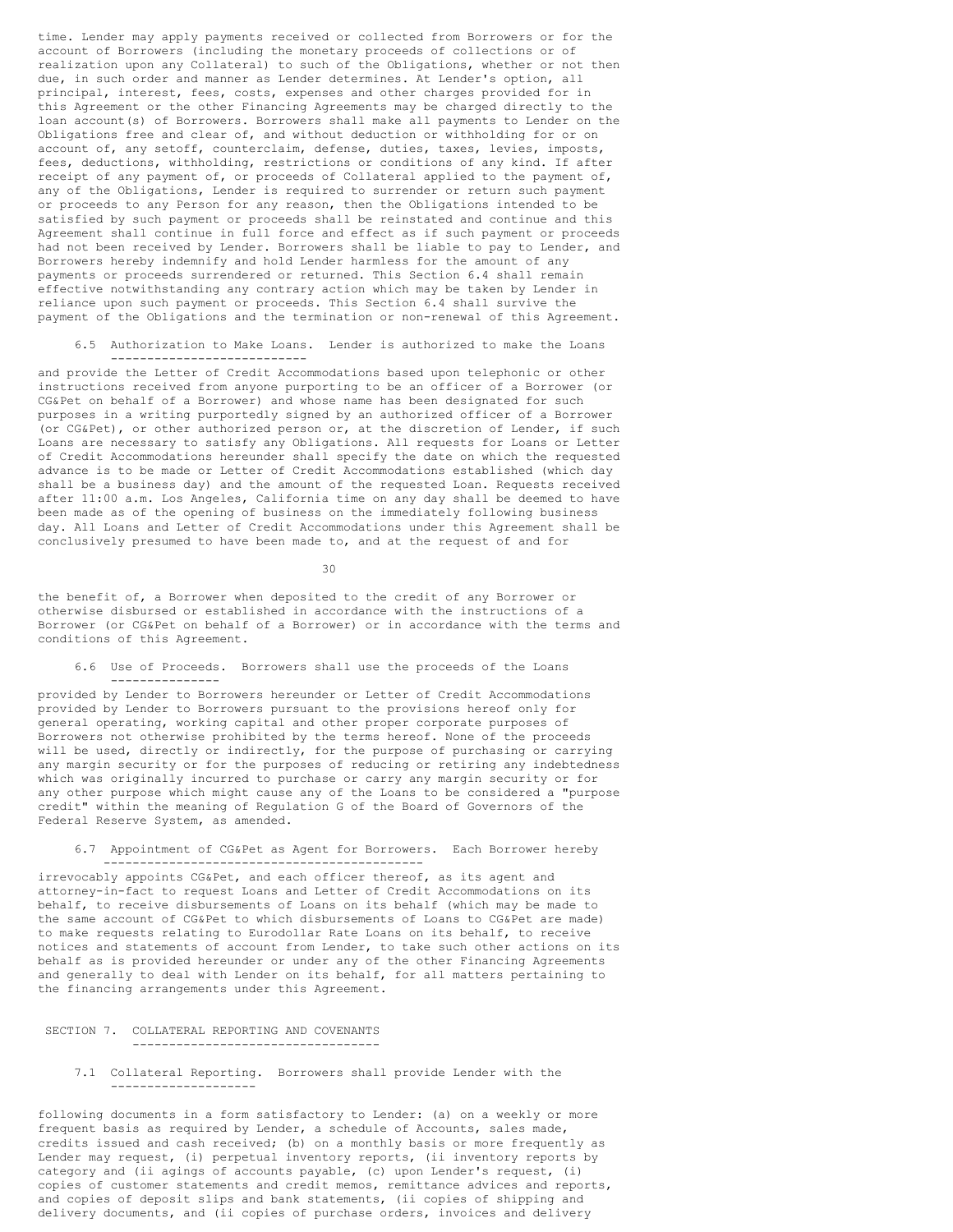documents for Inventory and Equipment acquired by each Borrower; (d) agings of accounts receivable on a monthly basis or more frequently as Lender may request; (e) on a monthly basis , or more frequently as Lender may request, a schedule of Accounts of each Borrower setting forth those owed by Distributor/Agents; and (f) such other reports as to the Collateral as Lender shall request from time to time. If any of Borrowers' records or reports of the Collateral are prepared or maintained by an accounting service, contractor, shipper or other agent, Borrowers hereby irrevocably authorize such service, contractor, shipper or agent to deliver such records, reports, and related documents to Lender and to follow Lender's instructions with respect to further services at any time that an Event of Default exists or has occurred and is continuing.

31

## 7.2 Accounts Covenants. ------------------

(a) Borrowers shall notify Lender promptly of: (i) any material delay in any Borrower's performance of any of its obligations to any material account debtor or the assertion of any claims, offsets, defenses or counterclaims by any material account debtor, or any material disputes with account debtors, or any settlement, adjustment or compromise thereof, (ii all material adverse information relating to the financial condition of any account debtor and (ii any event or circumstance which, to any Borrower's knowledge would cause Lender to consider any then existing Accounts as no longer constituting Eligible Accounts. No credit, discount, allowance or extension or agreement for any of the foregoing shall be granted by any Borrower to any account debtor without Lender's consent, except in the ordinary course of such Borrower's business in accordance with practices and policies previously disclosed in writing to Lender. So long as no Event of Default exists or has occurred and is continuing, Borrowers shall settle, adjust or compromise any claim, offset, counterclaim or dispute with any account debtor. At any time that an Event of Default exists or has occurred and is continuing, Lender shall, at its option, have the exclusive right to settle, adjust or compromise any claim, offset, counterclaim or dispute with account debtors or grant any credits, discounts or allowances.

(b) Without limiting the obligation of Borrowers to deliver any other information to Lender, Borrowers shall promptly report to Lender any return of Inventory by any one account debtor if the Inventory so returned in such case has a value in excess of \$250,000. At any time that Inventory is returned, reclaimed or repossessed, the Account (or portion thereof) which arose from the sale of such returned, reclaimed or repossessed Inventory shall not be deemed an Eligible Account. In the event any account debtor returns Inventory when an Event of Default exists or has occurred and is continuing, Borrowers shall, upon Lender's request, (i) hold the returned Inventory in trust for Lender, (ii segregate all returned Inventory from all of its other property, (ii dispose of the returned Inventory solely according to Lender's instructions, and (iv not issue any credits, discounts or allowances with respect thereto without Lender's prior written consent.

(c) With respect to each Account: (i) the amounts shown on any invoice delivered to Lender or schedule thereof delivered to Lender shall be true and complete, (ii no payments shall be made thereon except payments deposited and/or transferred to the Blocked Accounts or immediately delivered to Lender pursuant to the terms of this Agreement, (ii no credit, discount, allowance or extension or agreement for any of the foregoing shall be granted by any Borrower to any account debtor except as reported to Lender in accordance with this Agreement and except for credits, discounts, allowances or extensions made or given in the ordinary course of such Borrower's business in accordance with practices and policies previously disclosed to Lender, (iv there shall be no setoffs, deductions, contras, defenses, counterclaims or disputes existing or asserted with respect thereto except as reported to Lender in accordance with the terms of this Agreement, (v) none of the transactions giving rise thereto will violate any applicable State or Federal laws or regulations, all documentation relating thereto will be legally sufficient under such laws and regulations and all such documentation will be legally enforceable in accordance with its terms.

32

(d) Lender shall have the right at any time or times, in Lender's name or in the name of a nominee of Lender, to verify the validity, amount or any other matter relating to any Account or other Collateral, by mail, telephone, facsimile transmission or otherwise.

(e) Each Borrower shall deliver or cause to be delivered to Lender, with appropriate endorsement and assignment, with full recourse to such Borrower, all chattel paper and instruments which such Borrower now owns or may at any time acquire immediately upon such Borrower's receipt thereof, except as Lender may otherwise agree.

(f) Lender may, at any time or times that an Event of Default exists or has occurred and is continuing, (i) notify any or all account debtors that the Accounts have been assigned to Lender and that Lender has a security interest therein and Lender may direct any or all accounts debtors to make payment of Accounts directly to Lender, (ii extend the time of payment of,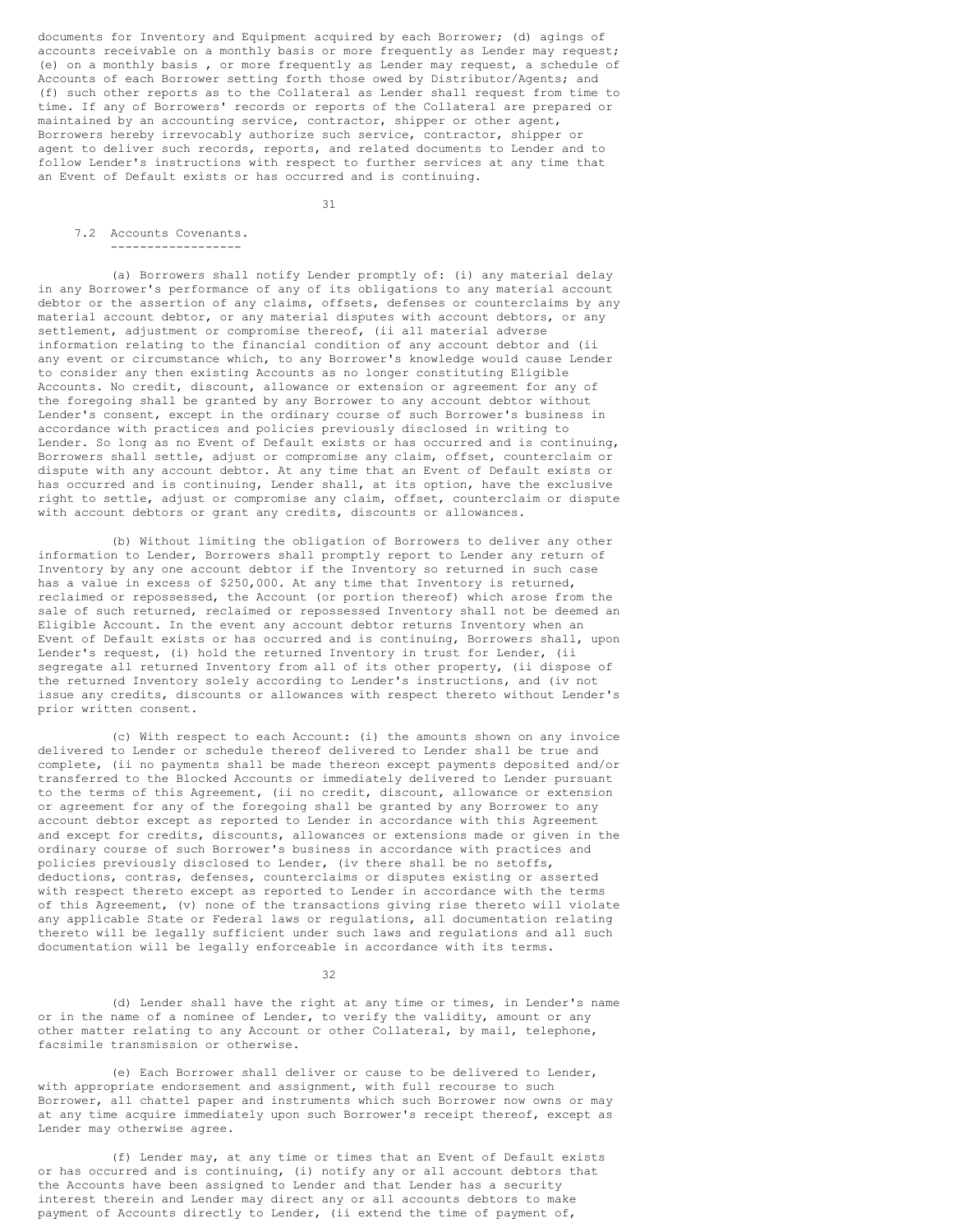compromise, settle or adjust for cash, credit, return of merchandise or otherwise, and upon any terms or conditions, any and all Accounts or other obligations included in the Collateral and thereby discharge or release the account debtor or any other party or parties in any way liable for payment thereof without affecting any of the Obligations, (ii demand, collect or enforce payment of any Accounts or such other obligations, but without any duty to do so, and Lender shall not be liable for its failure to collect or enforce the payment thereof nor for the negligence of its agents or attorneys with respect thereto and (iv take whatever other action Lender may deem necessary or desirable for the protection of its interests. At any time that an Event of Default exists or has occurred and is continuing, at Lender's request, all invoices and statements sent to any account debtor shall state that the Accounts and such other obligations have been assigned to Lender and are payable directly and only to Lender and Borrowers shall deliver to Lender such originals of documents evidencing the sale and delivery of goods or the performance of services giving rise to any Accounts as Lender may require.

7.3 Inventory Covenants. With respect to the Inventory: (a) each -------------------

Borrower shall at all times maintain inventory records reasonably satisfactory to Lender, keeping correct and accurate records itemizing and describing the kind, type, quality and quantity of Inventory, such Borrower's cost therefor and daily withdrawals therefrom and additions thereto; (b) each Borrower shall conduct a physical count of the Inventory at least once each year, but at any time or times as Lender may request on or after an Event of Default, and promptly following such physical inventory shall supply Lender with a report in the form and with such specificity as may be reasonably satisfactory to Lender concerning such physical count; (c) no Borrower shall remove any Inventory from the locations set forth or permitted herein, without the prior written consent of Lender, except for sales of Inventory by a Borrower in the ordinary course of such Borrower's business and except to move Inventory directly from one location set forth or permitted herein to another such location; (d) upon Lender's request, Borrowers shall, at their expense, no more than once in any twelve (12) month period, but at any time or times as Lender may request on or after an Event of Default, deliver or cause to be delivered to Lender written reports or appraisals as to the Inventory in form, scope and methodology acceptable to Lender and by an appraiser acceptable to Lender, addressed to Lender or upon which Lender is expressly permitted to rely; (e) Borrowers shall produce, use, store and maintain the Inventory with all

33

reasonable care and caution and in accordance with applicable standards of any insurance and in conformity with applicable laws (including the requirements of the Federal Fair Labor Standards Act of 1938, as amended and all rules, regulations and orders related thereto); (f) Borrowers assume all responsibility and liability arising from or relating to the production, use, sale or other disposition of the Inventory; (g) Borrowers shall not sell Inventory to any customer on approval, or any other basis which entitles the customer to return or may obligate any Borrower to repurchase such Inventory, except, sales to Distributor/Agents on consignment in the ordinary course of business of such Borrower consistent with current practices as of the date hereof, provided, --------

that, (i) such Inventory is identified in a report provided by Borrowers to - ----

Lender pursuant to Section 7.1 hereof and (ii) in no event shall the aggregate dollar amount of all Inventory sold to Distributor/Agents exceed \$250,000 at any time; (h) Borrowers shall keep the Inventory in good and marketable condition; (i) Borrowers shall not, without prior written notice to Lender, acquire or accept any Inventory on consignment or approval; and (j) Schedule  $7.3$ (j) hereto sets forth a true and complete list of all Distributor/Agents who have been appointed as of the date hereof. No Borrower shall appoint any new Distributor/Agents except upon not less than ten (10) days prior written notice to Lender. Not less frequently than annually, Borrowers shall provide Lender with an updated Schedule 7.3(j) hereto, showing all changes to the list of Distributor/Agents shown on the previous Schedule 7.3(j).

7.4 Equipment Covenants. With respect to the Equipment: (a) upon -------------------

Lender's request, each Borrower shall, at its expense, at any time or times as Lender may request on or after an Event of Default, deliver or cause to be delivered to Lender written reports or appraisals as to the Equipment in form, scope and methodology acceptable to Lender and by an appraiser acceptable to Lender; (b) each Borrower shall keep the Equipment in good order, repair, running and marketable condition (ordinary wear and tear excepted); (c) each Borrower shall use the Equipment with all reasonable care and caution and in accordance with applicable standards of any insurance and in conformity with all applicable laws; (d) the Equipment is and shall be used in each Borrower's business and not for personal, family, household or farming use; (e) no Borrower shall remove any Equipment from the locations set forth or permitted herein, except to the extent necessary to have any Equipment repaired or maintained in the ordinary course of the business of such Borrower or to move Equipment directly from one location set forth or permitted herein to another such location and except for the movement of motor vehicles used by or for the benefit of such Borrower in the ordinary course of business; (f) the Equipment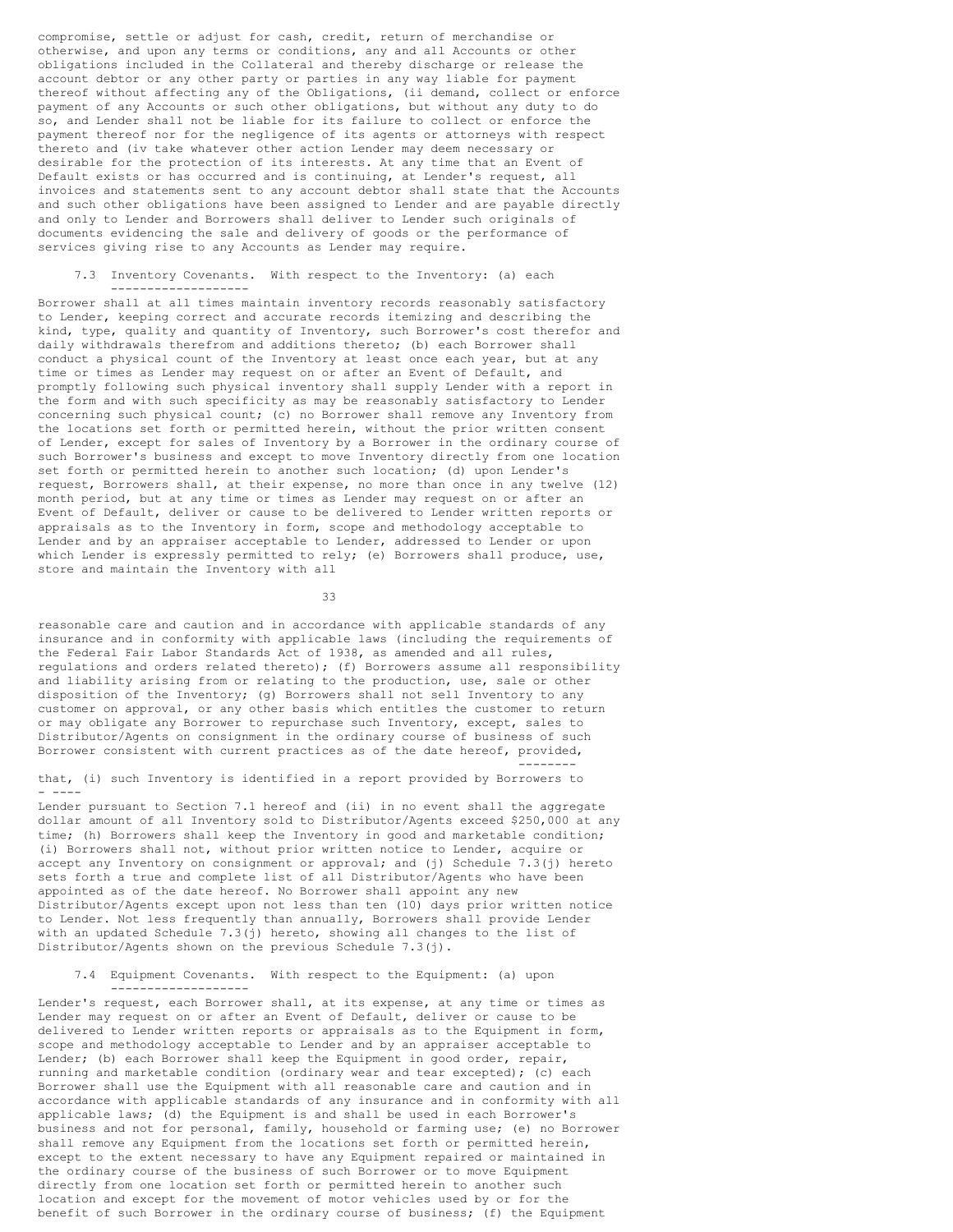is now and shall remain personal property and no Borrower shall permit any of the Equipment to be or become a part of or affixed to real property; and (g) Borrowers assume all responsibility and liability arising from the use of their Equipment.

7.5 Power of Attorney. Each Borrower hereby irrevocably designates and

-----------------

appoints Lender (and all persons designated by Lender) as such Borrower's true and lawful attorney-in-fact, and authorizes Lender, in such Borrower's or Lender's name, to: (a) at any time an Event of Default or event which with notice or passage of time or both would constitute an Event of Default exists or has occurred and is continuing (i) demand payment on Accounts or other proceeds of Inventory or other Collateral, (ii) enforce payment of Accounts by legal proceedings or otherwise, (iii) exercise all of such Borrower's rights and remedies to collect any Account or

34

other Collateral, (iv) sell or assign any Account upon such terms, for such amount and at such time or times as the Lender deems advisable, (v) settle, adjust, compromise, extend or renew an Account, (vi discharge and release any Account, (vii) prepare, file and sign such Borrower's name on any proof of claim in bankruptcy or other similar document against an account debtor, (viii) notify the post office authorities to change the address for delivery of such Borrower's mail to an address designated by Lender, and open and dispose of all mail addressed to such Borrower, and (ix) do all acts and things which are necessary, in Lender's determination, to fulfill such Borrower's Obligations under this Agreement and the other Financing Agreements and (b) at any time to (i) subject to the provisions of Sections 6.3(a) hereof, take control in any manner of any item of payment or proceeds thereof, (ii) have access to any lockbox or postal box into which such Borrower's mail is deposited, (iii) endorse such Borrower's name upon any items of payment or proceeds thereof and deposit the same in the Lender's account for application to the Obligations, (iv) endorse such Borrower's name upon any chattel paper, document, instrument, invoice, or similar document or agreement relating to any Account or any goods pertaining thereto or any other Collateral, (v) sign such Borrower's name on any verification of Accounts and notices thereof to account debtors and (vi) execute in such Borrower's name and file any UCC financing statements or amendments thereto. Each Borrower hereby releases Lender and its officers, employees and designees from any liabilities arising from any act or acts under this power of attorney and in furtherance thereof, whether of omission or commission, except as a result of Lender's own gross negligence or wilful misconduct as determined pursuant to a final non-appealable judgment of a court of competent jurisdiction.

7.6 Right to Cure. Lender may, at its option, and, in Lender's -------------

discretion, upon one (1) Business Day notice only when the giving of such notice would not, in any way, interfere with the ability of Lender to protect, preserve, insure or maintain the Collateral and the rights of Lender with respect thereto, (a) cure any default by any Borrower or Obligor under any agreement with a third party or pay or bond on appeal any judgment entered against any Borrower, (b) discharge taxes, liens, security interests or other encumbrances at any time levied on or existing with respect to the Collateral and (c) pay any amount, incur any expense or perform any act which, in Lender's judgment, is necessary or appropriate to preserve, protect, insure or maintain the Collateral and the rights of Lender with respect thereto. Lender may add any amounts so expended to the Obligations and charge Borrowers' accounts therefor, such amounts to be repayable by Borrowers on demand. Lender shall be under no obligation to effect such cure, payment or bonding and shall not, by doing so, be deemed to have assumed any obligation or liability of Borrowers. Any payment made or other action taken by Lender under this Section shall be without prejudice to any right to assert an Event of Default hereunder and to proceed accordingly.

7.7 Access to Premises. From time to time as requested by Lender, at the

cost and expense of Borrowers, (a) Lender or its designee shall have complete access to all of Borrowers' premises during normal business hours and after notice to Borrowers (or to CG&Pet on behalf of Borrowers), or at any time and without notice to any Borrower if an Event of Default exists or has occurred and is continuing, for the purposes of inspecting, verifying and auditing the Collateral and all of Borrowers' books and records, including the Records, and (b) Borrowers

------------------

35

shall promptly furnish to Lender such copies of such books and records or extracts therefrom as Lender may request, and (c) use during normal business hours such of Borrowers' personnel, equipment, supplies and premises as may be reasonably necessary for the foregoing and if an Event of Default exists or has occurred and is continuing for the collection of Accounts and realization of other Collateral.

7.9 Stock Repurchase Reporting. CG&Pet shall provide Lender, on the tenth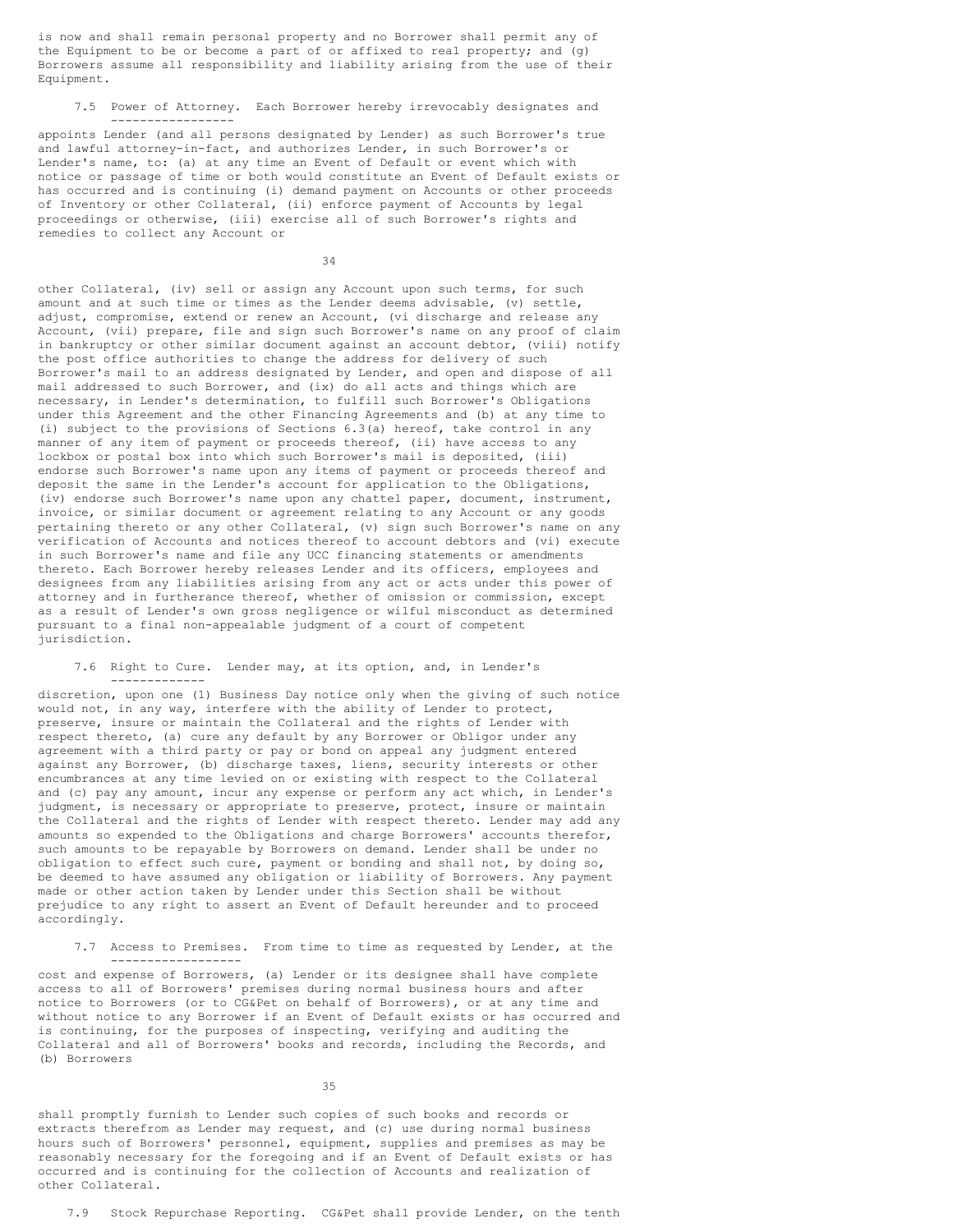### --------------------------

(10/th/) day of each calendar month, a report setting forth (i) the dollar amount of all repurchases of its publicly traded common stock made during the calendar month just ended and (ii) the aggregate dollar amount of all repurchases of its publicly traded common stock since the date of this Agreement.

# SECTION 8. REPRESENTATIONS AND WARRANTIES ------------------------------

Borrowers hereby, jointly and severally, represent and warrant to Lender the following (which shall survive the execution and delivery of this Agreement), the truth and accuracy of which are a continuing condition of the making of Loans and providing Letter of Credit Accommodations by Lender to Borrowers:

# 8.1 Corporate Existence, Power and Authority; Subsidiaries. Each

------------------------------------------------------ Borrower is a corporation duly organized and in good standing under the laws of its state of incorporation and is duly qualified as a foreign corporation and in good standing in all states or other jurisdictions where the nature and extent of the business transacted by it or the ownership of assets makes such qualification necessary, except for those jurisdictions in which the failure to so qualify would not have a material adverse effect on any Borrower's financial condition, results of operation or business or the rights of Lender in or to any of the Collateral. The execution, delivery and performance of this Agreement, the other Financing Agreements and the transactions contemplated hereunder and thereunder are all within each Borrower's corporate powers, have been duly authorized and are not in contravention of law or the terms of any Borrower's certificate of incorporation, by-laws, or other organizational documentation, or any indenture, agreement or undertaking to which any Borrower is a party or by which any Borrower or its property are bound. This Agreement and the other Financing Agreements constitute legal, valid and binding obligations of each Borrower enforceable in accordance with their respective terms. No Borrower has any subsidiaries except as set forth on the Information Certificate.

#### 8.2 Financial Statements; No Material Adverse Change. All financial ------------------------------------------------

statements relating to Borrowers which have been or may hereafter be delivered by Borrowers to Lender have been prepared in accordance with GAAP and fairly present the financial condition and the results of operation of Borrowers as at the dates and for the periods set forth therein. Except as disclosed in any interim financial statements furnished by Borrowers to Lender prior to the date of this Agreement, there has been no material adverse change in the assets, liabilities, properties and condition, financial or otherwise, of any Borrower, since the date of the most recent audited financial statements furnished by Borrowers to Lender prior to the date of this Agreement.

### 36

# 8.3 Chief Executive Office; Collateral Locations. The chief executive --------------------------------------------

office of each Borrower and each Borrower's Records concerning Accounts are located only at the address(es) set forth below and its only other places of business and the only other locations of Collateral, if any, are the addresses set forth in the Information Certificate, subject to the right of Borrowers to establish new locations in accordance with Section 9.2 below. The Information Certificate correctly identifies any of such locations which are not owned by Borrowers and sets forth the owners and/or operators thereof.

### 8.4 Priority of Liens; Title to Properties. The security interests and --------------------------------------

liens granted to Lender under this Agreement and the other Financing Agreements constitute valid and perfected first priority liens and security interests in and upon the Collateral subject only to the liens indicated on Schedule 8.4 hereto and the other liens permitted under Section 9.8 hereof. Each Borrower has good and marketable title to all of its properties and assets subject to no liens, mortgages, pledges, security interests, encumbrances or charges of any kind, except those granted to Lender and such others as are specifically listed on Schedule 8.4 hereto or permitted under Section 9.8 hereof.

# 8.5 Tax Returns. Each Borrower has filed, or caused to be filed, in a -----------

timely manner all tax returns, reports and declarations which are required to be filed by it (without requests for extension except as previously disclosed in writing to Lender). All information in such tax returns, reports and declarations is complete and accurate in all material respects. Each Borrower has paid or caused to be paid all taxes due and payable or claimed due and payable in any assessment received by it, except taxes the validity of which are being contested in good faith by appropriate proceedings diligently pursued and available to such Borrower and with respect to which adequate reserves have been set aside on its books. Adequate provision has been made for the payment of all accrued and unpaid Federal, State, county, local, foreign and other taxes whether or not yet due and payable and whether or not disputed.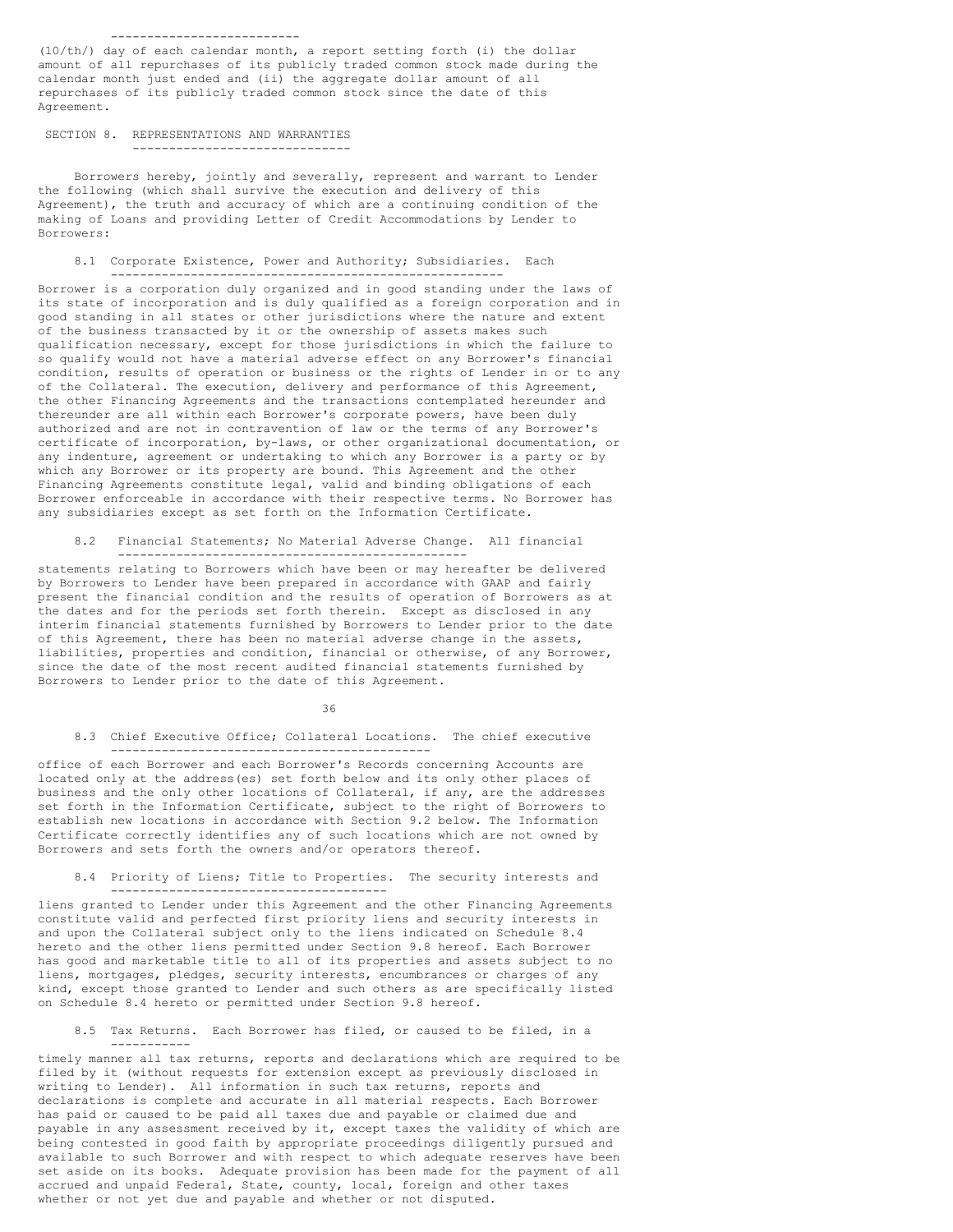8.6 Litigation. Except as set forth on the Information Certificates, ----------

there is no present investigation by any governmental agency pending, or to the best of any Borrower's knowledge threatened, against or affecting any Borrower, its assets or business and there is no action, suit, proceeding or claim by any Person pending, or to the best of any Borrower's knowledge threatened, against any Borrower or its assets or goodwill, or against or affecting any transactions contemplated by this Agreement, which if adversely determined against any Borrower would result in any material adverse change in the assets, business or prospects of any Borrower or would impair the ability of any Borrower to perform its Obligations hereunder or under any of the other Financing Agreements to which it is a party or of Lender to enforce any Obligations or realize upon any Collateral.

8.7 Compliance with Other Agreements and Applicable Laws. No Borrower is ----------------------------------------------------

in default in any material respect under, or in violation in any material respect of any of the terms of, any agreement, contract, instrument, lease or other commitment to which it is a party or by which it or any of its assets are bound and each Borrower is in compliance in all material respects

37

with all applicable provisions of laws, rules, regulations, licenses, permits, approvals and orders of any foreign, Federal, State or local governmental authority.

#### 8.8 Environmental Compliance. ------------------------

(a) Except as set forth on Schedule 8.8 hereto, no Borrower or, to Borrowers' knowledge, any predecessor of a Borrower, has generated, used, stored, treated, transported, manufactured, handled, produced or disposed of any Hazardous Materials, on or off its premises (whether or not owned by it) in any manner which at any time violates or has violated any applicable Environmental Law or any license, permit, certificate, approval or similar authorization thereunder and the operations of each Borrower comply in all material respects with all Environmental Laws and all licenses, permits, certificates, approvals and similar authorizations thereunder.

(b) Except as set forth on Schedule 8.8 hereto, there has been no investigation, proceeding, complaint, order, directive, claim, citation or notice by any governmental authority or any other person nor is any pending or to the best of Borrowers' knowledge threatened, with respect to any noncompliance with or violation of the requirements of any Environmental Law by any Borrower or any predecessor of a Borrower, or the release, spill or discharge, threatened or actual, of any Hazardous Material or the generation, use, storage, treatment, transportation, manufacture, handling, production or disposal of any Hazardous Materials or any other environmental, health or safety matter, which affects any Borrower or its business, operations or assets or any properties at which any Borrower or predecessor of a Borrower has transported, stored or disposed of any Hazardous Materials.

(c) No Borrower has any material liability (contingent or otherwise) in connection with a release, spill or discharge, threatened or actual, of any Hazardous Materials or the generation, use, storage, treatment, transportation, manufacture, handling, production or disposal of any Hazardous Materials.

(d) Each Borrower has all licenses, permits, certificates, approvals or similar authorizations required to be obtained or filed in connection with the operations of such Borrower under any Environmental Law and all of such licenses, permits, certificates, approvals or similar authorizations are valid and in full force and effect.

#### 8.9 Employee Benefits. -----------------

(a) No Borrower has engaged in any transaction in connection with which any Borrower or any of its ERISA Affiliates could be subject to either a civil penalty assessed pursuant to Section 502(i) of ERISA or a tax imposed by Section 4975 of the Code, including any accumulated funding deficiency described in Section 8.9(c) hereof and any deficiency with respect to vested accrued benefits described in Section 8.9(d) hereof.

38

(b) No liability to the Pension Benefit Guaranty Corporation has been or is expected by any Borrower to be incurred with respect to any employee benefit plan of any Borrower or any of its ERISA Affiliates. There has been no reportable event (within the meaning of Section 4043(b) of ERISA) or any other event or condition with respect to any employee pension benefit plan of any Borrower or any of its ERISA Affiliates which presents a risk of termination of any such plan by the Pension Benefit Guaranty Corporation.

(c) Full payment has been made of all amounts which Borrowers or any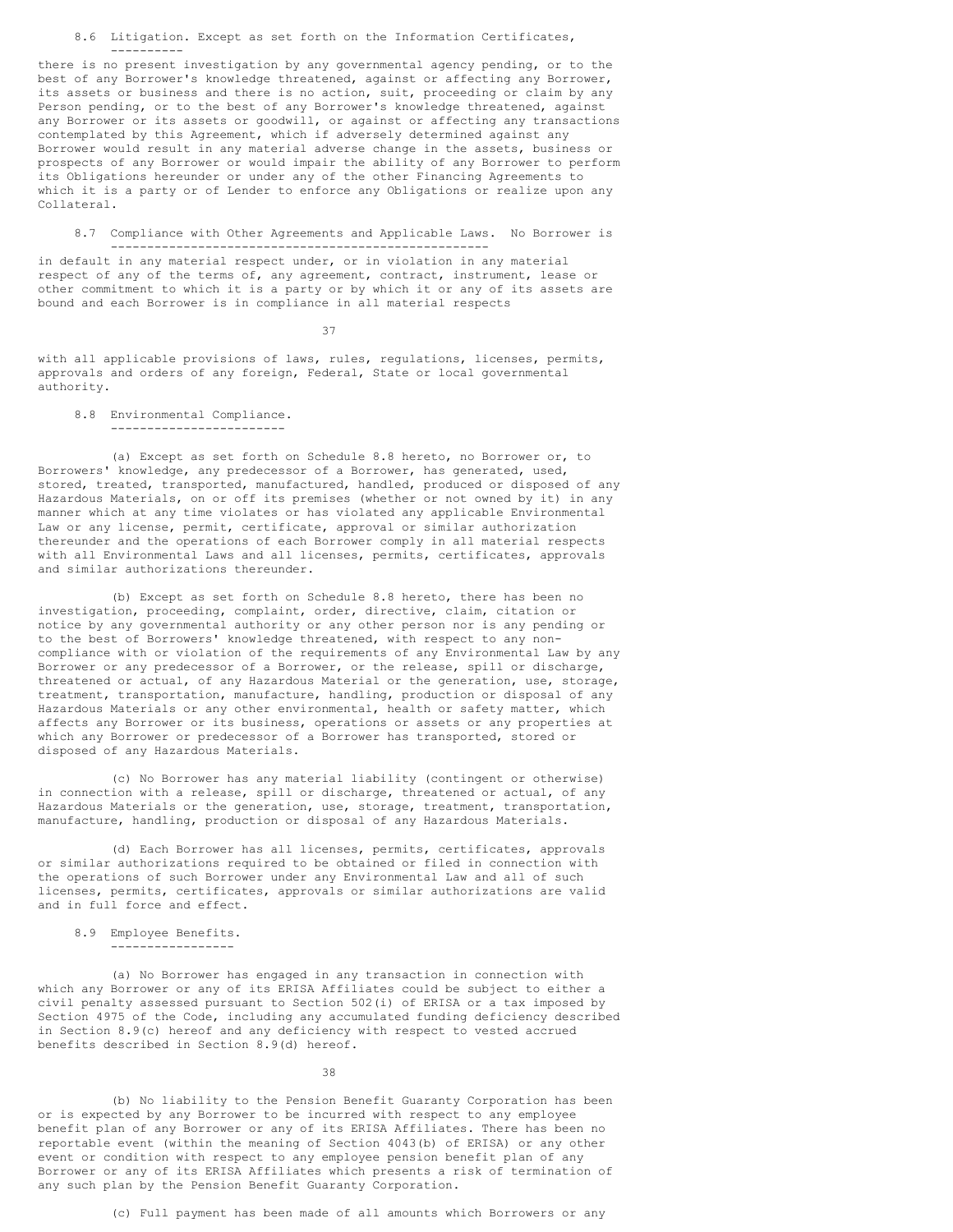of their ERISA Affiliates are required under Section 302 of ERISA and Section 412 of the Code to have paid under the terms of each employee benefit plan as contributions to such plan as of the last day of the most recent fiscal year of such plan ended prior to the date hereof, and no accumulated funding deficiency (as defined in Section 302 of ERISA and Section 412 of the Code), whether or not waived, exists with respect to any employee benefit plan, including any penalty or tax described in Section 8.9(a) hereof and any deficiency with respect to vested accrued benefits described in Section 8.9(d) hereof.

(d) The current value of all vested accrued benefits under all employee benefit plans maintained by Borrowers that are subject to Title IV of ERISA does not exceed the current value of the assets of such plans allocable to such vested accrued benefits, including any penalty or tax described in Section 8.9(a) hereof and any accumulated funding deficiency described in Section 8.9(c) hereof. The terms "current value" and "accrued benefit" have the meanings specified in ERISA.

(e) None of Borrowers or any of their ERISA Affiliates is or has ever been obligated to contribute to any "multiemployer plan" (as such term is defined in Section 4001(a)(3) of ERISA) that is subject to Title IV of ERISA.

-------------

8.10 Bank Accounts. All of the deposit accounts, investment accounts or

other accounts in the name of or used by Borrowers maintained at any bank or other financial institution are set forth on Schedule 8.10 hereto, subject to the right of Borrowers to establish new accounts in accordance with Section 9.13 below.

8.11 Accuracy and Completeness of Information. All information furnished ----------------------------------------

by or on behalf of any Borrower in writing to Lender in connection with this Agreement or any of the other Financing Agreements or any transaction contemplated hereby or thereby, including all information on the Information Certificate, is true and correct in all material respects on the date as of which such information is dated or certified and does not omit any material fact necessary in order to make such information not misleading. No event or circumstance has occurred which has had or could reasonably be expected to have a material adverse affect on the business, assets or prospects of any Borrower, which has not been fully and accurately disclosed to Lender in writing.

8.12 Interrelated Business. CG&Pet is the direct and beneficial owner and ---------------------

holder of all of the issued and outstanding shares of Capital Stock of the other Borrowers. Borrowers share an

39

identity of interests such that any benefit received by any Borrower benefits the others. CG&Pet (a) renders services to or for the benefit of the other Borrowers, (b) makes loans and advances and provides other financial accommodations to or for the benefit of the other Borrowers (including, inter -----

alia, the payment and or guaranties of indebtedness of the other Borrowers), - ----

and (c) provides administrative, marketing, payroll and management services to or for the benefit of the other Borrowers. Borrowers have centralized purchasing, collection, distribution, accounting, legal and other services.

8.13 Capitalization. Each of the Borrowers is solvent and will continue --------------

to be solvent after the creation of the Obligations, the security interests of Lender and the other transactions contemplated hereunder, is able to pay its debts as they mature and has (and has reason to believe it will continue to have) sufficient capital (and not unreasonably small capital) to carry on its business and all businesses in which it is engaged and proposes to engage. The assets and properties of each Borrower at a fair valuation and at their present fair salable value are, and will be, greater than the indebtedness of such Borrower, and including subordinated and contingent liabilities computed at the amount which, to the best of such Borrower's knowledge, represents an amount which can reasonably be expected to become an actual or matured liability.

8.14 Accounts Purchase Agreements. The Purchase Agreements, Bills of

Sale and Assignment of Accounts Receivable, dated as of January 21, 2000, by and between, CG&P, as Buyer, and each of Kaytee, Norcal, Wellmark and TFH, as Sellers, have been terminated and are no longer in full force and effect.

8.15 Survival of Warranties; Cumulative. All representations and ----------------------------------

-----------------------------

warranties contained in this Agreement or any of the other Financing Agreements shall survive the execution and delivery of this Agreement and shall be deemed to have been made again to Lender on the date of each additional borrowing or other credit accommodation hereunder and shall be conclusively presumed to have been relied on by Lender regardless of any investigation made or information possessed by Lender. The representations and warranties set forth herein shall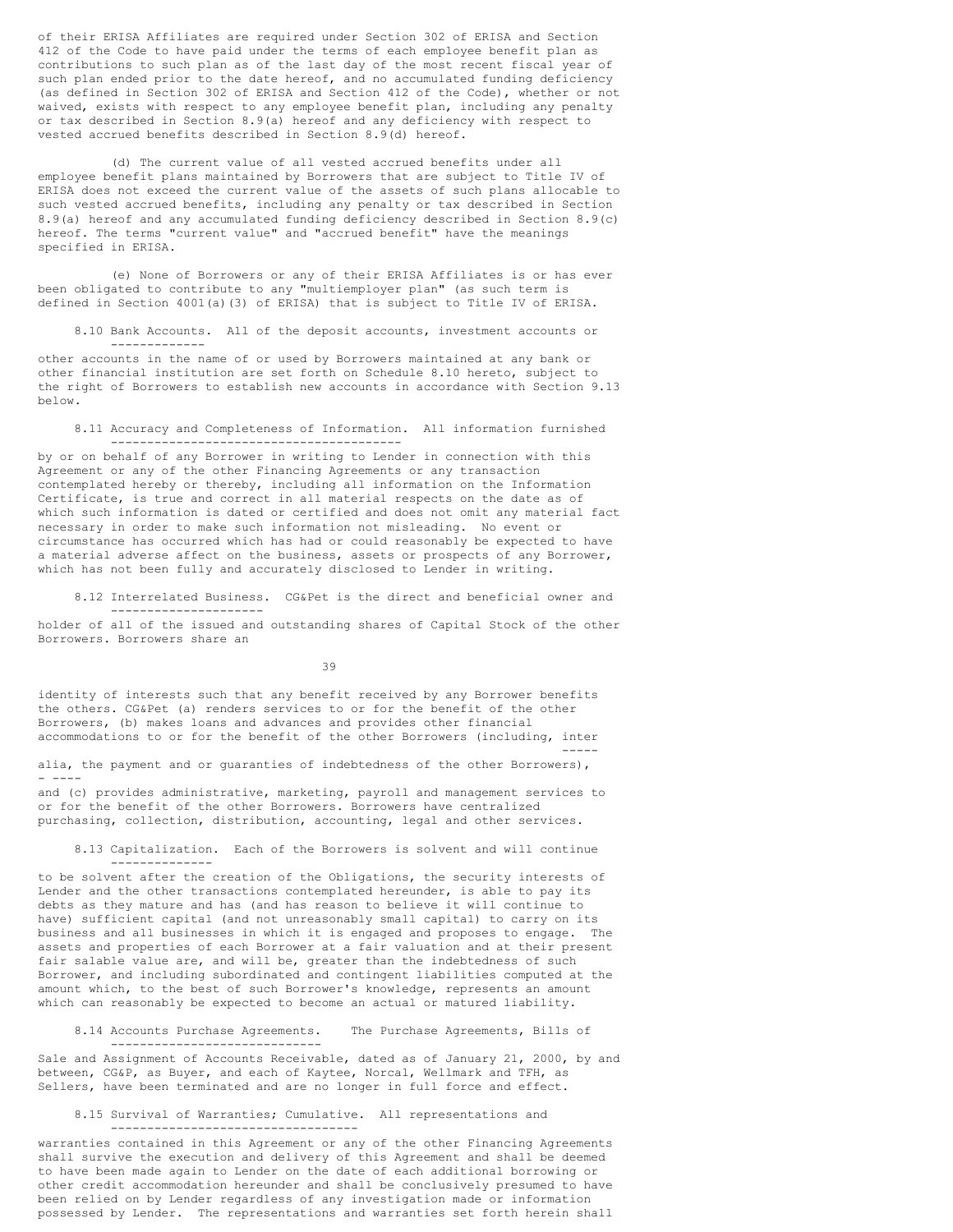be cumulative and in addition to any other representations or warranties which any Borrower shall now or hereafter give, or cause to be given, to Lender.

### SECTION 9. AFFIRMATIVE AND NEGATIVE COVENANTS

### ----------------------------------

9.1 Maintenance of Existence. Each Borrower shall at all times preserve, ------------------------

renew and keep in full, force and effect its corporate existence and rights and franchises with respect thereto and maintain in full force and effect all permits, licenses, trademarks, tradenames, approvals, authorizations, leases and contracts necessary to carry on the business as presently or proposed to be conducted. Each Borrower shall give Lender thirty (30) days prior written notice of any proposed change in its corporate name, which notice shall set forth the new name and such Borrower shall deliver to Lender a copy of the amendment to the Certificate of Incorporation of such Borrower providing for the name change certified by the Secretary of State of the jurisdiction of incorporation of such Borrower as soon as it is available.

40

9.2 New Collateral Locations. Any Borrower may open any new location ------------------------

within the continental United States provided such Borrower (a) gives Lender thirty (30) days prior written notice of the intended opening of any such new location and (b) executes and delivers, or causes to be executed and delivered, to Lender such agreements, documents, and instruments as Lender may deem reasonably necessary or desirable to protect its interests in the Collateral at such location, including UCC financing statements.

# 9.3 Compliance with Laws, Regulations, Etc.

---------------------------------------

(a) Each Borrower shall, at all times, comply in all material respects with all laws, rules, regulations, licenses, permits, approvals and orders applicable to it and duly observe all requirements of any Federal, State or local governmental authority, including the Employee Retirement Security Act of 1974, as amended, the Occupational Safety and Health Act of 1970, as amended, the Fair Labor Standards Act of 1938, as amended, and all statutes, rules, regulations, orders, permits and stipulations relating to environmental pollution and employee health and safety, including all of the Environmental Laws.

(b) Each Borrower shall establish and maintain, at its expense, a system to assure and monitor its continued compliance with all Environmental Laws in all of its operations, which system shall include annual reviews of such compliance by employees or agents of such Borrower who are familiar with the requirements of the Environmental Laws. Copies of all environmental surveys, audits, assessments, feasibility studies and results of remedial investigations shall be promptly furnished, or caused to be furnished, by Borrowers to Lender. Each Borrower shall take prompt and appropriate action to respond to any noncompliance with any of the Environmental Laws and shall regularly report to Lender on such response.

(c) Each Borrower shall give both oral and written notice to Lender immediately upon such Borrower's receipt of any notice of, or such Borrower's otherwise obtaining knowledge of, (i) the occurrence of any event involving the release, spill or discharge, threatened or actual, of any Hazardous Material or (ii) any investigation, proceeding, complaint, order, directive, claims, citation or notice with respect to: (A) any non-compliance with or violation of any Environmental Law by any Borrower or any predecessor of a Borrower or (B) the release, spill or discharge, threatened or actual, of any Hazardous Material or (C) the generation, use, storage, treatment, transportation, manufacture, handling, production or disposal of any Hazardous Materials or (D) any other environmental, health or safety matter, which affects any Borrower or its business, operations or assets or any properties at which any Borrower or any predecessor of a Borrower transported, stored or disposed of any Hazardous Materials.

(d) Without limiting the generality of the foregoing, whenever Lender reasonably determines that there is non-compliance, or any condition which requires any action by or on behalf of any Borrower in order to avoid any material non-compliance, with any Environmental Law, Borrowers shall, at Lender's request and Borrowers' expense: (i) cause an independent environmental engineer acceptable to Lender to conduct such tests of the site where such Borrower's non-compliance or alleged non-compliance with such Environmental Laws has

41

occurred as to such non-compliance and prepare and deliver to Lender a report as to such non-compliance setting forth the results of such tests, a proposed plan for responding to any environmental problems described therein, and an estimate of the costs thereof and (ii) provide to Lender a supplemental report of such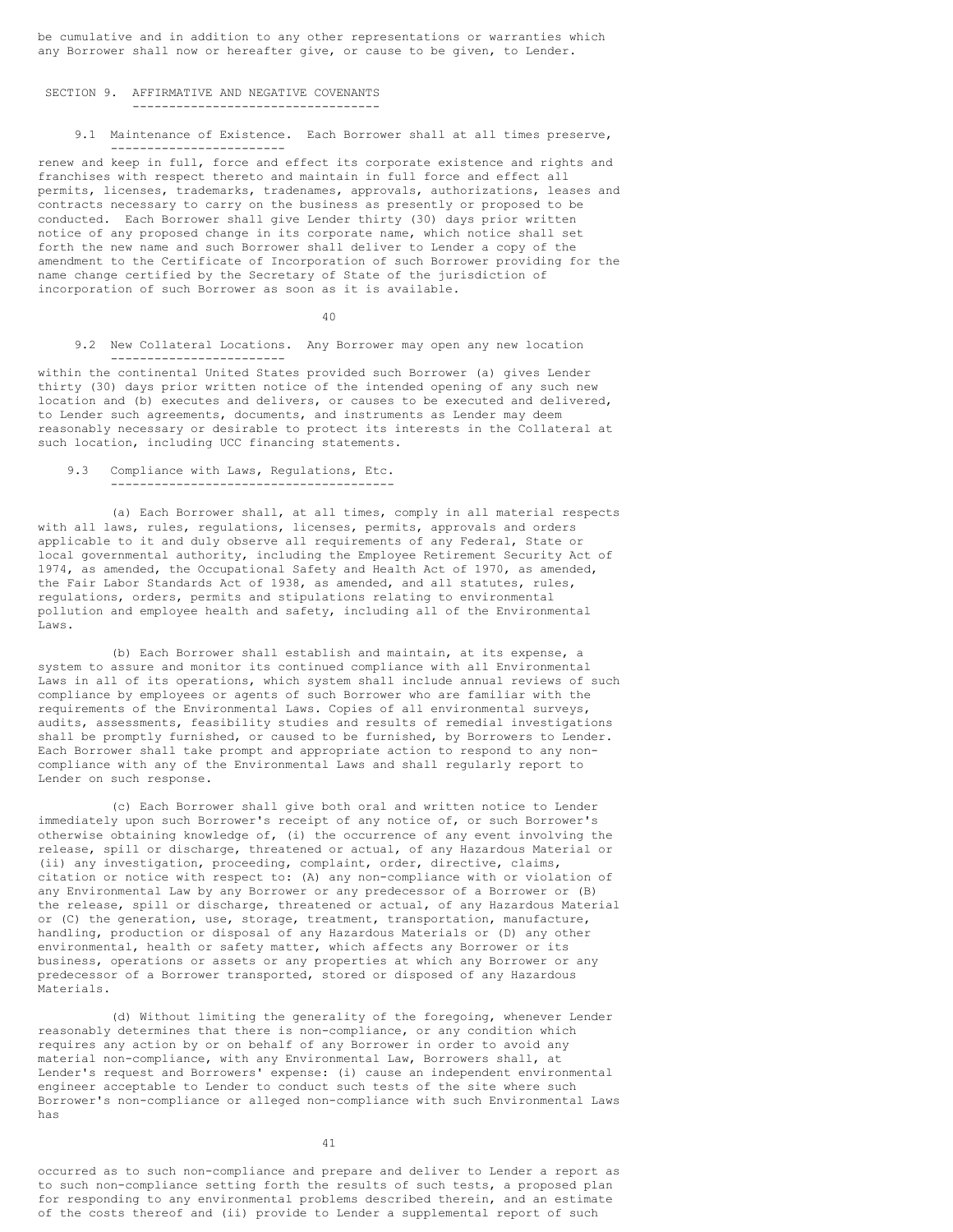engineer whenever the scope of such non-compliance, or Borrowers' response thereto or the estimated costs thereof, shall change in any material respect.

(e) Borrowers shall indemnify and hold harmless Lender, its directors, officers, employees, agents, invitees, representatives, successors and assigns, from and against any and all losses, claims, damages, liabilities, costs, and expenses (including reasonable attorneys' fees and legal expenses) directly or indirectly arising out of or attributable to the use, generation, manufacture, reproduction, storage, release, threatened release, spill, discharge, disposal or presence of a Hazardous Material, including the costs of any required or necessary repair, cleanup or other remedial work with respect to any property and the preparation and implementation of any closure, remedial or other required plans. All representations, warranties, covenants and indemnifications in this Section 9.3 shall survive the payment of the Obligations and the termination or non-renewal of this Agreement.

9.4 Payment of Taxes and Claims. Each Borrower shall duly pay and ---------------------------

discharge all taxes, assessments, contributions and governmental charges upon or against it or its properties or assets, except for taxes the validity of which are being contested in good faith by appropriate proceedings diligently pursued and available to such Borrower and with respect to which adequate reserves have been set aside on its books. Borrowers shall be liable for any tax or penalties imposed on Lender as a result of the financing arrangements provided for herein and Borrowers agree to indemnify and hold Lender harmless with respect to the foregoing, and to repay to Lender on demand the amount thereof, and until paid by Borrowers such amount shall be added and deemed part of the Loans; provided, --------

that, nothing contained herein shall be construed to require Borrowers to pay - ----

any income or franchise taxes attributable to the income of Lender from any amounts charged or paid hereunder to Lender. The foregoing indemnity shall survive the payment of the Obligations and the termination or non-renewal of this Agreement.

9.5 Insurance. Borrowers shall, at all times, maintain with financially ---------

sound and reputable insurers insurance with respect to the Collateral against loss or damage and all other insurance of the kinds and in the amounts customarily insured against or carried by corporations of established reputation engaged in the same or similar businesses and similarly situated. Said policies of insurance shall be satisfactory to Lender as to form, amount and insurer. Borrowers shall furnish certificates, policies or endorsements to Lender as Lender shall require as proof of such insurance, and, if Borrowers fail to do so, Lender is authorized, but not required, to obtain such insurance at the expense of Borrowers. All policies shall provide for at least thirty (30) days prior written notice to Lender of any cancellation or reduction of coverage and that Lender may act as attorney for each Borrower in obtaining, and at any time an Event of Default exists or has occurred and is continuing, adjusting, settling, amending and canceling such insurance. Borrowers shall cause Lender to be named as a loss payee and an additional insured (but without any liability for any premiums) under such insurance policies and Borrowers shall obtain noncontributory lender's loss payable endorsements to all insurance policies in form and substance

42

satisfactory to Lender. Such lender's loss payable endorsements shall specify that the proceeds of such insurance shall be payable to Lender as its interests may appear and further specify that Lender shall be paid regardless of any act or omission by any Borrower or any of its affiliates. At its option, Lender may apply any insurance proceeds received by Lender at any time to the cost of repairs or replacement of Collateral and/or to payment of the Obligations, whether or not then due, in any order and in such manner as Lender may determine or hold such proceeds as cash collateral for the Obligations.

### 9.6 Financial Statements and Other Information. ------------------------------------------

(a) Each Borrower shall keep proper books and records in which true and complete entries shall be made of all dealings or transactions of or in relation to the Collateral and the business of such Borrower and its subsidiaries (if any) in accordance with GAAP and Borrowers shall furnish or cause to be furnished to Lender: (i) within forty-five (45) days after the end of each fiscal month, monthly unaudited consolidated financial statements (including in each case balance sheets, statements of income and loss, statements of cash flow, and statements of shareholders' equity), all in reasonable detail, fairly presenting the financial position and the results of the operations of such Borrower and its subsidiaries as of the end of and through such fiscal month and (ii within ninety (90) days after the end of each fiscal year, audited consolidated and consolidating financial statements of CG&Pet and its subsidiaries (including in the case of consolidated financial statements, balance sheets, statements of income and loss, statements of cash flow and statements of shareholders' equity), and the accompanying notes thereto, all in reasonable detail, fairly presenting the financial position and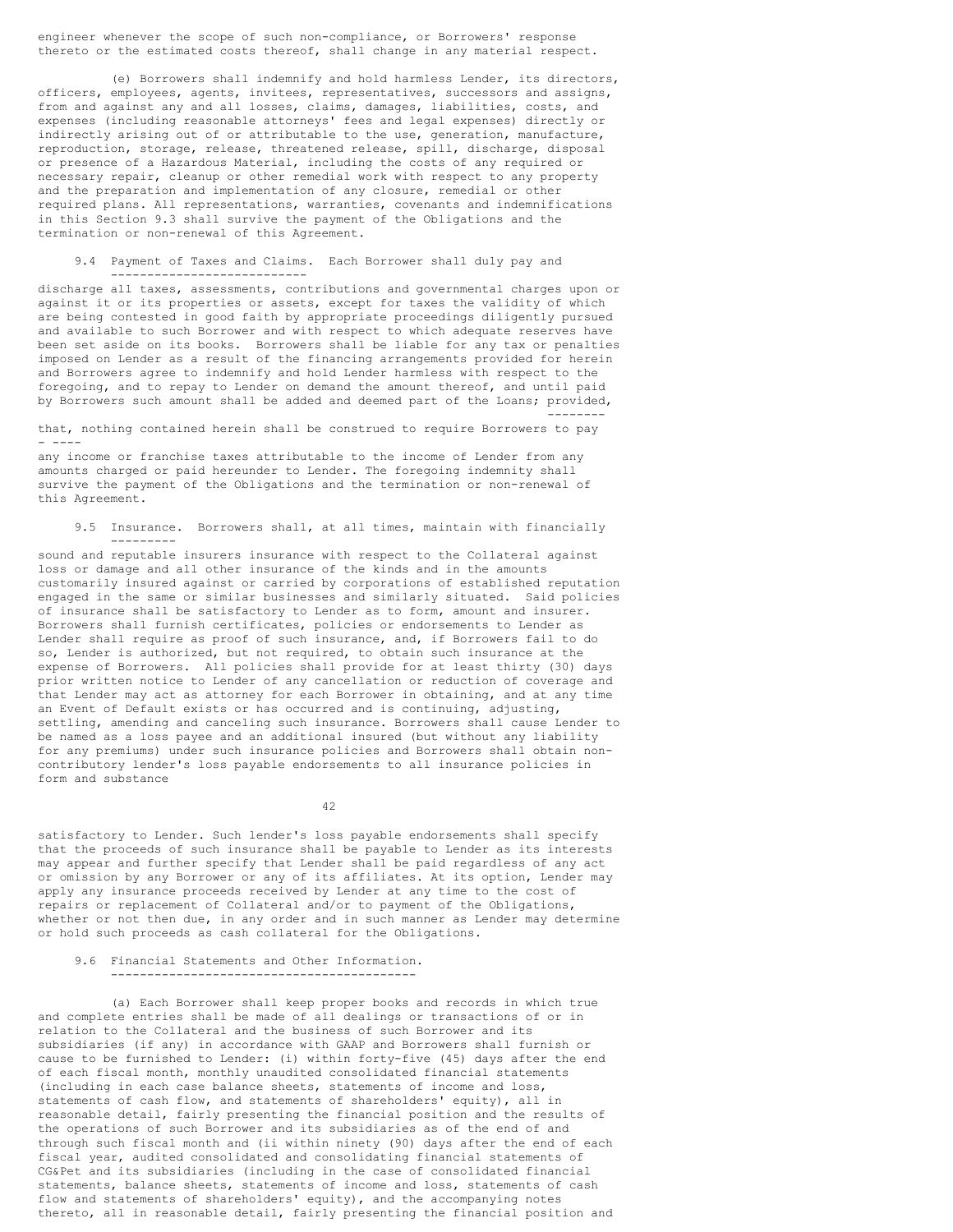the results of the operations of CG&Pet and its subsidiaries as of the end of and for such fiscal year, together with the unqualified opinion of independent certified public accountants, which accountants shall be an independent accounting firm selected by Borrowers and reasonably acceptable to Lender, that such financial statements have been prepared in accordance with GAAP, and present fairly the results of operations and financial condition of CG&Pet and its subsidiaries as of the end of and for the fiscal year then ended.

(b) Each Borrower shall promptly notify Lender in writing of the details of (i) any loss, damage, investigation, action, suit, proceeding or claim relating to the Collateral or any other property which is security for the Obligations or which would result in any material adverse change in such Borrower's business, properties, assets, goodwill or condition, financial or otherwise and (ii the occurrence of any Event of Default or event which, with the passage of time or giving of notice or both, would constitute an Event of Default.

(c) Each Borrower shall promptly after the sending or filing thereof furnish or cause to be furnished to Lender copies of all reports which such Borrower sends to its stockholders generally and copies of all reports and registration statements which such Borrower files with the Securities and Exchange Commission, any national securities exchange or the National Association of Securities Dealers, Inc.

43

(d) Borrowers shall furnish or cause to be furnished to Lender such budgets, forecasts, projections and other information respecting the Collateral and the business of CG&Pet and its subsidiaries, as Lender may, from time to time, reasonably request. Lender is hereby authorized to deliver a copy of any financial statement or any other information relating to the business of any Borrower to any court or other government agency or to any participant or assignee or prospective participant or assignee. Each Borrower hereby irrevocably authorizes and directs all accountants or auditors to deliver to Lender, at Borrowers' expense, copies of the financial statements of Borrowers and any reports or management letters prepared by such accountants or auditors on behalf of Borrowers and to disclose to Lender such information as they may have regarding the business of Borrowers. Any documents, schedules, invoices or other papers delivered to Lender may be destroyed or otherwise disposed of by Lender one (1) year after the same are delivered to Lender, except as otherwise designated by CG&Pet (on behalf of Borrowers) to Lender in writing.

9.7 Sale of Assets, Consolidation, Merger, Dissolution, Etc. No Borrower ------------------------------------------------------- shall directly or indirectly,

(a) merge into or with or consolidate with any other Person or permit any other Person to merge into or with or consolidate with it, or

(b) sell, assign, lease, transfer, abandon or otherwise dispose of any stock or indebtedness to any other Person or any of its assets to any other Person (except for (i) sales of Inventory in the ordinary course of business and (ii the disposition of worn-out or obsolete Equipment or Equipment no longer used in the business of such Borrower so long as (A) if an Event of Default exists or has occurred and is continuing, any proceeds are paid to Lender and (B) such sales do not involve Equipment having an aggregate fair market value in excess of \$1,000,000 for all such Equipment disposed of in any fiscal year of Borrower), or

(c) form or acquire any Subsidiaries, except acquisition of Subsidiaries pursuant to Permitted Acquisitions, or

- (d) wind up, liquidate or dissolve, or
- (e) agree to do any of the foregoing.
- 9.8 Encumbrances. No Borrower shall create, incur, assume or suffer to ------------

exist any security interest, mortgage, pledge, lien, charge or other encumbrance of any nature whatsoever on any of its assets or properties, including the Collateral, except: ------

# (a) liens and security interests of Lender;

(b) liens securing the payment of taxes, either not yet overdue or the validity of which are being contested in good faith by appropriate proceedings diligently pursued and

44

available to such Borrower and with respect to which adequate reserves have been set aside on its books;

(c) non-consensual statutory liens (other than liens securing the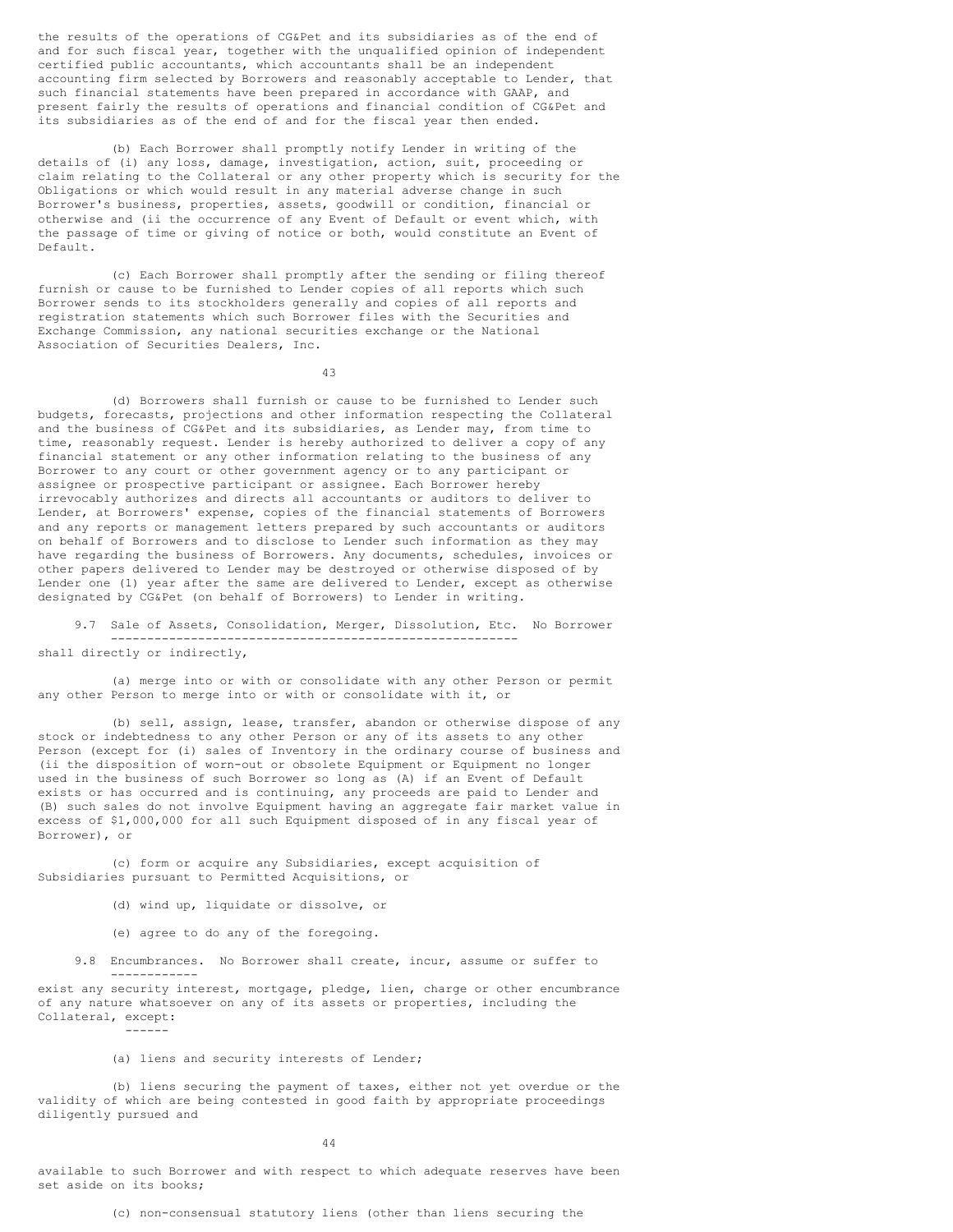payment of taxes) arising in the ordinary course of such Borrower's business to the extent: (i) such liens secure indebtedness which is not overdue or (ii such liens secure indebtedness relating to claims or liabilities which are fully insured and being defended at the sole cost and expense and at the sole risk of the insurer or being contested in good faith by appropriate proceedings diligently pursued and available to such Borrower, in each case prior to the commencement of foreclosure or other similar proceedings and with respect to which adequate reserves have been set aside on its books;

(d) zoning restrictions, easements, licenses, covenants and other restrictions affecting the use of real property which do not interfere in any material respect with the use of such real property or ordinary conduct of the business of such Borrower as presently conducted thereon or materially impair the value of the real property which may be subject thereto;

(e) purchase money security interests in Equipment (including capital leases) and purchase money mortgages on real estate not to exceed \$8,000,000 in the aggregate at any time outstanding for all Borrowers, so long as such security interests and mortgages do not apply to any property of any Borrower other than the Equipment or real estate so acquired, and the indebtedness secured thereby does not exceed the cost of the Equipment or real estate so acquired, as the case may be;

(f) liens on Real Property of Borrowers securing Real Property Loans permitted under Section 9.9(e) and meeting the requirements of Section 5.2(a); and

(g) the security interests and liens set forth on Schedule 8.4 hereto.

9.9 Indebtedness. No Borrower shall incur, create, assume, become or be ----------- liable in any manner with respect to, or permit to exist, any obligations or

indebtedness, except: ------

### (a) the Obligations:

(b) trade obligations and normal accruals in the ordinary course of business not yet due and payable, or with respect to which such Borrower is contesting in good faith the amount or validity thereof by appropriate proceedings diligently pursued and available to such Borrower, and with respect to which adequate reserves have been set aside on its books;

(c) purchase money indebtedness (including capital leases) to the extent not incurred or secured by liens (including capital leases) in violation of any other provision of this Agreement;

(d) indebtedness of one Borrower to another Borrower for intercompany loans permitted under Section 9.10(c) hereof;

45

(e) indebtedness in respect of Real Property Loans not to exceed the aggregate principal amount of \$5,000,000 borrowed after the date hereof; and

> (f) the indebtedness set forth on Schedule 9.9 hereto; provided, that, -------- ----

in the case of the indebtedness under Section 9.9(e) and (f) hereof (i) a Borrower may only make regularly scheduled payments of principal and interest in respect of such indebtedness in accordance with the terms of the agreement or instrument evidencing or giving rise to such indebtedness of such Borrower as in effect on the date hereof, (ii Borrowers shall not, directly or indirectly, (A) amend, modify, alter or change the terms of such indebtedness or any agreement, document or instrument related thereto as in effect on the date hereof, or (B) redeem, retire, defease, purchase or otherwise acquire such indebtedness, or set aside or otherwise deposit or invest any sums for such purpose, and (ii Borrowers shall furnish to Lender all notices or demands in connection with such indebtedness either received by a Borrower or on its behalf, promptly after the receipt thereof, or sent by a Borrower or on its behalf, concurrently with the sending thereof, as the case may be. Borrowers and Lender hereby expressly designate the Obligations of CG&Pet to be "Designated Senior Indebtedness" for purposes of the Indenture governing the 6% Convertible Subordinated Notes due 2003 of CG&Pet.

9.10 Loans, Investments, Guarantees, Etc. No Borrower shall, directly or ------------------------------------

indirectly, make any loans or advance money or property to any Person, or invest in (by capital contribution, dividend or otherwise) or purchase or repurchase the Capital Stock or indebtedness or all or a substantial part of the assets or property of any Person, or guarantee, assume, endorse, or otherwise become responsible for (directly or indirectly) the indebtedness, performance, obligations or dividends of any Person or agree to do any of the foregoing, except: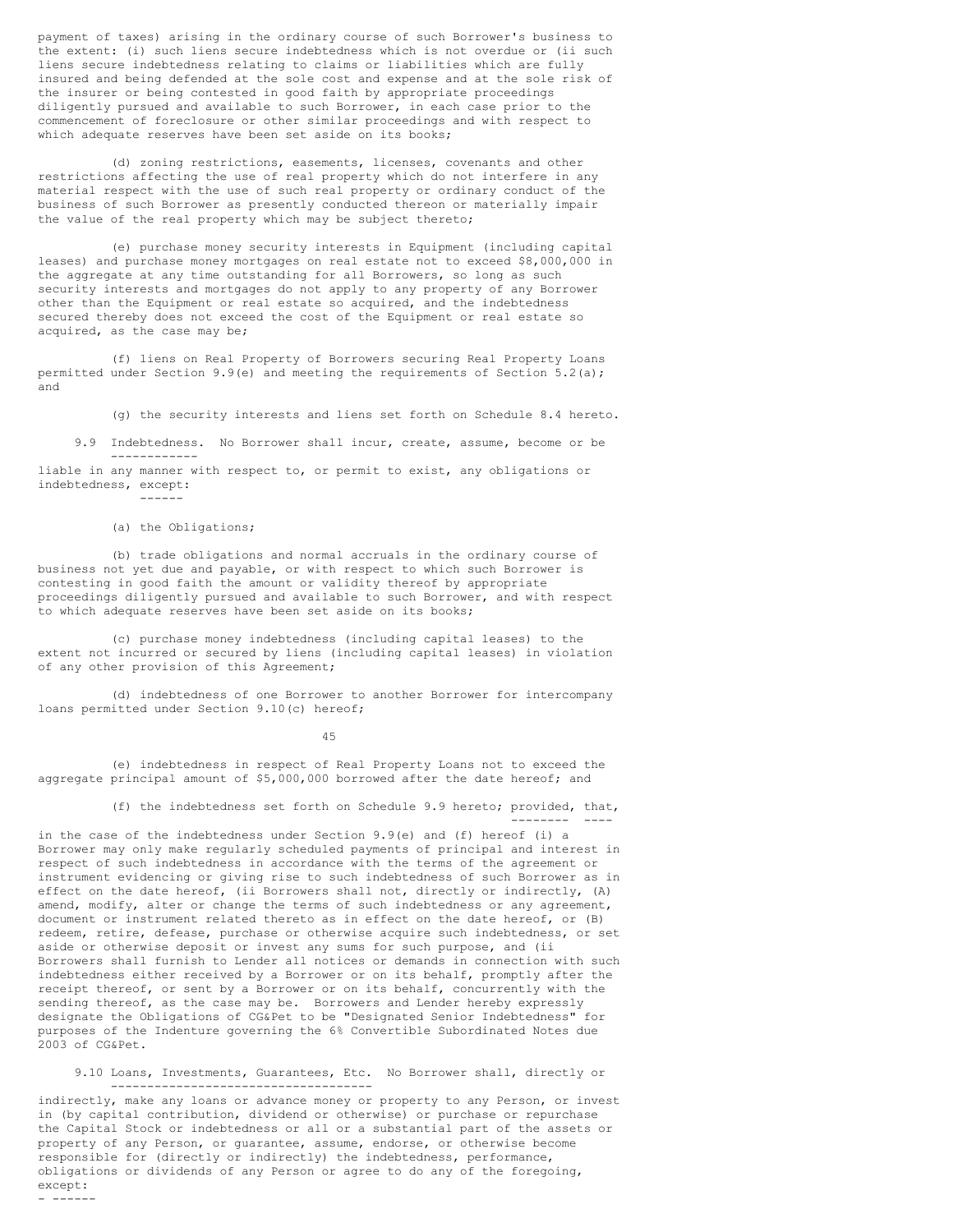(a) the endorsement of instruments for collection or deposit in the ordinary course of business;

(b) investments in: (i) short-term direct obligations of the United States Government, (ii negotiable certificates of deposit issued by any bank satisfactory to Lender, payable to the order of a Borrower or to bearer and delivered to Lender, and (ii commercial paper rated A1 or P1; provided, that, as -------- ----

to any of the foregoing, unless waived in writing by Lender, Borrowers shall take such actions as are deemed necessary by Lender to perfect the security interest of Lender in such investments,

(c) short-term intercompany loans by one Borrower to another Borrower in the ordinary course of business, not to exceed \$5,000,000 in principal amount owed by any one Borrower for such loans made by another Borrower, or \$30,000,000 in the aggregate at any time outstanding for all intercompany loans between Borrowers on a combined basis,

## (d) Permitted Acquisitions, and

(e) the loans, advances and guarantees set forth on Schedule 9.10 hereto; provided, that, as to such loans, advances and guarantees, (i) Borrowers -------- ----

shall not, directly or indirectly, (A)

46

amend, modify, alter or change the terms of such loans, advances or guarantees or any agreement, document or instrument related thereto, or (B) as to such guarantees, redeem, retire, defease, purchase or otherwise acquire the obligations arising pursuant to such guarantees, or set aside or otherwise deposit or invest any sums for such purpose, and (ii Borrowers shall furnish to Lender all notices or demands in connection with such loans, advances or guarantees or other indebtedness subject to such guarantees either received by a Borrower or on its behalf, promptly after the receipt thereof, or sent by a Borrower or on its behalf, concurrently with the sending thereof, as the case may be.

### 9.11 Dividends and Redemptions. No Borrower shall, directly or -------------------------

indirectly, declare or pay any dividends on account of any shares of class of Capital Stock of any Borrower now or hereafter outstanding, or set aside or otherwise deposit or invest any sums for such purpose, or redeem, retire, defease, purchase or otherwise acquire any shares of any class of capital stock (or set aside or otherwise deposit or invest any sums for such purpose) for any consideration other than common stock or apply or set apart any sum, or make any other distribution (by reduction of capital or otherwise) in respect of any such shares or agree to do any of the foregoing; except that CG&Pet may, out of legally available funds therefor, repurchase from non-affiliated Persons, for consideration consisting solely of cash, and hold as treasury stock, its publicly traded common stock; provided, that: (i) the amount from time to time -------- ----

paid by CG&Pet in respect of all such permitted repurchases does not exceed \$50,000,000 in the aggregate for the period commencing the date hereof and ending on the termination or non-renewal of this Agreement; (ii) no Event of Default, or event which with notice or passage of time or both would constitute an Event of Default, exists or has occurred and is continuing at the time of any such repurchase or would result therefrom; and (iii) Excess Availability, as determined by Lender, shall not be less than \$20,000,000 after giving effect to each payment in respect of such permitted repurchases.

#### 9.12 Transactions with Affiliates. No Borrower shall, directly or ----------------------------

indirectly, (a) purchase, acquire or lease any property from, or sell, transfer or lease any property to, any officer, director, agent or other person affiliated with any Borrower, except in the ordinary course of and pursuant to the reasonable requirements of such Borrower's business and upon fair and reasonable terms no less favorable to such Borrower than such Borrower would obtain in a comparable arm's length transaction with an unaffiliated person or (b) make any payments of management, consulting or other fees for management or similar services, or of any indebtedness owing to any officer, employee, shareholder, director or other person affiliated with any Borrower except reasonable compensation to officers, employees and directors for services rendered to such Borrower in the ordinary course of business.

## 9.13 Additional Bank Accounts. No Borrower shall, directly or indirectly, ------------------------

open, establish or maintain any deposit account, investment account or any other account with any bank or other financial institution, other than the Blocked Accounts and the accounts set forth in Schedule 8.10 hereto, except: (a) as to any new or additional Blocked Accounts and other such new or additional accounts which contain any Collateral or proceeds thereof, with the prior written consent of Lender and subject to such conditions thereto as Lender may establish and (b) as to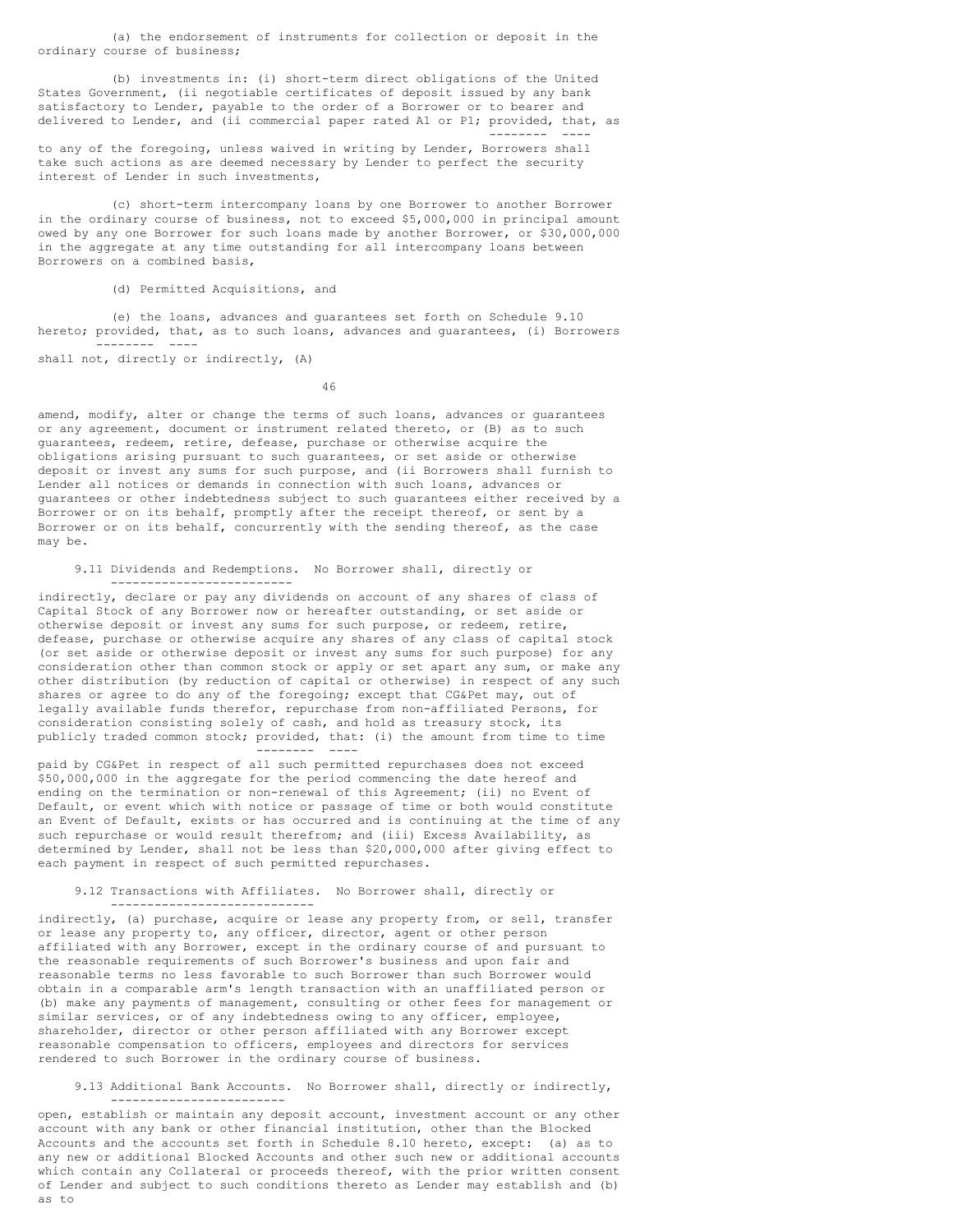any accounts used by any Borrower to make payments of payroll, taxes or other obligations to third parties, after prior written notice to Lender.

### 9.14 Compliance with ERISA.

---------------------

(a) No Borrower shall, with respect to any "employee benefit plans" maintained by any Borrower or any of its ERISA Affiliates: (i) terminate any of such employee benefit plans so as to incur any liability to the Pension Benefit Guaranty Corporation established pursuant to ERISA, (ii) allow or suffer to exist any prohibited transaction involving any of such employee benefit plans or any trust created thereunder which would subject any Borrower or any such ERISA Affiliate to a tax or penalty or other liability on prohibited transactions imposed under Section 4975 of the Code or ERISA, (iii) fail to pay to any such employee benefit plan any contribution which it is obligated to pay under Section 302 of ERISA, Section 412 of the Code or the terms of such plan, (iv) allow or suffer to exist any accumulated funding deficiency, whether or not waived, with respect to any such employee benefit plan, (v) allow or suffer to exist any occurrence of a reportable event or any other event or condition which presents a material risk of termination by the Pension Benefit Guaranty Corporation of any such employee benefit plan that is a single employer plan, which termination could result in any liability to the Pension Benefit Guaranty Corporation or (vi) incur any withdrawal liability with respect to any multiemployer pension plan.

(b) As used in this Section 9.14, the terms "employee benefit plans", "accumulated funding deficiency" and "reportable event" shall have the respective meanings assigned to them in ERISA, and the term "prohibited transaction" shall have the meaning assigned to it in Section 4975 of the Code and ERISA.

9.15 Consolidated Net Worth. Borrowers shall, at all times, on a ----------------------

consolidated basis for CG&Pet and its subsidiaries, maintain Consolidated Net Worth of not less than \$250,000,000.

9.16 Costs and Expenses. Borrowers shall pay to Lender on demand all

----------------- costs, expenses, filing fees and taxes paid or payable in connection with the preparation, negotiation, execution, delivery, recording, administration, collection, liquidation, enforcement and defense of the Obligations, Lender's rights in the Collateral, this Agreement, the other Financing Agreements and all other documents related hereto or thereto, including any amendments, supplements or consents which may hereafter be contemplated (whether or not executed) or entered into in respect hereof and thereof, including: (a) all costs and expenses of filing or recording (including Uniform Commercial Code financing statement filing taxes and fees, documentary taxes, intangibles taxes and mortgage recording taxes and fees, if applicable); (b) all insurance premiums, environmental audits, surveys, assessments, engineering reports and inspections, appraisal fees and search fees; (c) costs and expenses of remitting loan proceeds, collecting checks and other items of payment, and establishing and maintaining the Blocked Accounts, together with Lender's customary charges and fees with respect thereto; (d) charges, fees or expenses charged by any bank or issuer in connection with the Letter of Credit Accommodations; (e) costs and expenses of preserving and protecting the Collateral; (f) costs and expenses paid or

48

incurred in connection with obtaining payment of the Obligations, enforcing the security interests and liens of Lender, selling or otherwise realizing upon the Collateral, and otherwise enforcing the provisions of this Agreement and the other Financing Agreements or defending any claims made or threatened against Lender arising out of the transactions contemplated hereby and thereby (including preparations for and consultations concerning any such matters); (g) all out-of-pocket expenses and costs heretofore and from time to time hereafter incurred by Lender during the course of periodic field examinations of the Collateral and Borrowers' and any Obligors' operations; and (h) the reasonable fees and disbursements of counsel (including legal assistants) to Lender in connection with any of the foregoing.

9.17 Further Assurances. (a) At the request of Lender at any time and ------------------

from time to time, each Borrower shall, at its expense, duly execute and deliver, or cause to be duly executed and delivered, such further agreements, documents and instruments, and do or cause to be done such further acts as may be necessary or proper to evidence, perfect, maintain and enforce the security interests and the priority thereof in the Collateral and to otherwise effectuate the provisions or purposes of this Agreement or any of the other Financing Agreements. Lender may at any time and from time to time request a certificate from an officer of any or all Borrowers (as Lender shall determine) representing that all conditions precedent to the making of Loans and providing Letter of Credit Accommodations contained herein are satisfied. In the event of such

47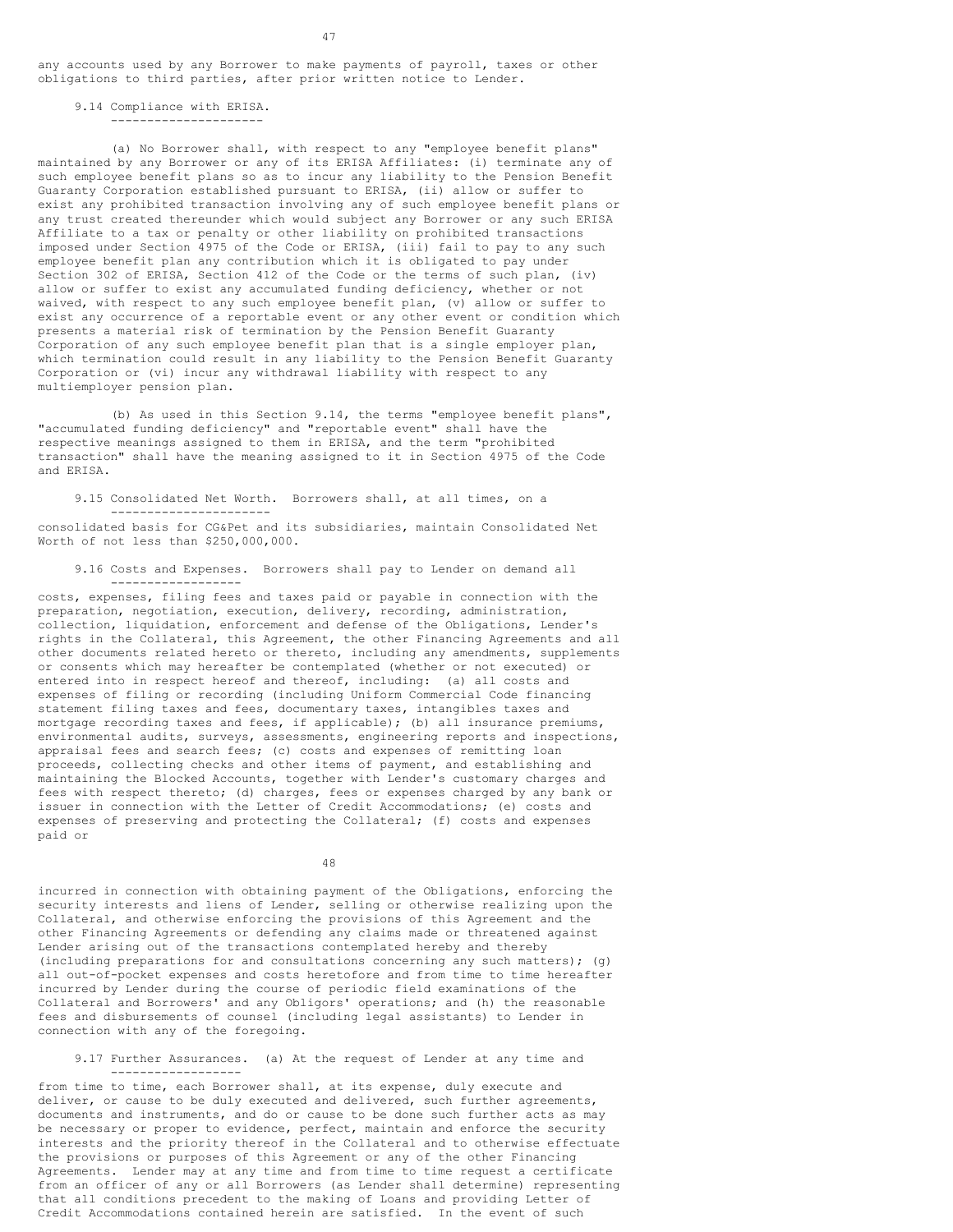request by Lender, Lender may, at its option, cease to make any further Loans or provide any further Letter of Credit Accommodations until Lender has received such certificate(s) and, in addition, Lender has determined that such conditions are satisfied. Where permitted by law, each Borrower hereby authorizes Lender to execute and file one or more UCC financing statements signed only by Lender.

# SECTION 10. EVENTS OF DEFAULT AND REMEDIES ------------------------------

10.1 Events of Default. The occurrence or existence of any one or more of -----------------

the following events are referred to herein individually as an "Event of Default", and collectively as "Events of Default":

(a) (i) any Borrower fails to pay any of its Obligations after the same becomes due and payable or (ii) any Borrower or any Obligor fails to perform any of the terms, covenants, conditions or provisions contained in this Agreement or any of the other Financing Agreements other than as described in Section  $10.1(a)$  (i) and such failure shall continue for fifteen (15) days; provided, that, such fifteen (15) day period shall not apply in the case of: (A)  $- - -$ 

any failure to observe any such term, covenant, condition or provision which is not capable of being cured at all or within such fifteen (15) day period or which has been the subject of a prior failure within a six (6) month period or (B) an intentional breach by any Borrower or any Obligor of any such term, covenant, condition or provision, or provisions contained in Section 6.3, 6.4, 6.6, 7.1, 7.1, 7.3, 7.8, 9.1, 9.2, 9.5, 9.7, 9.8, 9.9, 9.10, 9.11, 9.12 or 9.13 of this Agreement or any covenants or agreements covering substantially the same matter as such sections in any of the other Financing Agreements;

 $49$ 

(b) any representation, warranty or statement of fact made by any Borrower to Lender in this Agreement, the other Financing Agreements or any other agreement, schedule, confirmatory assignment or otherwise shall when made or deemed made be false or misleading in any material respect;

(c) any Obligor revokes, terminates or fails to perform any of the terms, covenants, conditions or provisions of any guarantee, endorsement or other agreement of such party in favor of Lender;

(d) any judgment for the payment of money is rendered against any Borrower or any Obligor in excess of \$250,000 in any one case or in excess of \$500,000 in the aggregate and shall remain undischarged or unvacated for a period in excess of thirty (30) days or execution shall at any time not be effectively stayed, or any judgment other than for the payment of money, or injunction, attachment, garnishment or execution is rendered against any Borrower or any Obligor or any of their assets;

(e) any Obligor (being a natural person or a general partner of an Obligor which is a partnership) dies or any Borrower or any Obligor, which is a partnership, limited liability company, limited liability partnership or a corporation, dissolves or suspends or discontinues doing business;

(f) any Borrower or any Obligor becomes insolvent (however defined or evidenced), makes an assignment for the benefit of creditors, makes or sends notice of a bulk transfer or calls a meeting of its creditors or principal creditors;

(g) a case or proceeding under the bankruptcy laws of the United States of America now or hereafter in effect or under any insolvency, reorganization, receivership, readjustment of debt, dissolution or liquidation law or statute of any jurisdiction now or hereafter in effect (whether at law or in equity) is filed against any Borrower or any Obligor or all or any part of its properties and such petition or application is not dismissed within forty-five (45) days after the date of its filing or any Borrower or any Obligor shall file any answer admitting or not contesting such petition or application or indicates its consent to, acquiescence in or approval of, any such action or proceeding or the relief requested is granted sooner;

(h) a case or proceeding under the bankruptcy laws of the United States of America now or hereafter in effect or under any insolvency, reorganization, receivership, readjustment of debt, dissolution or liquidation law or statute of any jurisdiction now or hereafter in effect (whether at a law or equity) is filed by any Borrower or any Obligor or for all or any part of its property; or

(i) any default by any Borrower or any Obligor under any agreement, document or instrument relating to any indebtedness for borrowed money owing to any person other than Lender, or any capitalized lease obligations, contingent indebtedness in connection with any guarantee, letter of credit, indemnity or similar type of instrument in favor of any person other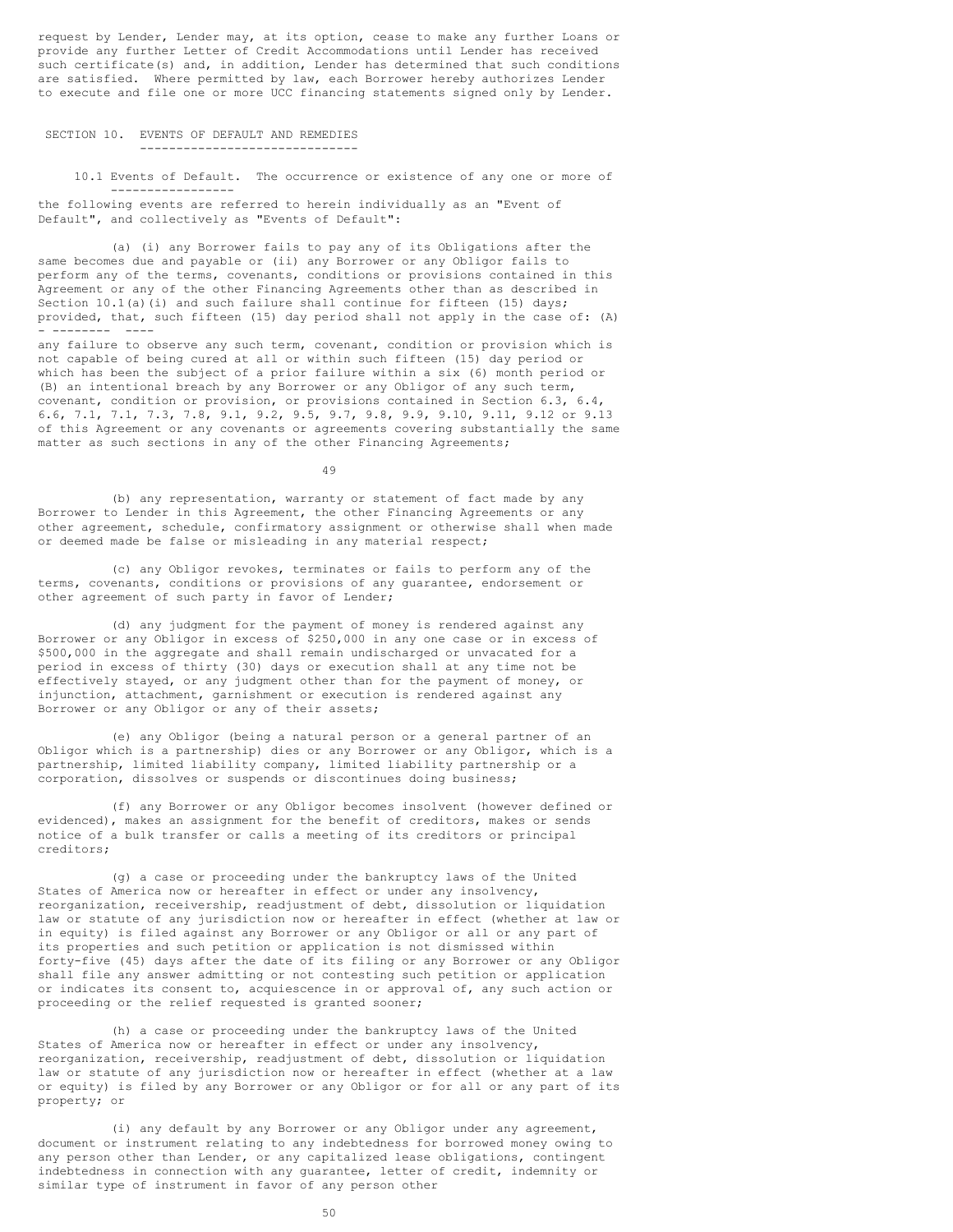than Lender, in any case in an amount in excess of \$100,000, which default continues for more than the applicable cure period, if any, with respect thereto, or any default by any Borrower or any Obligor under any material contract, lease, license or other obligation to any person other than Lender, which default continues for more than the applicable cure period, if any, with respect thereto;

(j) any change in the controlling ownership of CG&Pet or any change in the ownership of any other Borrower or Guarantor, unless Lender shall have provided its prior written consent thereto;

(k) the indictment or threatened indictment of any Borrower or any Obligor under any criminal statute, or commencement or threatened commencement of criminal or civil proceedings against any Borrower or any Obligor, pursuant to which statute or proceedings the penalties or remedies sought or available include forfeiture of any of the property of such Borrower or such Obligor;

(l) there shall be a material adverse change in the business, assets or prospects of any Borrower or any Obligor after the date hereof; or

(m) there shall be an event of default under any of the other Financing Agreements.

### 10.2 Remedies.

--------

(a) At any time an Event of Default exists or has occurred and is continuing, Lender shall have all rights and remedies provided in this Agreement, the other Financing Agreements, the Uniform Commercial Code and other applicable law, all of which rights and remedies may be exercised without notice to or consent by any Borrower or any Obligor, except as such notice or consent is expressly provided for hereunder or required by applicable law. All rights, remedies and powers granted to Lender hereunder, under any of the other Financing Agreements, the Uniform Commercial Code or other applicable law, are cumulative, not exclusive and enforceable, in Lender's discretion, alternatively, successively, or concurrently on any one or more occasions, and shall include, without limitation, the right to apply to a court of equity for an injunction to restrain a breach or threatened breach by any Borrower of this Agreement or any of the other Financing Agreements. Lender may, at any time or times, proceed directly against any Borrower or any Obligor to collect the Obligations without prior recourse to the Collateral.

(b) Without limiting the foregoing, at any time an Event of Default exists or has occurred and is continuing, Lender may, in its discretion and without limitation, (i) accelerate the payment of all Obligations and demand immediate payment thereof to Lender (provided, that, upon the occurrence of any -------- ----

Event of Default described in Sections 10.1(g) and 10.1(h), all Obligations shall automatically become immediately due and payable), (ii with or without judicial process or the aid or assistance of others, enter upon any premises on or in which any of the Collateral may be located and take possession of the Collateral or complete processing,

51

manufacturing and repair of all or any portion of the Collateral, (ii require any or all Borrowers, at Borrowers' expense, to assemble and make available to Lender any part or all of the Collateral at any place and time designated by Lender, (iv collect, foreclose, receive, appropriate, setoff and realize upon any and all Collateral, (v) remove any or all of the Collateral from any premises on or in which the same may be located for the purpose of effecting the sale, foreclosure or other disposition thereof or for any other purpose, (vi sell, lease, transfer, assign, deliver or otherwise dispose of any and all Collateral (including entering into contracts with respect thereto, public or private sales at any exchange, broker's board, at any office of Lender or elsewhere) at such prices or terms as Lender may deem reasonable, for cash, upon credit or for future delivery, with the Lender having the right to purchase the whole or any part of the Collateral at any such public sale, all of the foregoing being free from any right or equity of redemption of Borrowers, which right or equity of redemption is hereby expressly waived and released by each Borrower and/or (vi terminate this Agreement. If any of the Collateral is sold or leased by Lender upon credit terms or for future delivery, the Obligations shall not be reduced as a result thereof until payment therefor is finally collected by Lender. If notice of disposition of Collateral is required by law, five (5) days prior notice by Lender to Borrowers (or to CG&Pet on behalf of Borrowers) designating the time and place of any public sale or the time after which any private sale or other intended disposition of Collateral is to be made, shall be deemed to be reasonable notice thereof and each Borrower waives any other notice. In the event Lender institutes an action to recover any Collateral or seeks recovery of any Collateral by way of prejudgment remedy, each Borrower waives the posting of any bond which might otherwise be required.

(c) Lender may apply the cash proceeds of Collateral actually received by Lender from any sale, lease, foreclosure or other disposition of the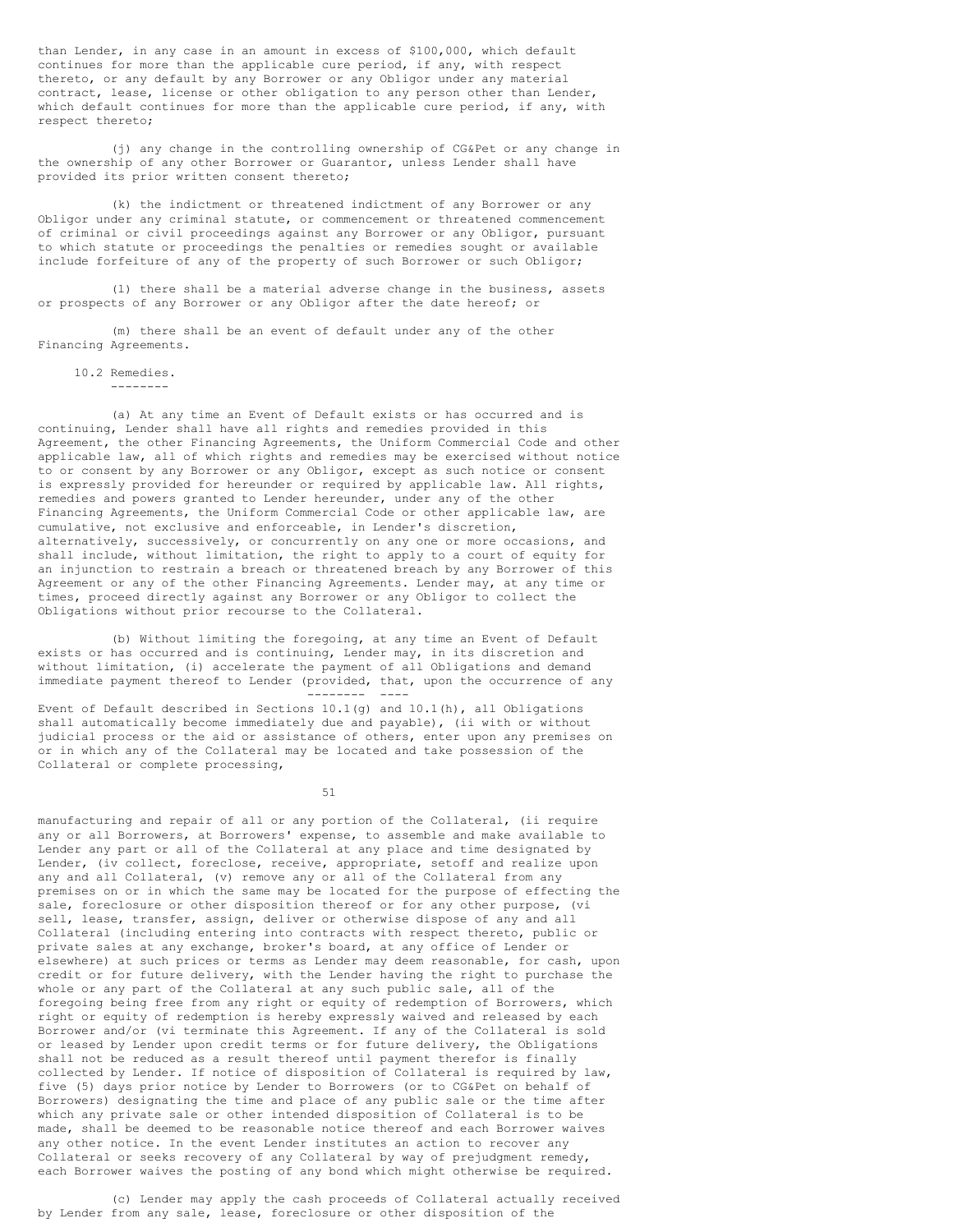Collateral to payment of the Obligations, in whole or in part and in such order as Lender may elect, whether or not then due. Borrowers shall remain liable to Lender for the payment of any deficiency with interest at the highest rate provided for herein and all costs and expenses of collection or enforcement, including reasonable attorneys' fees and legal expenses.

(d) Without limiting the foregoing, upon the occurrence of an Event of Default or an event which with notice or passage of time or both would constitute an Event of Default, Lender may, at its option, without notice, (i) cease making Loans or arranging for Letter of Credit Accommodations to any or all Borrowers or reduce the lending formulas or amounts of Revolving Loans and Letter of Credit Accommodations available to any or all Borrowers and/or (ii terminate any provision of this Agreement providing for any future Loans or Letter of Credit Accommodations to be made by Lender to any or all Borrowers.

## SECTION 11. JURY TRIAL WAIVER; OTHER WAIVERS AND CONSENTS; GOVERNING LAW --------------------------------

11.1 Governing Law; Choice of Forum; Service of Process; Jury Trial Waiver. ---------------------------------------------------------------------

52

(a) The validity, interpretation and enforcement of this Agreement and the other Financing Agreements and any dispute arising out of the relationship between the parties hereto, whether in contract, tort, equity or otherwise, shall be governed by the internal laws of the State of California (without giving effect to principles of conflicts of law).

(b) Each Borrower and Lender irrevocably consents and submits to the non-exclusive jurisdiction of the Superior Court of Los Angeles County, California and the United States District Court for the Central District of California and waive any objection based on venue or forum non conveniens with ----- --- ----------

respect to any action instituted therein arising under this Agreement or any of the other Financing Agreements or in any way connected with or related or incidental to the dealings of the parties hereto in respect of this Agreement or any of the other Financing Agreements or the transactions related hereto or thereto, in each case whether now existing or hereafter arising, and whether in contract, tort, equity or otherwise, and agree that any dispute with respect to any such matters shall be heard only in the courts described above (except that Lender shall have the right to bring any action or proceeding against any or all Borrowers or its or their property in the courts of any other jurisdiction which Lender deems necessary or appropriate in order to realize on the Collateral or to otherwise enforce its rights against any or all Borrowers or its or their property).

(c) EACH BORROWER AND LENDER EACH HEREBY WAIVES ANY RIGHT TO TRIAL BY JURY OF ANY CLAIM, DEMAND, ACTION OR CAUSE OF ACTION (i) ARISING UNDER THIS AGREEMENT OR ANY OF THE OTHER FINANCING AGREEMENTS OR (ii IN ANY WAY CONNECTED WITH OR RELATED OR INCIDENTAL TO THE DEALINGS OF THE PARTIES HERETO IN RESPECT OF THIS AGREEMENT OR ANY OF THE OTHER FINANCING AGREEMENTS OR THE TRANSACTIONS RELATED HERETO OR THERETO IN EACH CASE WHETHER NOW EXISTING OR HEREAFTER ARISING, AND WHETHER IN CONTRACT, TORT, EQUITY OR OTHERWISE. EACH BORROWER AND LENDER EACH HEREBY AGREES AND CONSENTS THAT ANY SUCH CLAIM, DEMAND, ACTION OR CAUSE OF ACTION SHALL BE DECIDED BY COURT TRIAL WITHOUT A JURY AND THAT ANY BORROWER OR LENDER MAY FILE AN ORIGINAL COUNTERPART OF A COPY OF THIS AGREEMENT WITH ANY COURT AS WRITTEN EVIDENCE OF THE CONSENT OF THE PARTIES HERETO TO THE WAIVER OF THEIR RIGHT TO TRIAL BY JURY.

(d) Lender shall not have any liability to any Borrower (whether in tort, contract, equity or otherwise) for losses suffered by any Borrower in connection with, arising out of, or in any way related to the transactions or relationships contemplated by this Agreement, or any act, omission or event occurring in connection herewith, unless it is determined by a final and nonappealable judgment binding on Lender, that the losses were the result of acts or omissions constituting gross negligence or willful misconduct of Lender. In any such litigation, Lender shall be entitled to the benefit of the rebuttable presumption that it acted in good faith and with the exercise of ordinary care in the performance by it of the terms of this Agreement.

### 53

# 11.2 Waiver of Notices. Each Borrower hereby expressly waives demand,

---------------- presentment, protest and notice of protest and notice of dishonor with respect to any and all instruments and commercial paper, included in or evidencing any of the Obligations or the Collateral, and any and all other demands and notices of any kind or nature whatsoever with respect to the Obligations, the Collateral and this Agreement, except such as are expressly provided for herein. No notice to or demand on any Borrower which Lender may elect to give shall entitle such Borrower or any other Borrower to any other or further notice or demand in the same, similar or other circumstances.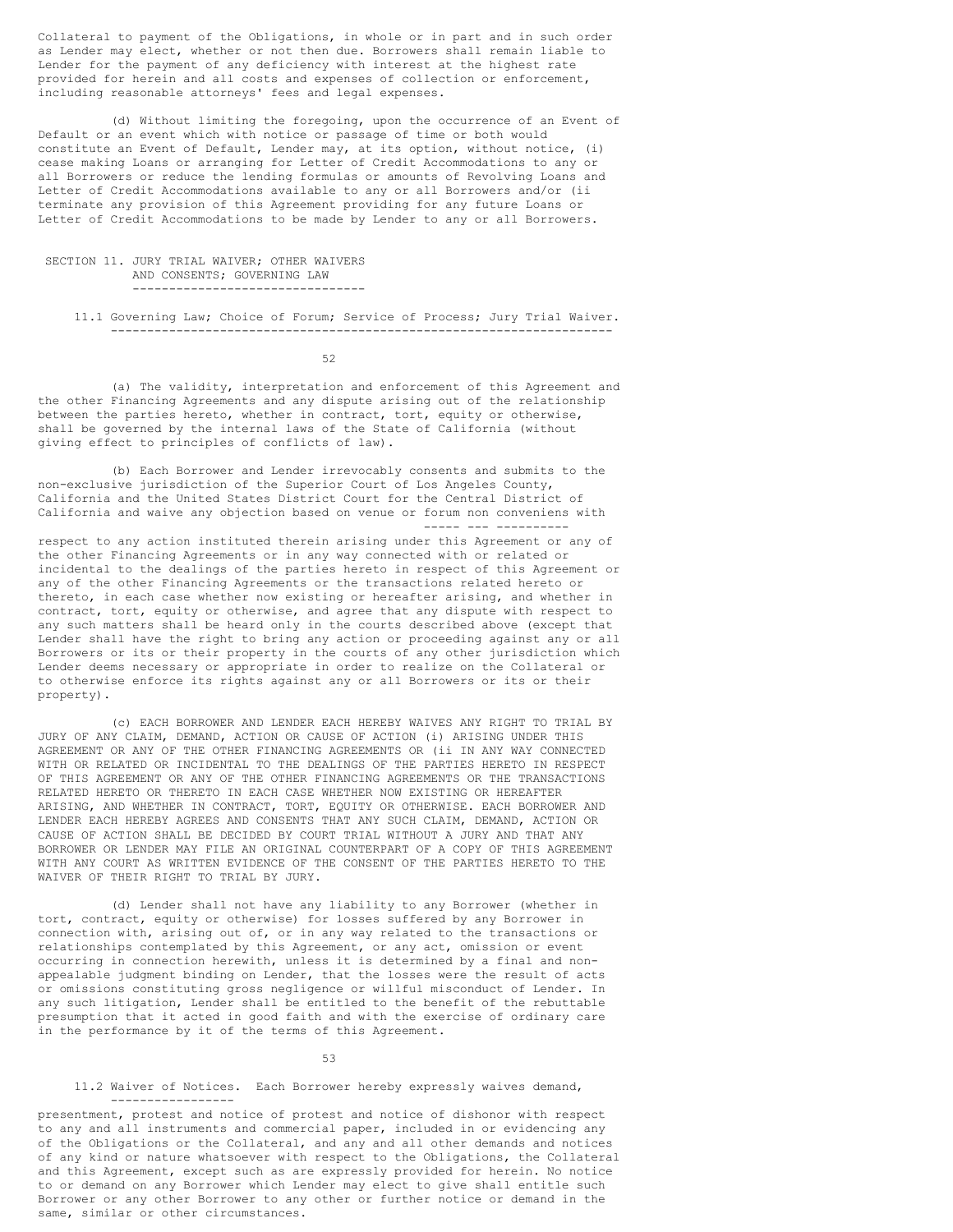## 11.3 Amendments and Waivers. Neither this Agreement nor any provision ----------------------

hereof shall be amended, modified, waived or discharged orally or by course of conduct, but only by a written agreement signed by an authorized officer of Lender, and as to amendments, as also signed by an authorized officer of each Borrower to be bound thereby. Lender shall not, by any act, delay, omission or otherwise be deemed to have expressly or impliedly waived any of its rights, powers and/or remedies unless such waiver shall be in writing and signed by an authorized officer of Lender. Any such waiver shall be enforceable only to the extent specifically set forth therein. A waiver by Lender of any right, power and/or remedy on any one occasion shall not be construed as a bar to or waiver of any such right, power and/or remedy which Lender would otherwise have on any future occasion, whether similar in kind or otherwise.

11.4 Waiver of Counterclaims. Each Borrower waives all rights to

interpose any claims, deductions, setoffs or counterclaims of any nature (other then compulsory counterclaims) in any action or proceeding with respect to this Agreement, the Obligations, the Collateral or any matter arising therefrom or relating hereto or thereto.

11.5 Indemnification. Borrowers shall indemnify and hold Lender, and its ---------------

directors, agents, employees and counsel, harmless from and against any and all losses, claims, damages, liabilities, costs or expenses imposed on, incurred by or asserted against any of them in connection with any litigation, investigation, claim or proceeding commenced or threatened related to the negotiation, preparation, execution, delivery, enforcement, performance or administration of this Agreement, any other Financing Agreements, or any undertaking or proceeding related to any of the transactions contemplated hereby or any act, omission, event or transaction related or attendant thereto, including amounts paid in settlement, court costs, and the reasonable fees and expenses of counsel. To the extent that the undertaking to indemnify, pay and hold harmless set forth in this Section may be unenforceable because it violates any law or public policy, Borrowers shall pay the maximum portion which they are permitted to pay under applicable law to Lender in satisfaction of indemnified matters under this Section. The foregoing indemnity shall survive the payment of the Obligations and the termination or non-renewal of this Agreement.

## SECTION 12. TERM OF AGREEMENT; MISCELLANEOUS --------------------------------

-----------------------

54

12.1 Term.

----

(a) This Agreement and the other Financing Agreements shall become effective as of the date set forth on the first page thereof and shall continue in full force and effect for a term ending on July 12, 2002 (the "Renewal Date"), and from year to year thereafter, unless sooner terminated pursuant to the terms hereof. Upon the effective date of termination or non-renewal of the Financing Agreements, Borrowers shall pay to Lender, in full, all outstanding and unpaid Obligations and shall furnish cash collateral to Lender in such amounts as Lender determines are reasonably necessary to secure Lender from loss, cost, damage or expense, including reasonable attorneys' fees and legal expenses, in connection with any contingent Obligations, including issued and outstanding Letter of Credit Accommodations and checks or other payments provisionally credited to the Obligations and/or as to which Lender has not yet received final and indefeasible payment. Such payments in respect of the Obligations and cash collateral shall be remitted by wire transfer in Federal funds to such bank account of Lender, as Lender may, in its discretion, designate in writing to Borrowers for such purpose. Interest shall be due until and including the next business day, if the amounts so paid by Borrowers to the bank account designated by Lender are received in such bank account later than 12:00 noon, Los Angeles, California time.

(b) No termination of this Agreement or the other Financing Agreements shall relieve or discharge any Borrower of its respective duties, obligations and covenants under this Agreement or the other Financing Agreements until all Obligations have been fully and finally discharged and paid, and Lender's continuing security interest in the Collateral and the rights and remedies of Lender hereunder, under the other Financing Agreements and applicable law, shall remain in effect until all such Obligations have been fully and finally discharged and paid.

(c) If for any reason this Agreement is terminated prior to the end of the then current term or renewal term of this Agreement, as a fee for any such termination by Borrowers, or, in the event of termination by Lender by reason of an Event of Default, in view of the impracticality and extreme difficulty of ascertaining actual damages and by mutual agreement of the parties as to a reasonable calculation of Lender's lost profits as a result thereof, Borrowers agree to pay to Lender, upon the effective date of such termination, an early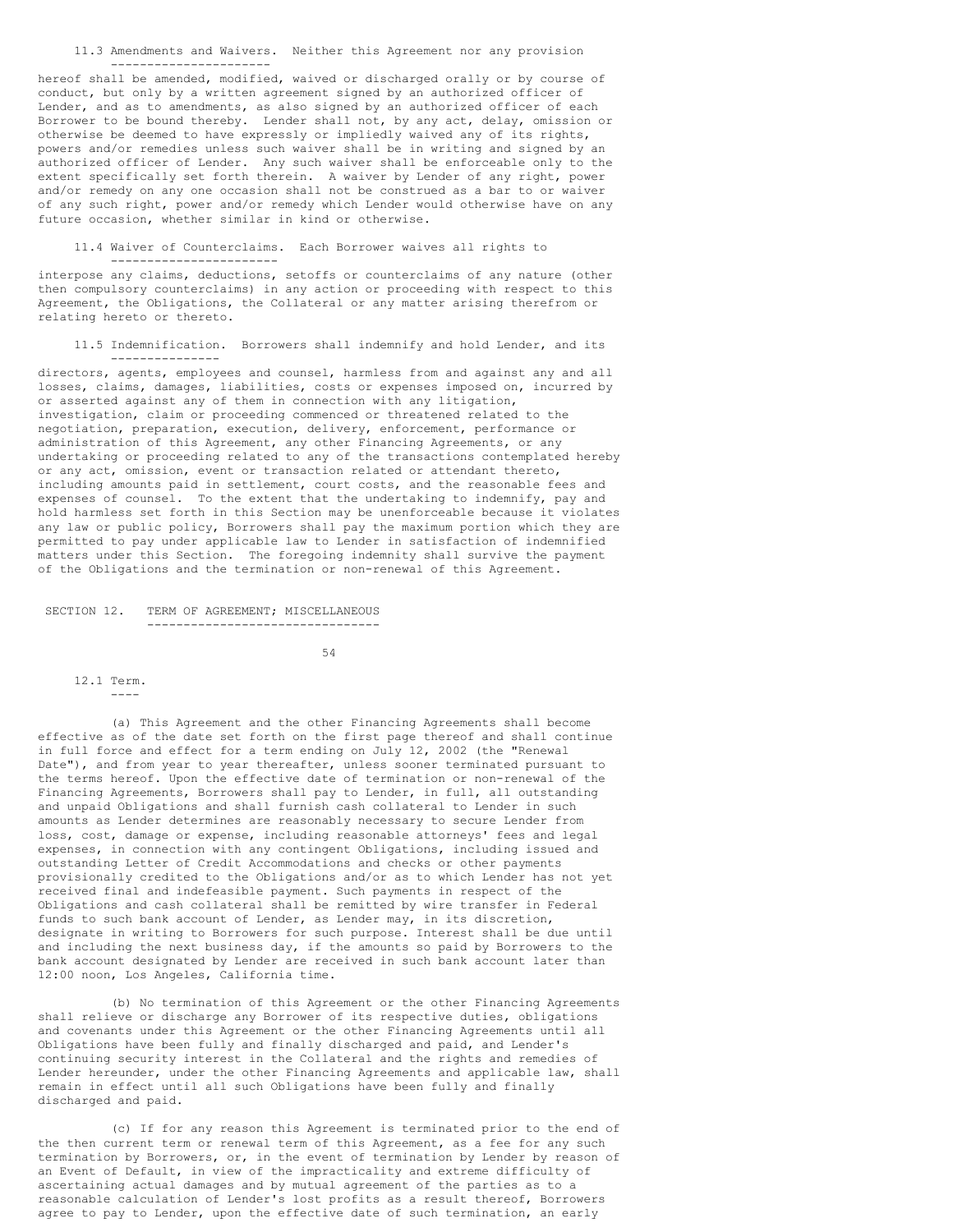termination fee in the amount set forth below if such termination is effective in the period indicated:

| Amount    | Period                                                                                                                              |
|-----------|-------------------------------------------------------------------------------------------------------------------------------------|
|           |                                                                                                                                     |
| \$187,500 | From the date hereof to, but not<br>including, the Renewal Date, or, if<br>later, the last day of the then-current<br>renewal year. |
|           |                                                                                                                                     |

Such early termination fee is the agreed upon fee for any early termination by Borrowers, or, in the event of termination by reason of an Event of Default, shall be presumed to be the amount of lost profits sustained by Lender as a result of such early termination and Borrowers agree that it

55

is reasonable under the circumstances currently existing. In addition, Lender shall be entitled to such early termination fee upon the occurrence of any Event of Default described in Sections 10.1(g) and 10.1(h) hereof, even if Lender does not exercise its right to terminate this Agreement, but elects, at its option, to provide financing to any or all Borrowers or permit the use of cash collateral under the United States Bankruptcy Code. The early termination fee provided for in this Section 12.1 shall be deemed included in the Obligations.

12.2 Notices. All notices, requests and demands hereunder shall be in -------

writing and (a) made to Lender at its address set forth below and to any or all Borrowers c/o CGPet at its chief executive office set forth below, or to such other address as either party may designate by written notice to the other in accordance with this provision, and (b) deemed to have been given or made: if delivered in person, immediately upon delivery; if by telex, telegram or facsimile transmission, immediately upon sending and upon confirmation of receipt; if by nationally recognized overnight courier service with instructions to deliver the next business day, one (1) business day after sending; and if by certified mail, return receipt requested, five (5) days after mailing.

12.3 Partial Invalidity. If any provision of this Agreement is held to be ------------------

invalid or unenforceable, such invalidity or unenforceability shall not invalidate this Agreement as a whole, but this Agreement shall be construed as though it did not contain the particular provision held to be invalid or unenforceable and the rights and obligations of the parties shall be construed and enforced only to such extent as shall be permitted by applicable law.

12.4 Successors. This Agreement, the other Financing Agreements and any ----------

other document referred to herein or therein shall be binding upon and inure to the benefit of and be enforceable by Lender, Borrowers and their respective successors and assigns, except that no Borrower may assign its rights under this Agreement, the other Financing Agreements and any other document referred to herein or therein without the prior written consent of Lender. Lender may, after notice to Borrowers (or CG&Pet on behalf of Borrowers), assign its rights and delegate its obligations under this Agreement and the other Financing Agreements and further may assign, or sell participations in, all or any part of the Loans, the Letter of Credit Accommodations or any other interest herein to another financial institution or other person, in which event, the assignee or participant shall have, to the extent of such assignment or participation, the same rights and benefits as it would have if it were the Lender hereunder, except as otherwise provided by the terms of such assignment or participation.

12.5 Entire Agreement. This Agreement, the other Financing Agreements,

any supplements hereto or thereto, and any instruments or documents delivered or to be delivered in connection herewith or therewith represents the entire agreement and understanding concerning the subject matter hereof and thereof between the parties hereto, and supersede all other prior agreements, understandings, negotiations and discussions, representations, warranties, commitments, proposals, offers and contracts concerning the subject matter hereof, whether oral or written. In the event of any inconsistency between the terms of this Agreement and any schedule or exhibit hereto, the terms of this Agreement shall govern.

56

SECTION 13. ACKNOWLEDGMENT AND RESTATEMENT ------------------------------

----------------

13.1 Existing Obligations. Borrowers hereby, jointly and severally, --------------------

acknowledge, confirm and agree that Borrowers are indebted to Lender for loans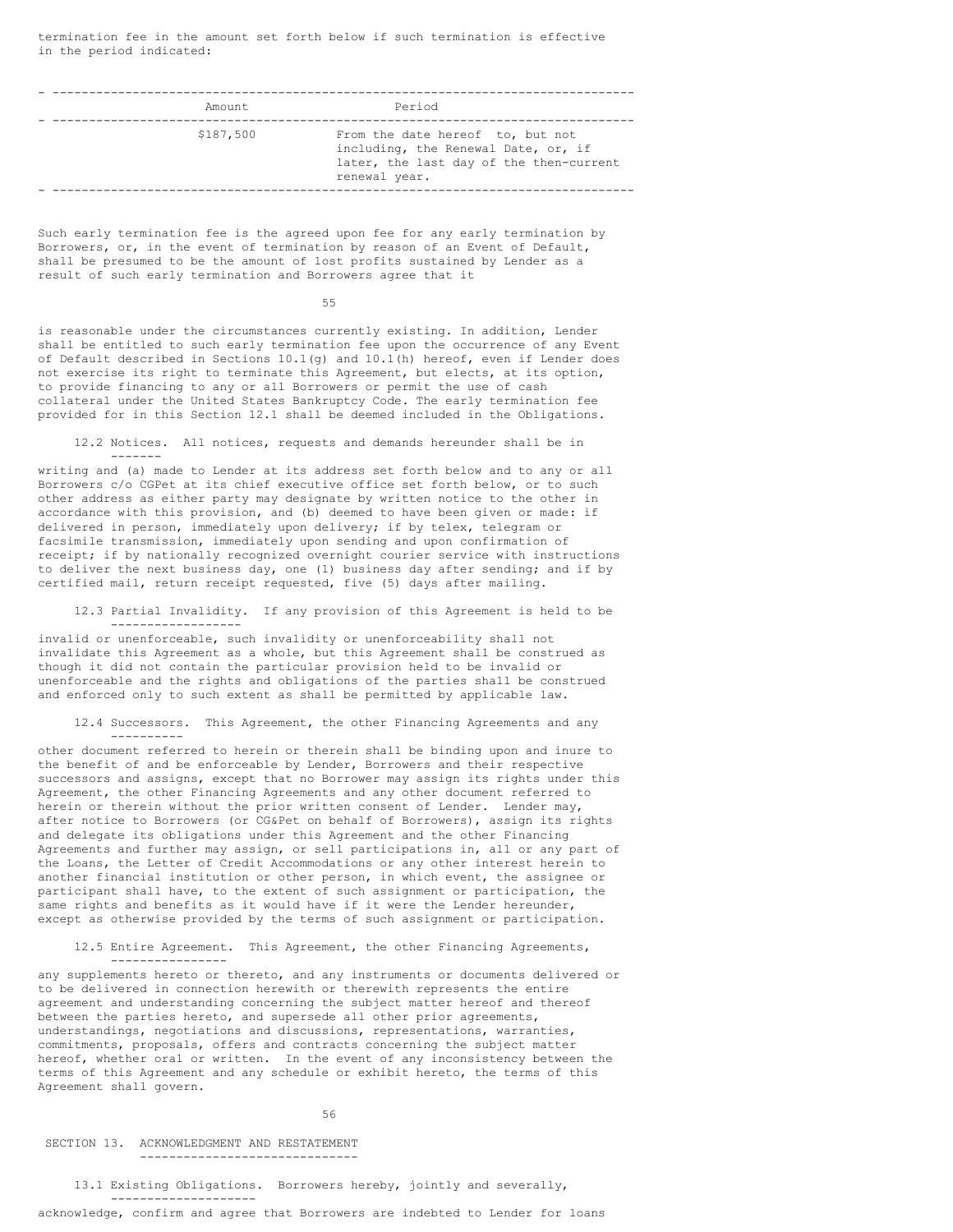and advances to Borrowers under the Existing Agreements, as of the close of business on November 30, 2000 in the aggregate principal amount of \$120,774,042, together with all interest accrued and accruing thereon (to the extent applicable), and all fees, costs, expenses and other charges relating thereto, all of which are unconditionally owing by Borrower to Lender, without offset, defense or counterclaim of any kind, nature or description whatsoever.

# 13.2 Acknowledgment of Security Interests.

------------------------------------

(a) Each Borrower hereby acknowledges, confirms and agrees that Lender has and shall continue to have a security interest in and lien upon the Collateral heretofore granted to Lender pursuant to the Existing Agreements to secure the Obligations, as well as any Collateral granted under this Agreement or under any of the other Financing Agreements or otherwise granted to or held by any Lender.

(b) The liens and security interests of Lender in the Collateral shall be deemed to be continuously granted and perfected from the earliest date of the granting and perfection of such liens and security interests, whether under the Existing Agreements, this Agreement or any of the other Financing Agreements.

13.3 Existing Agreements. Each Borrower hereby acknowledges, confirms and -------------------

agrees that: (a) each of the Existing Agreements has been duly executed and delivered by such Borrower and is in full force and effect as of the date hereof and (b) the agreements and obligations of such Borrower contained in the Existing Agreements constitute the legal, valid and binding obligations of such Borrower enforceable against it in accordance with their respective terms and such Borrower has no valid defense to the enforcement of such obligations and (c) Lender is entitled to all of the rights and remedies provided for in the Existing Agreements.

# 13.4 Restatement.

-----------

(a) Except as otherwise stated in Section 13.2 hereof and this Section 13.4, as of the date hereof, the terms, conditions, agreements, covenants, representations and warranties set forth in the Existing Agreements are hereby amended and restated in their entirety, and as so amended and restated, replaced and superseded, by the terms, conditions, agreements, covenants, representations and warranties set forth in this Agreement and the other Financing Agreements, except that nothing herein or in the other Financing Agreements shall impair or - ------

adversely affect the continuation of the joint and several liability of Borrowers for the Obligations heretofore granted, pledged and/or assigned to Lender. The amendment and restatement contained herein shall not, in any manner, be construed to constitute payment of, or impair, limit, cancel or extinguish, or constitute a novation in respect of, the indebtedness and other obligations and liabilities of Borrowers evidenced by or arising under the Existing Agreements, and the liens and

57

security interests securing such indebtedness and other obligations and liabilities, which shall not in any manner be impaired, limited, terminated, waived or released.

(b) The principal amount of the loans and letter of credit accommodations outstanding as of the date hereof under the Existing Agreements shall be allocated to the Loans hereunder in such manner and in such amounts as Lender shall determine.

# [REMAINDER OF THIS PAGE INTENTIONALLY LEFT BLANK]

58

IN WITNESS WHEREOF, Lender and Borrowers have caused these presents to be duly executed as of the day and year first above written.

| <b>LENDER</b>                               | <b>BORROWERS</b>                                       |
|---------------------------------------------|--------------------------------------------------------|
| CONGRESS FINANCIAL<br>CORPORATION (WESTERN) | CENTRAL GARDEN & PET COMPANY                           |
| By: /s/ Gary Whitaker                       | By: /s/ Lee D. Hines, Jr.                              |
| Title: Vice President<br>-------------      | Title: Chief Financial Officer<br>-------------------- |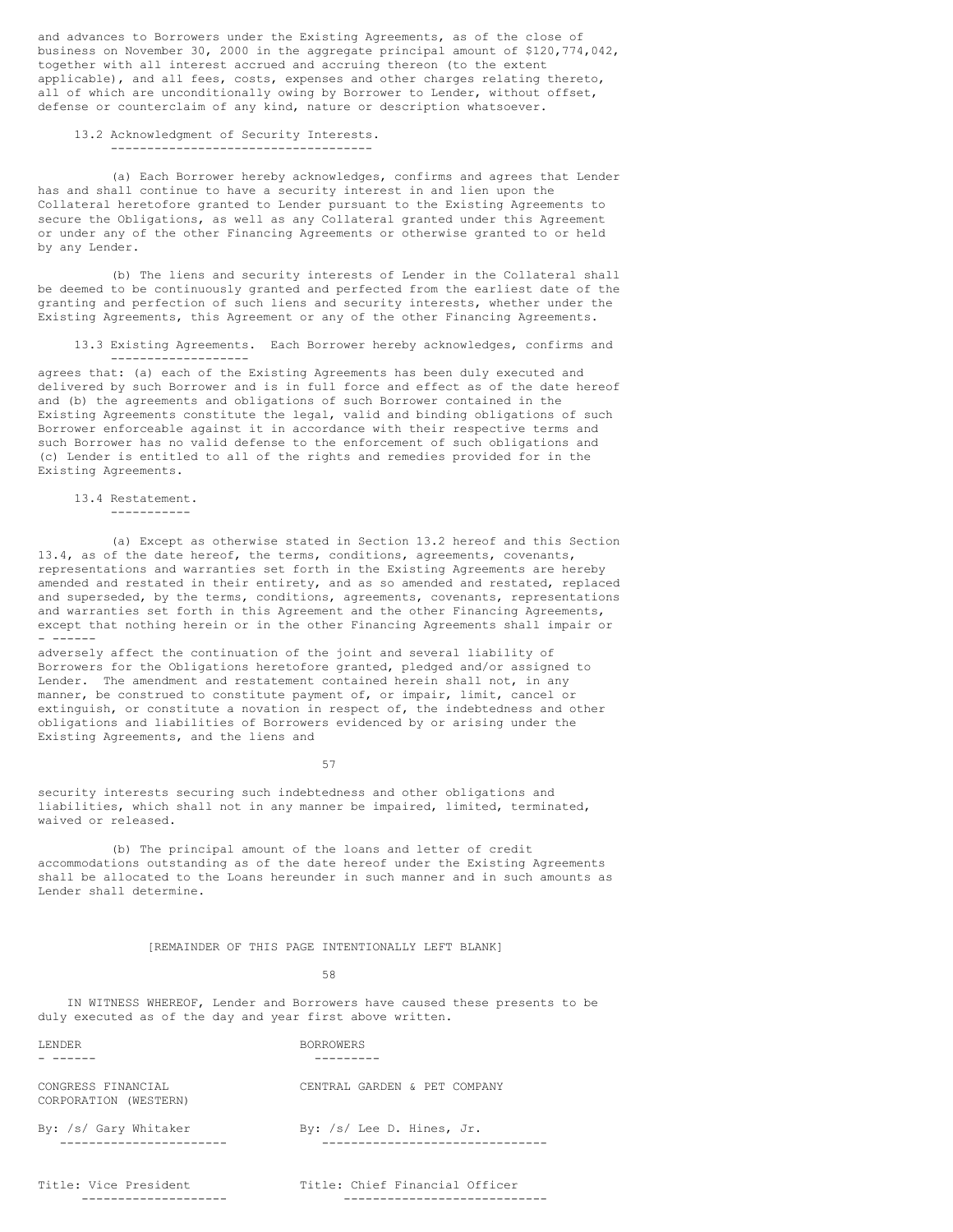- ----------<br>251 South Lake Avenue 3697 Mount Diablo Boulev 9th Floor Suite 310<br>Pasadena, California 91101 Lafayette,

Address: Chief Executive Office: 3697 Mount Diablo Boulevard Lafayette, California 94549

> MATTHEWS REDWOOD AND NURSERY SUPPLY, INC. ------------------------------------------

By: /s/ Lee D. Hines, Jr. -------------------------------

Title: Vice President ----------------------------

Chief Executive Office: ---------------------- 6665 Hardaway Road Stockton, California 95215

[SIGNATURES CONTINUE ON NEXT PAGE]

59

[SIGNATURES CONTINUED FROM PREVIOUS PAGE]

FOUR PAWS PRODUCTS, LTD.

By: /s/ Lee D. Hines, Jr. -------------------------------

Title: Vice President ----------------------------

Chief Executive Office: ---------------------- 50 Wireless Boulevard Hauppauge, New York 11788

EZELL NURSERY SUPPLY, INC.

By: /s/ Lee D. Hines, Jr. -------------------------------

Title: Vice President ----------------------------

Chief Executive Office: ---------------------- 15620 Shoemaker Drive Santa Fe Springs, California 90670

KAYTEE PRODUCTS INCORPORATED

By: /s/ Lee D. Hines, Jr. -------------------------------

Title: Vice President ----------------------------

Chief Executive Office: ---------------------- 521 Clay Street Chilton, Wisconsin 53014

[SIGNATURES CONTINUED FROM PREVIOUS PAGE]

60

[SIGNATURES CONTINUED FROM PREVIOUS PAGE]

T.F.H. PUBLICATIONS, INC.